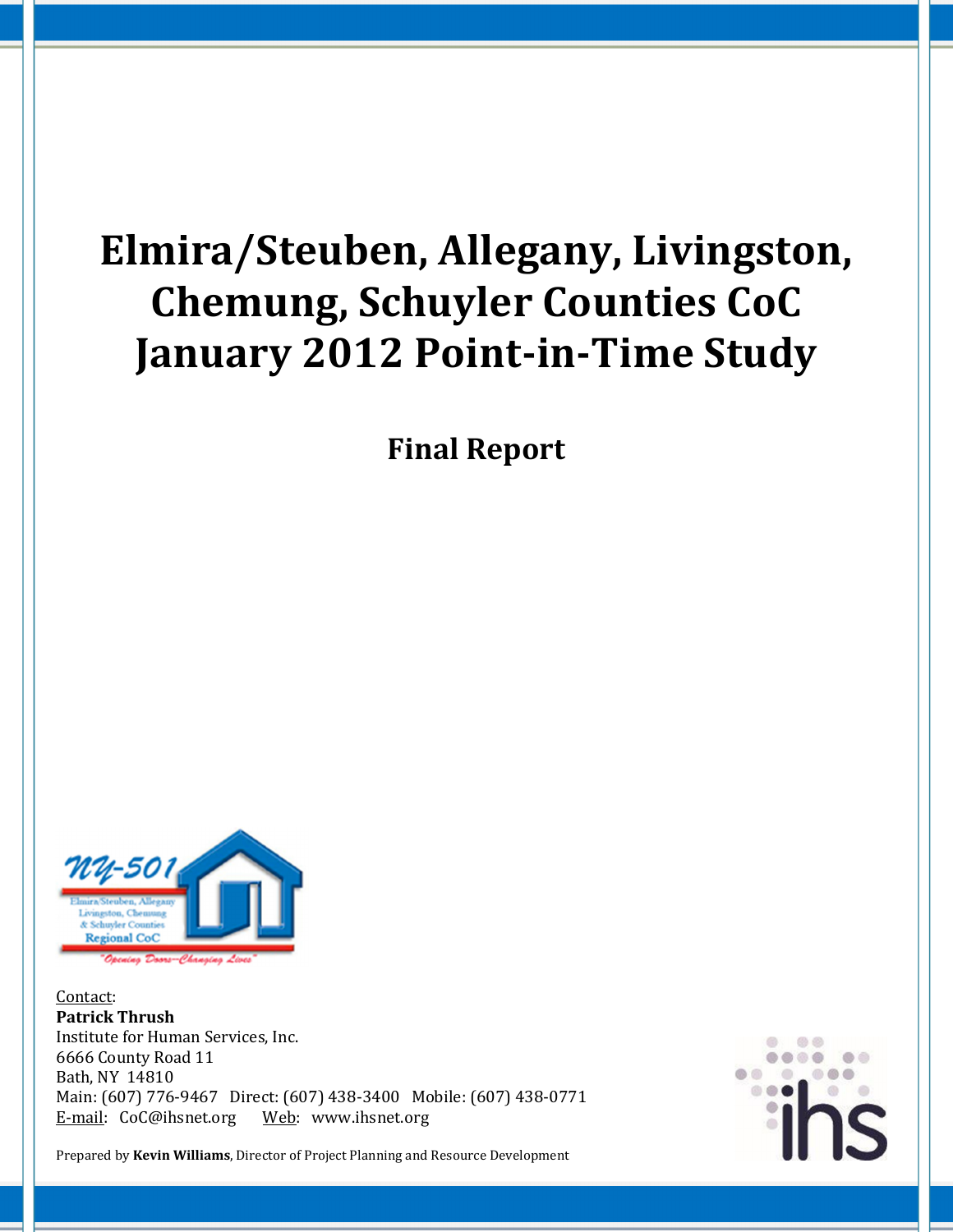# **Table of Contents**

| <b>History, Purpose, and Methodology</b> | 2 |
|------------------------------------------|---|
| <b>Results - Aggregate and Trend</b>     | 4 |
|                                          |   |
|                                          |   |
|                                          |   |
| Demographics                             |   |
|                                          |   |
|                                          |   |
|                                          |   |
|                                          |   |
|                                          |   |
|                                          |   |
|                                          |   |

# **Results by County**

| <b>HUD Reporting - Homeless and Chronically Homeless</b> |      |  |  |  |  |
|----------------------------------------------------------|------|--|--|--|--|
|                                                          | - 33 |  |  |  |  |
|                                                          |      |  |  |  |  |

# **Attachments**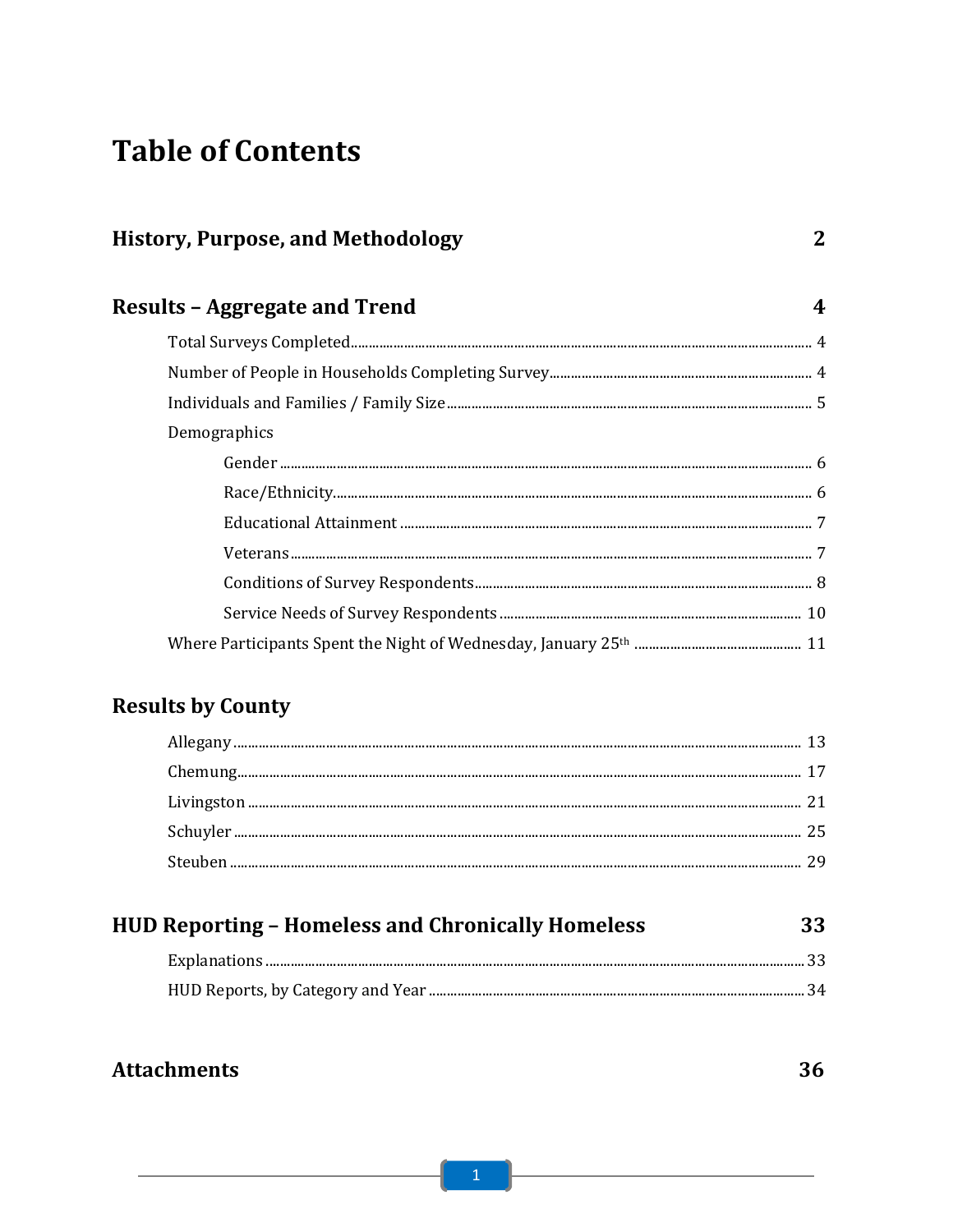# History, Purpose, and Methodology

The fallback position of the ineffectual is that nothing can be done about a problem because we don't understand it. People feel ineffectual about homelessness in general, and rural homelessness in particular, because it takes time to understand what it is, who it happens to, and why.

To understand and deal with homelessness, a national movement to pull together agencies and the influential resulted in the creation of coalitions, guided by the federal department of Housing and Urban Development (HUD). In our area, the "Continuum of Care" – the HUD term for a regional homelessness coalition – includes public and private nonprofit agencies in Allegany, Chemung, Livingston, Schuyler, and Steuben counties. The CoC ("NY-501CoC," by name) is facilitated by the Institute for Human Services, Inc., located in Bath, New York. The NY-501 CoC helps identify needs and services, pull together planners and providers, and manage homelessness funding and larger service grants awarded by HUD.

CoCs across the country also help administer the national "Point in Time" study (PIT), a type of census administered one night the last week of each January to help count the homeless. Nationally, the Point-in-Time Count – a requirement of the U. S. Department of Housing and Urban Development – is defined as a "one night count of sheltered and unsheltered homeless persons" within a specific geographic area, with a purpose "to understand the number and characteristics of people sleeping in shelters and on the street, or in other places not meant for human habitation."

The agencies of the NY-501 CoC have expanded upon HUD's intent, conducting a broader assessment of those in the region who are not only currently homeless or "at-risk" of becoming homeless, but also those who have reached out for help at social services offices and human service agencies for needs that might indicate that they are at-risk of homelessness. The term "at-risk" is intended to include individuals or families who are seeking emergency-based services, such as housing, financial, or food assistance, or who are already enrolled in such services. While these individuals cannot be counted in the report given to HUD's to complete its official homeless census, their numbers and needs become an element of understanding the local characteristics of rural poverty so that we feel we are able to do something positive about it.

The 2012 PIT Study in our region was conducted by trained volunteers using a standardized survey form. (We have included a copy of this form as an appendix.) In this, we acknowledge the work of Hannah Murray, Education and Administration Specialist, who led the lioness's share of the volunteer trainings. Volunteers came from human service agencies, faith groups, social service districts, and even a community college class.

All surveys were administered by volunteers and agency staff for clients seeking services between January 26th and February 1st, and all participants were asked to voluntarily answer questions about themselves and about where they spent the night of **Wednesday, January 25th.** The surveys were conducted as confidential, face-to face interviews at agencies and locations in the region that are either known homeless locations, or locations where an individual or family who is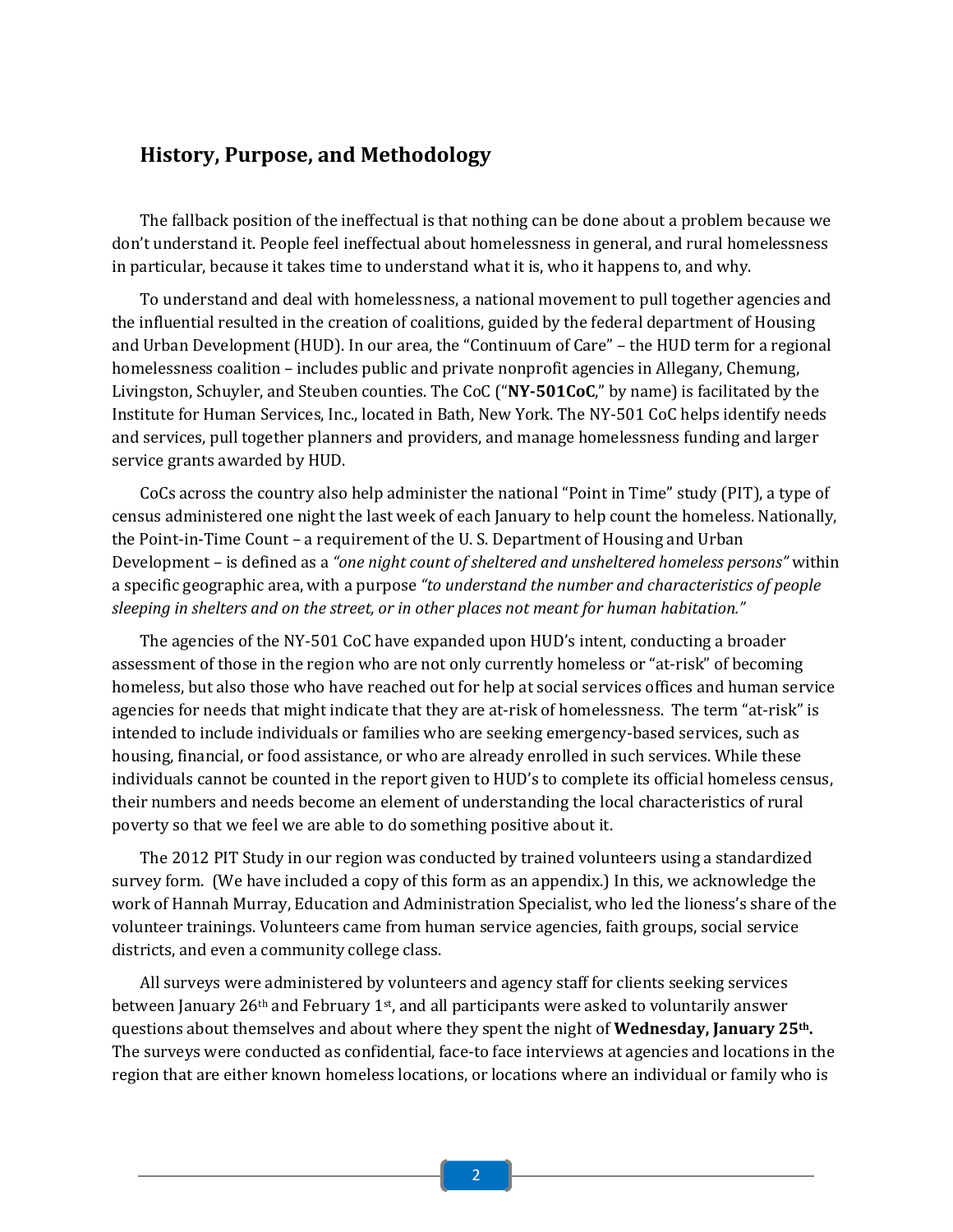"at-risk" might seek services. These sites include food pantries, community or "soup" kitchens, and agencies or places that regularly provide services to homeless individuals.

Part of the difficulty of this kind of study is that everyone's definition of who is "homeless" is different. For HUD's requirements, our study attempted to identify two categories of people: sheltered homeless and unsheltered homeless, as well as anyone meeting a definition of being "chronically homeless," meaning homeless for either a long time, or for many short periods over the last few years. The survey also captured characteristics of non-homeless people who sought services from a variety of helping agencies. The results presented in this document are a "count" of those who reported specific characteristics about their households. We know that it is not likely to have reached every person or family meeting anyone's definition of "homeless," but we have tried to reach as many people as possible through this process, known as a "Service-Based Count" by its methodology.

We protected against duplicate counts by asking survey responders to provide just their first name, first initial of their last name, and the number of their birth month and year. In our system, this data was turned into an information tag that, we believe, protected confidentiality while also being unique enough to catch if different volunteers surveyed the same person twice within our survey period. This happened in a handful of cases, and our system allowed us to correct for the duplication by counting only one of the multiple responses.

By strict statistical rules, since the methods do not assure a random sample, the results and percentages in this report should not be used to describe the general population, or even the general population of homeless or at-risk people. They are, however, considered an accurate summary of those surveyed and the problems or challenges that they face, and can be used in service planning by public and private service agencies and charitable groups alike.

The report includes information on the five-county region as a whole, and then a county-bycounty section of reports for use in more local planning. The HUD-applicable parts of the PIT Study results will be reported to the U.S. Department of Housing and Urban Development (HUD), and will also be used to help identify services that are needed within our region, and to plan future services as appropriate. The local use of these results is, at least partly, up to you, to be effective in understanding, planning, and serving the most vulnerable of our neighbors.

-- Kevin Williams Director of Project Planning and Resource Development Bath, NY, April, 2012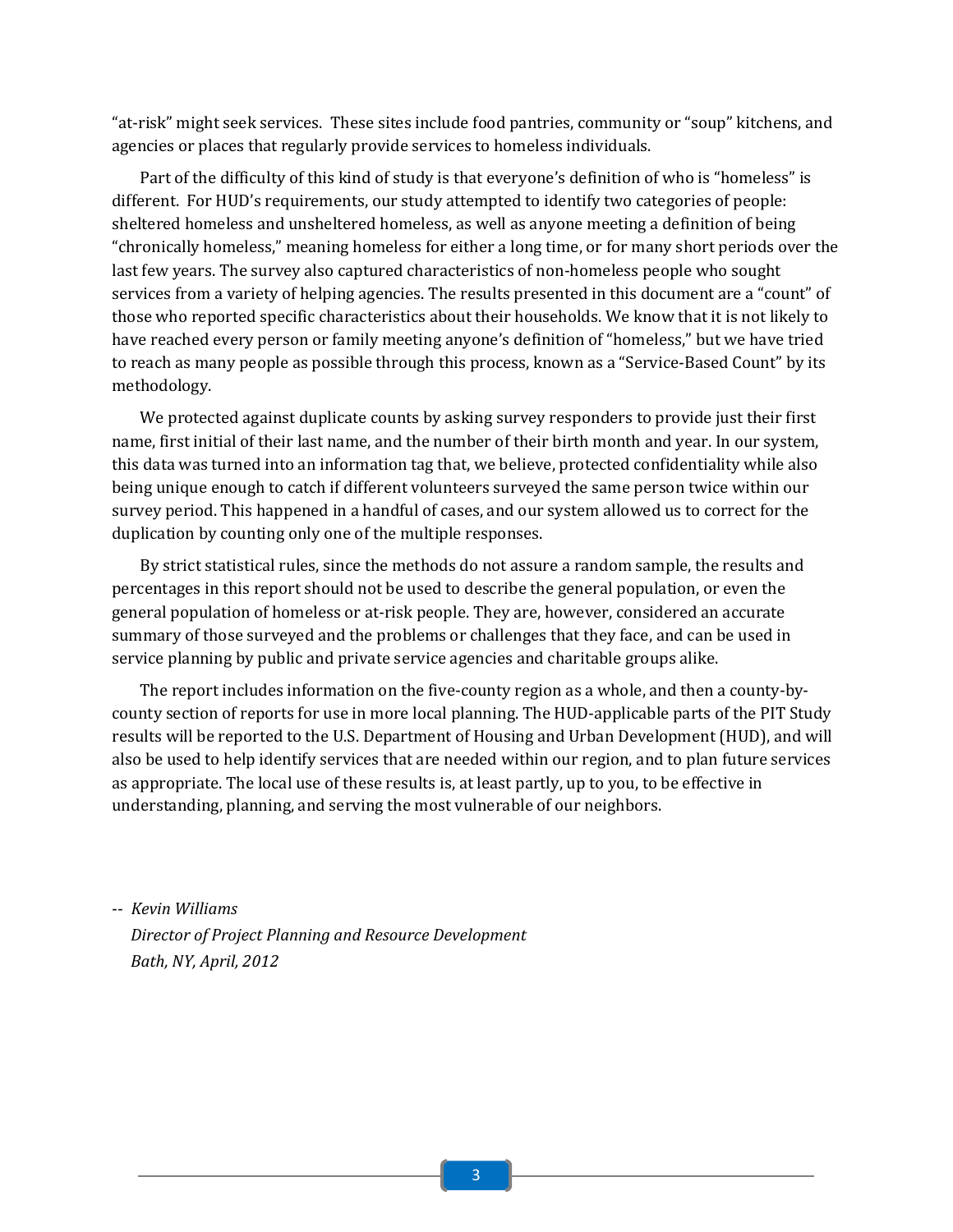# Results across the NY-501 Continuum of Care



# Total Surveys Completed: Trend Analysis, 2008 - 2012

# Conclusions/Notes:

- Schuyler County was first included in the PIT surveys in 2010, and Livingston in 2011.
- Surveys were administered in agencies and service places to which people in need reached out for assistance the week of  $1/26/12 - 2/1/12$ . These numbers are thus not the numbers of homeless individuals or families, but rather the total population of those who sought services and were therefore more "at-risk" of homelessness.
- The decrease in the number of completed surveys in 2012 is not reflective of a decrease in need.

# Total Number of People in Households Completing Survey: 2012 (Total: 1,723)

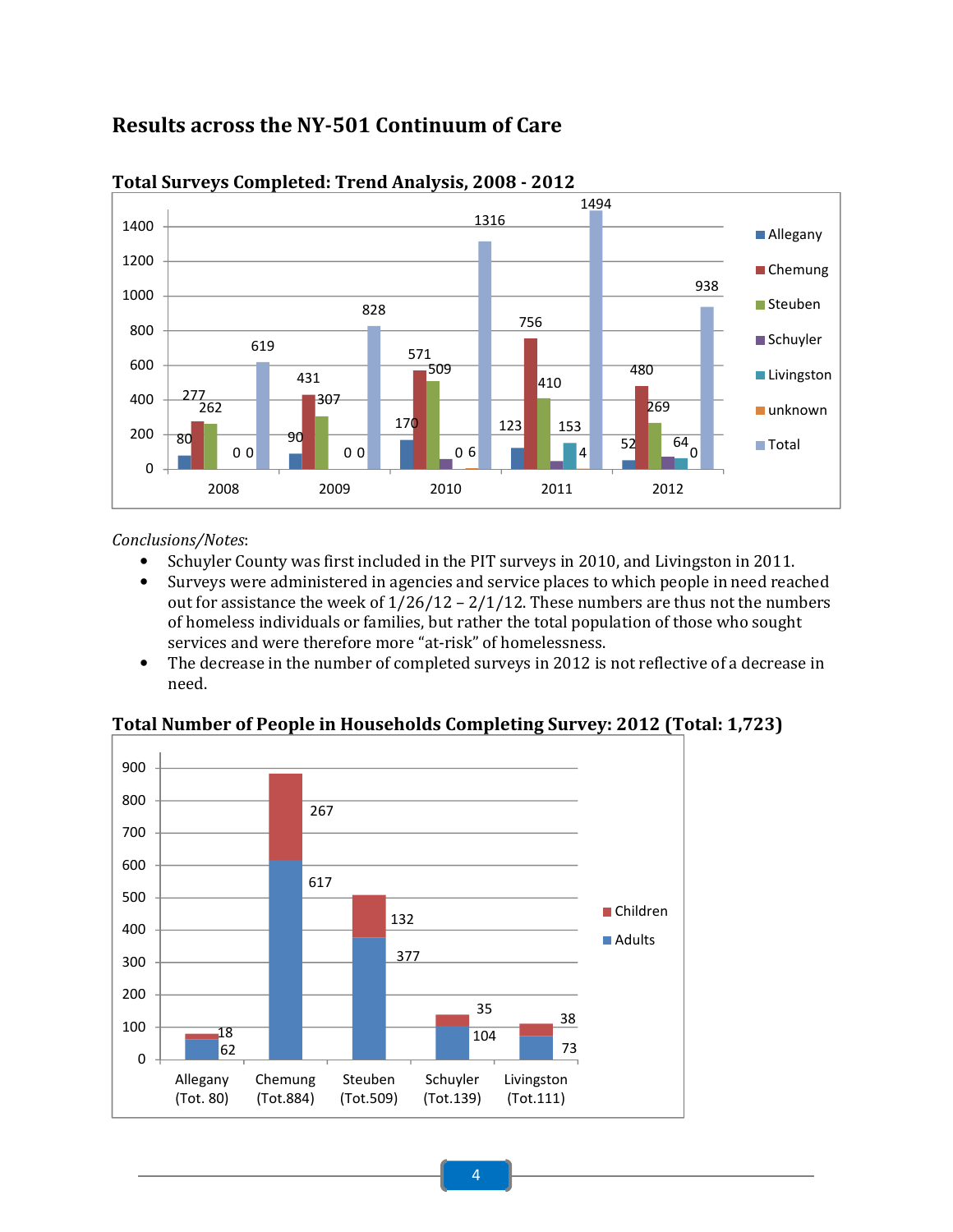

# Individuals and Families: Trend Analysis, 2009 - 2012

# Conclusions/Notes:

• The number of individuals approaching area agencies and programs for services during the survey period has, for two years now, almost doubled the number of families seeking services.



Family Size: Trend Analysis, 2009 - 2012

# Conclusions/Notes:

• While the number of families in the survey population has decreased, families with 3 or more children represent a growing proportion of the total number of families seeking services.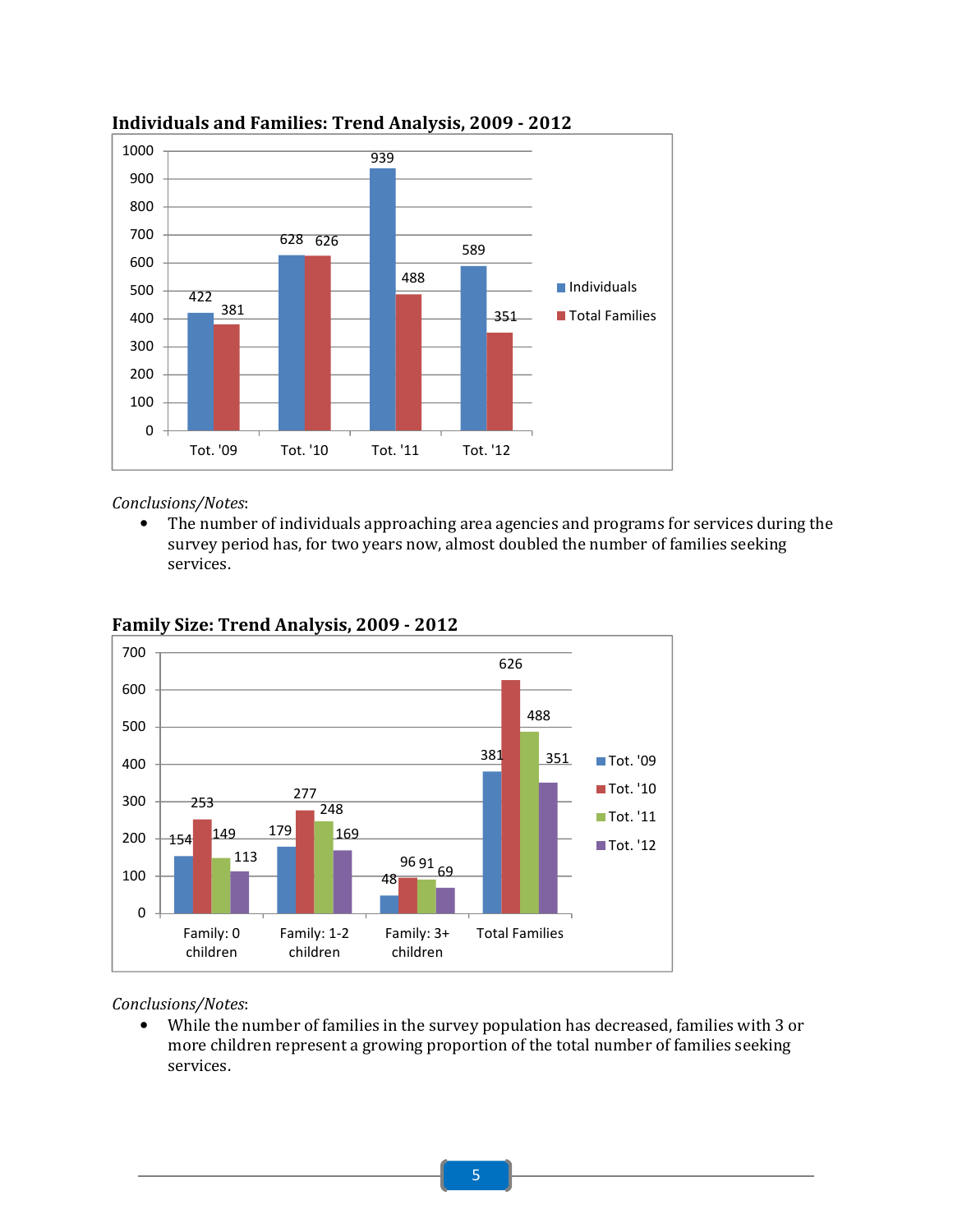# Demographics – Gender: 2012



Conclusions/Notes:

- Prior to 2011, gender was recorded for the respondent only, making a trend analysis from pervious survey years difficult.
- Males, in the households of those surveyed this year, slightly outnumber females.

# Demographics: Race/Ethnicity

#### Race of Survey Respondents – 2012 (n=975)

|                                             | Asian                                                                                                 | Black/African- | White | American       | Native Hawai'ian/                                                                  | Other | No.      |  |  |
|---------------------------------------------|-------------------------------------------------------------------------------------------------------|----------------|-------|----------------|------------------------------------------------------------------------------------|-------|----------|--|--|
|                                             |                                                                                                       | American       |       | Indian/Alaskan | <b>Other Pacific</b>                                                               |       | response |  |  |
|                                             |                                                                                                       |                |       | <b>Native</b>  | Islander                                                                           |       |          |  |  |
| PIT                                         | 0.3%                                                                                                  | 11.1%          | 80.3% | 2.6%           | 0.2%                                                                               | 2.9%  | 2.7%     |  |  |
| Census<br>2010<br>$(NY -$<br>501<br>region) | 1.1%                                                                                                  | 3.0%           | 93.4% | 0.3%           | less than 0.1%                                                                     | 2.0%  | 0%       |  |  |
|                                             | Ethnicity: In addition, 3.9% of survey respondents identified themselves as Hispanic/Latino. The U.S. |                |       |                |                                                                                    |       |          |  |  |
|                                             |                                                                                                       |                |       |                | Census 2010 reports 2.0% of the total population identifies as Latino or Hispanic. |       |          |  |  |

Conclusions/Notes:

• There is a greater percentage of most racial and ethnic minorities in the survey population of people in need than there is in the general U.S. Census 2010 population report. This disparity suggests that poverty in our area has had a disproportionate effect on most racial and ethnic minorities. The exception is the population identifying their race as Asian.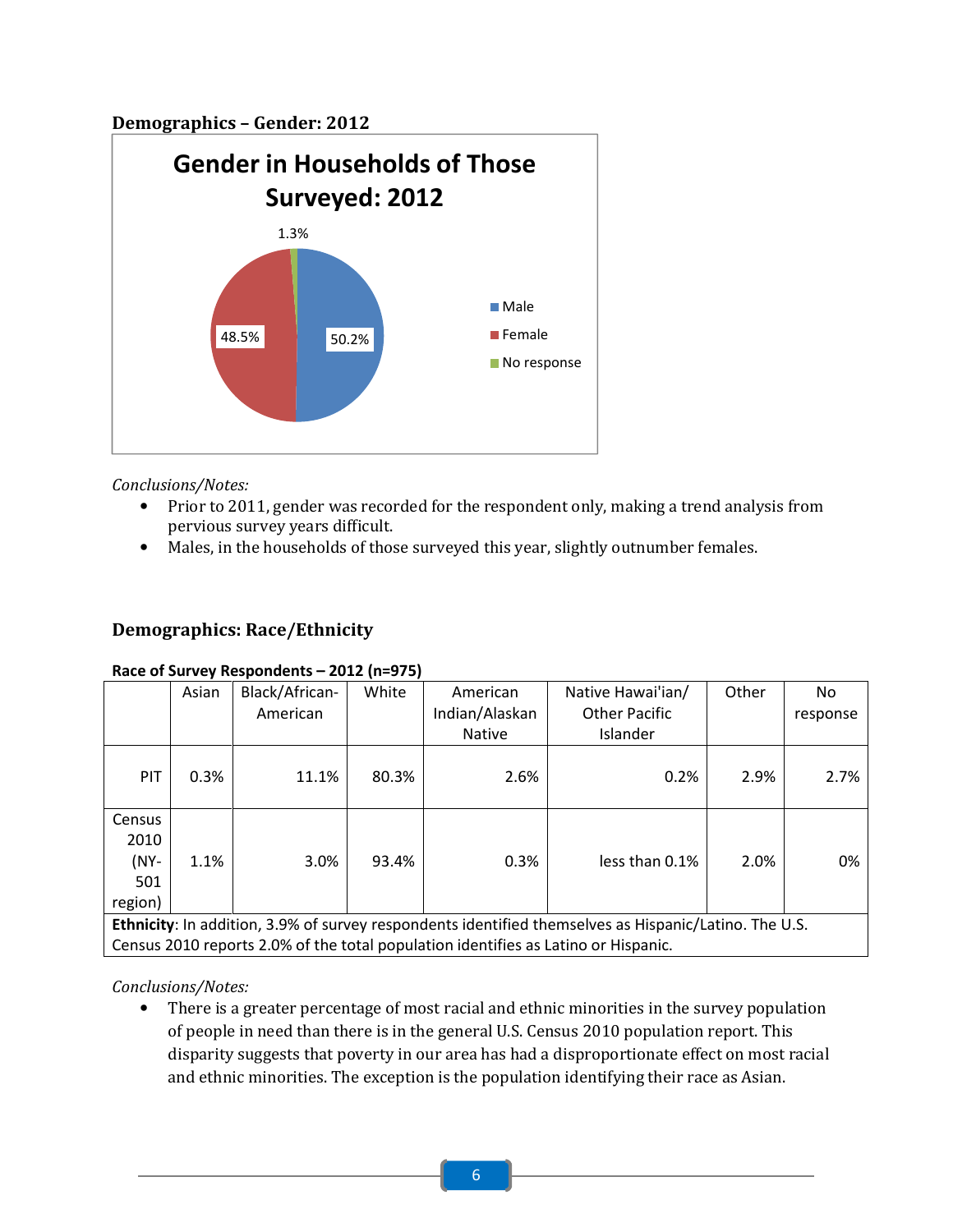

Educational Attainment of Survey Respondents: 2012

| $n = 932$  | $H.S.$ (no | H.S. diploma or | Some College | College Degree | Advanced |
|------------|------------|-----------------|--------------|----------------|----------|
|            | diploma)   | GED             |              |                | Degree   |
| Number     | 210        | 401             | 197          | 109            | 15       |
| Percentage | 22.5%      | 43.0%           | 21.1%        | 11.7%          | 1.6%     |

#### Conclusions/Notes:

• Approximately two-thirds (65.5%) of the survey respondents – people reaching out for or receiving critical human services the last week of January 2012 – had, as their highest level of education, a high school diploma/GED or less.

#### Veteran Status



# 2012 Veterans – Numbers 2012 Veterans % of Total Adults/Unaccompanied Youth Surveyed



#### Conclusions/Notes:

• Veterans made up, on average, about a tenth of the population of those surveyed. Numbers within counties were higher for Steuben, which has a regional veterans hospital and medical center.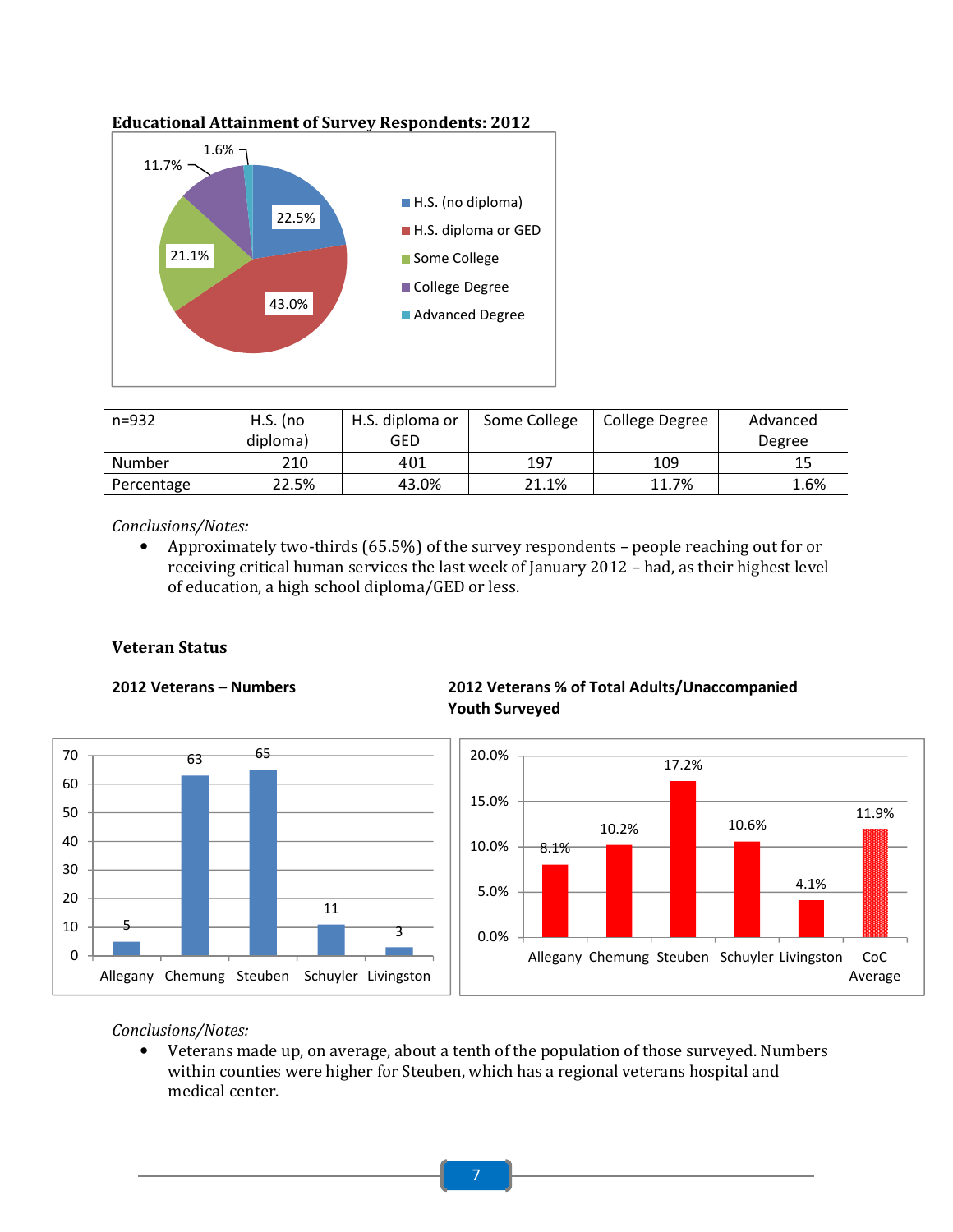

Conditions of Survey Respondents - Numbers

# Conditions of Survey Respondents – Percentage of Those Surveyed



#### Conclusions/Notes:

• Problems that the survey respondents reported facing are self-reported, and are not verified by volunteers or CoC staff.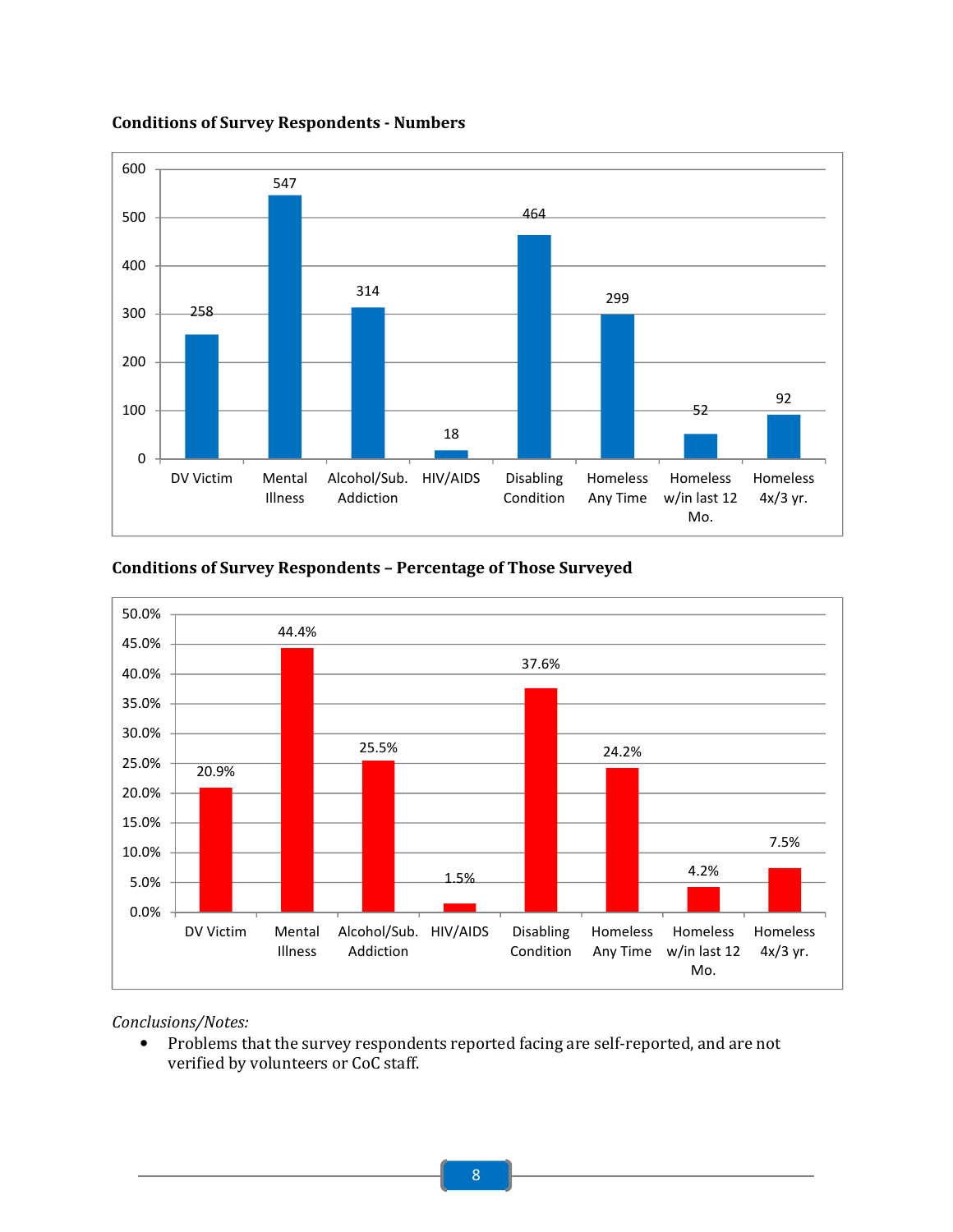- Percentages do not add to 100 because those surveyed may report multiple problems or conditions.
- Mental illness is reported as a personal challenge for nearly half of all those surveyed, confirming this as, at best, a significant additional problem, and at worst, a contributing factor to other housing, food, education, or employment challenges faced by individuals and families in need.
- A disability or disabling condition is reported in over a third of all those surveyed.
- Over a quarter of those surveyed self-reported facing alcohol or substance abuse addictions in their lives.
- One-fifth of those surveyed reported domestic violence as a personal or family issue.
- Just under one-quarter of all those surveyed reported having been homeless at some point in their lives.

|                  | DV<br>Victim | Mental<br>Illness | Alcohol/Sub.<br>Addiction | HIV/AIDS | Disabling<br>Condition | Homeless<br>Any Time<br>Previously | Homeless<br>w/in last 12<br>Mo. | Homeless<br>$4x/3$ yr. |
|------------------|--------------|-------------------|---------------------------|----------|------------------------|------------------------------------|---------------------------------|------------------------|
| Allegany         | 14.5%        | 67.7%             | 37.1%                     | 0.0%     | 61.3%                  | 46.8%                              | 4.8%                            | 0.0%                   |
| Chemung          | 18.3%        | 45.9%             | 24.0%                     | 1.3%     | 37.1%                  | 16.0%                              | 2.6%                            | 4.5%                   |
| Steuben          | 26.0%        | 43.8%             | 26.5%                     | 2.1%     | 39.3%                  | 27.3%                              | 4.5%                            | 12.5%                  |
| Schuyler         | 19.2%        | 24.0%             | 19.2%                     | 1.9%     | 26.9%                  | 28.8%                              | 7.7%                            | 8.7%                   |
| Livingston       | 24.7%        | 43.8%             | 31.5%                     | 0.0%     | 28.8%                  | 52.1%                              | 11.0%                           | 11.0%                  |
| <b>Total CoC</b> | 20.9%        | 44.4%             | 25.5%                     | 1.5%     | 37.6%                  | 24.2%                              | 4.2%                            | 7.5%                   |

# Conditions of Survey Respondents – County by County Percentage Breakdown, 2012

- Tip for reading the table: the percentages reported for each county are based on the percent of the total surveyed within each county. For example, 14.5% of the total surveyed within Allegany County alone reported domestic violence as a problem situation or concern.
- The three categories for "homeless " homeless at any prior time, homeless within the last twelve months, and homeless four or more times within the last three years – are designed to accommodate both local interest in the homeless population, and to identify those meeting HUD's stricter criteria for homelessness.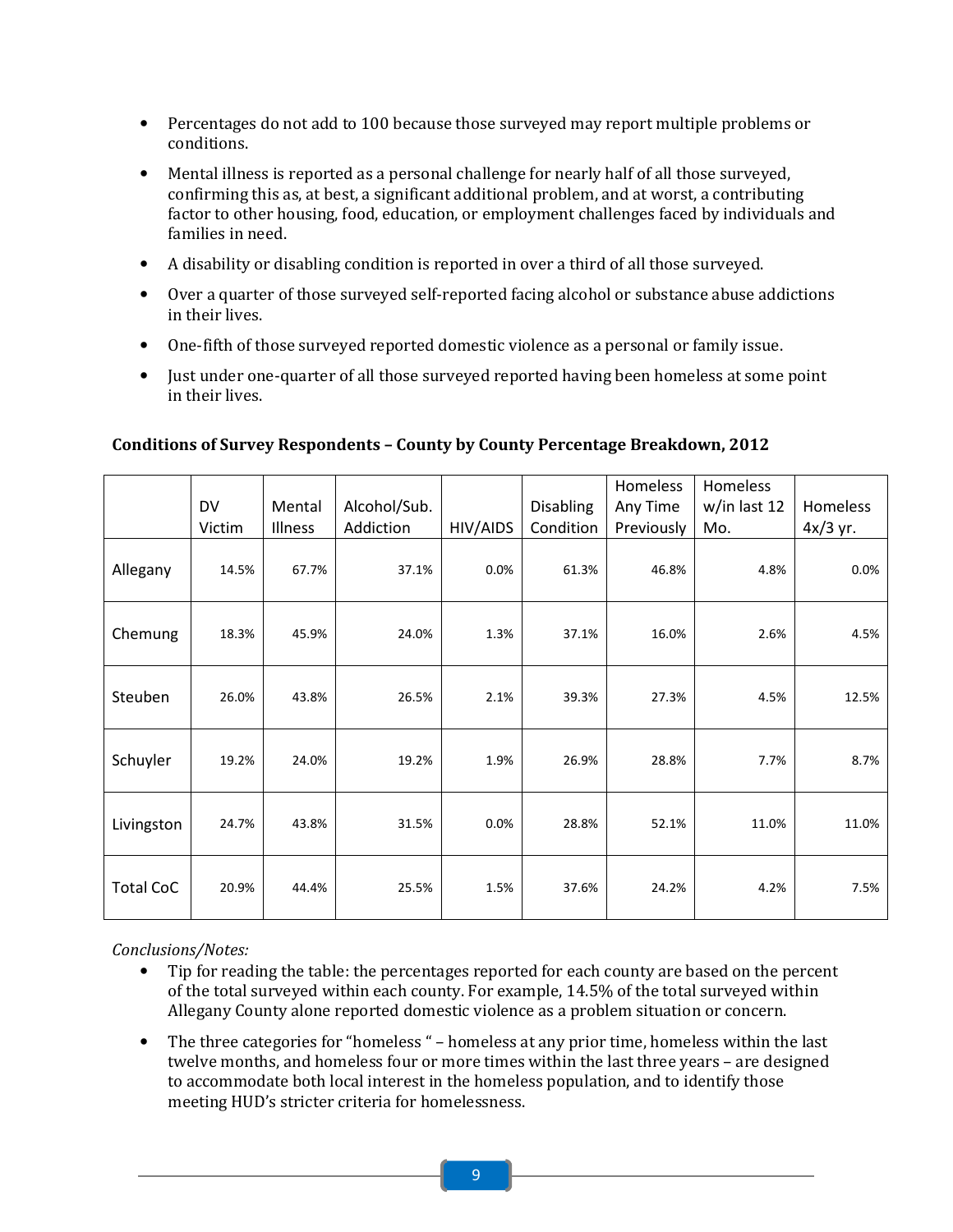# Service Needs of Survey Respondents

Top four needs reported or requested overall by survey respondents:

- 1. Transitional or permanent housing 1. Transportation
- 
- 
- 4. Education and training 4. Food/meals
- 2011 2012
	-
- 2. Food/meals 2. Transitional or permanent housing
- 3. Transportation 3. Financial assistance
	-

| <b>2012 PIT</b>                | <b>Total</b> | Allegany | Chemung | Livingston | Schuyler | Steuben |
|--------------------------------|--------------|----------|---------|------------|----------|---------|
| Em. Shelter                    | 2.3%         | 1.9%     | 2.3%    | 3.1%       | 0.0%     | 4.1%    |
| <b>Medical Services</b>        | 8.1%         | 5.8%     | 9.4%    | 12.5%      | 4.1%     | 8.6%    |
| <b>Transportation</b>          | 17.2%        | 7.7%     | 12.3%   | 28.1%      | 20.5%    | 17.5%   |
| <b>Trans. or Perm. Housing</b> | 16.8%        | 9.6%     | 6.9%    | 53.1%      | 5.5%     | 8.9%    |
| <b>Dental Services</b>         | 10.4%        | 9.6%     | 11.0%   | 14.1%      | 8.2%     | 8.9%    |
| Day care                       | 1.8%         | 0.0%     | 2.3%    | 4.7%       | 0.0%     | 2.2%    |
| <b>Veterans' Services</b>      | 1.5%         | 1.9%     | 1.3%    | 0.0%       | 1.4%     | 3.0%    |
| <b>Mental Health Services</b>  | 4.5%         | 7.7%     | 2.3%    | 7.8%       | 0.0%     | 4.5%    |
| Clothing                       | 8.1%         | 1.9%     | 9.6%    | 10.9%      | 11.0%    | 7.1%    |
| <b>Edu. or Job Training</b>    | 9.5%         | 13.5%    | 9.0%    | 14.1%      | 1.4%     | 9.7%    |
| Alc. or Drug Treatment         | 2.1%         | 3.8%     | 1.5%    | 3.1%       | 0.0%     | 1.9%    |
| <b>Food or Meals</b>           | 13.9%        | 7.7%     | 14.8%   | 14.1%      | 2.7%     | 30.1%   |
| <b>Legal Services</b>          | 4.1%         | 5.8%     | 2.1%    | 6.3%       | 2.7%     | 3.7%    |
| <b>Medication Assistance</b>   | 3.7%         | 3.8%     | 3.8%    | 3.1%       | 1.4%     | 6.3%    |
| Identification                 | 2.8%         | 1.9%     | 3.8%    | 6.3%       | 0.0%     | 2.2%    |
| <b>Drop-in Center</b>          | 1.8%         | 0.0%     | 0.8%    | 7.8%       | 0.0%     | 0.4%    |
| <b>Financial Asst.</b>         | 16.3%        | 13.5%    | 17.5%   | 35.9%      | 4.1%     | 10.4%   |

- Three of the top four service needs of respondents have not changed from last year. However, "Financial assistance" this year has edged out "Education and training" from last year as a top four reported need.
- Tip for reading the table: the percentages reported for each county are based on the percent of the total surveyed within each county, while the "Total" column reports percentages for the entire NY-501 CoC region. For example, 7.7% of the total surveyed within Allegany County alone reported transportation services as a need; however, 17.2% of everyone in the five-county continuum identified this as a need.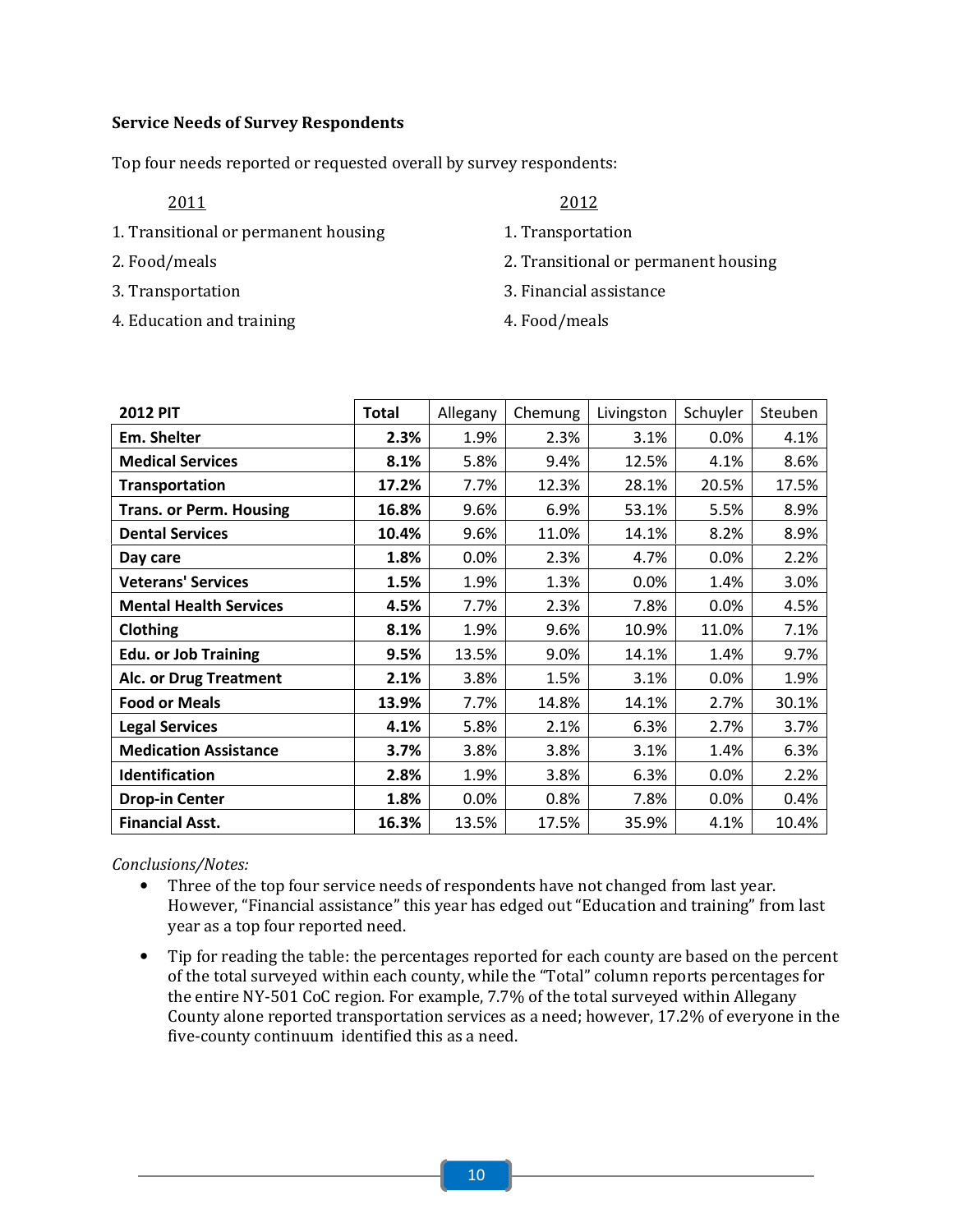

# Where Participants Spent the Night of Wednesday, January 25<sup>th</sup> - Numbers

Where Participants Spent the Night of Wednesday, January 25<sup>th</sup> - Numbers, County-by-County

|            |          |             |             |          |           |         | Street,  |        |       |
|------------|----------|-------------|-------------|----------|-----------|---------|----------|--------|-------|
|            |          |             |             |          | Hospital, | Car,    | Woods,   | Other  |       |
|            | Friend,  |             | Em.         | Transit. | Jail, or  | Boat,   | Vacant   | (home, |       |
|            | Relative | Hotel/Motel | Shelter     | Facility | Facility  | Vehicle | Bld.     | apt.)  | Total |
| Allegany   | 29       | 5           | 3           | 0        |           | 0       | 0        | 14     | 52    |
| Chemung    | 38       | 0           | 6           | 106      | 10        | 0       | 2        | 318    | 480   |
| Steuben    | 22       |             |             | 54       | 18        | 0       | 0        | 161    | 269   |
| Schuyler   | 28       | 6           | $\mathbf 0$ | 0        | 4         | 0       | $\Omega$ | 35     | 73    |
| Livingston | 11       | 15          | 8           | 3        | 0         | 0       | າ        | 25     | 64    |
| Total      | 128      | 33          | 24          | 163      | 33        | 0       | 4        | 553    | 938   |

- The survey asked respondents where they (and any in the household with them) spent the night of Wednesday, January 25, 2012. HUD requirements for the annual "point-in-time" survey state that the survey night must be one night the final week of January.
- The survey was conducted for the full week following the survey night. The assumption was that asking the most vulnerable or unhoused people (in whom HUD has the most interest) where they stayed any longer than a week before could add uncertainty to their answers, particularly if they are moving place-to-place each few nights.
- While most survey respondents did not report staying the "point in time night" in places outside their own home, there were significant numbers who were staying with a friend or relative on the night in question, or in a transitional housing facility.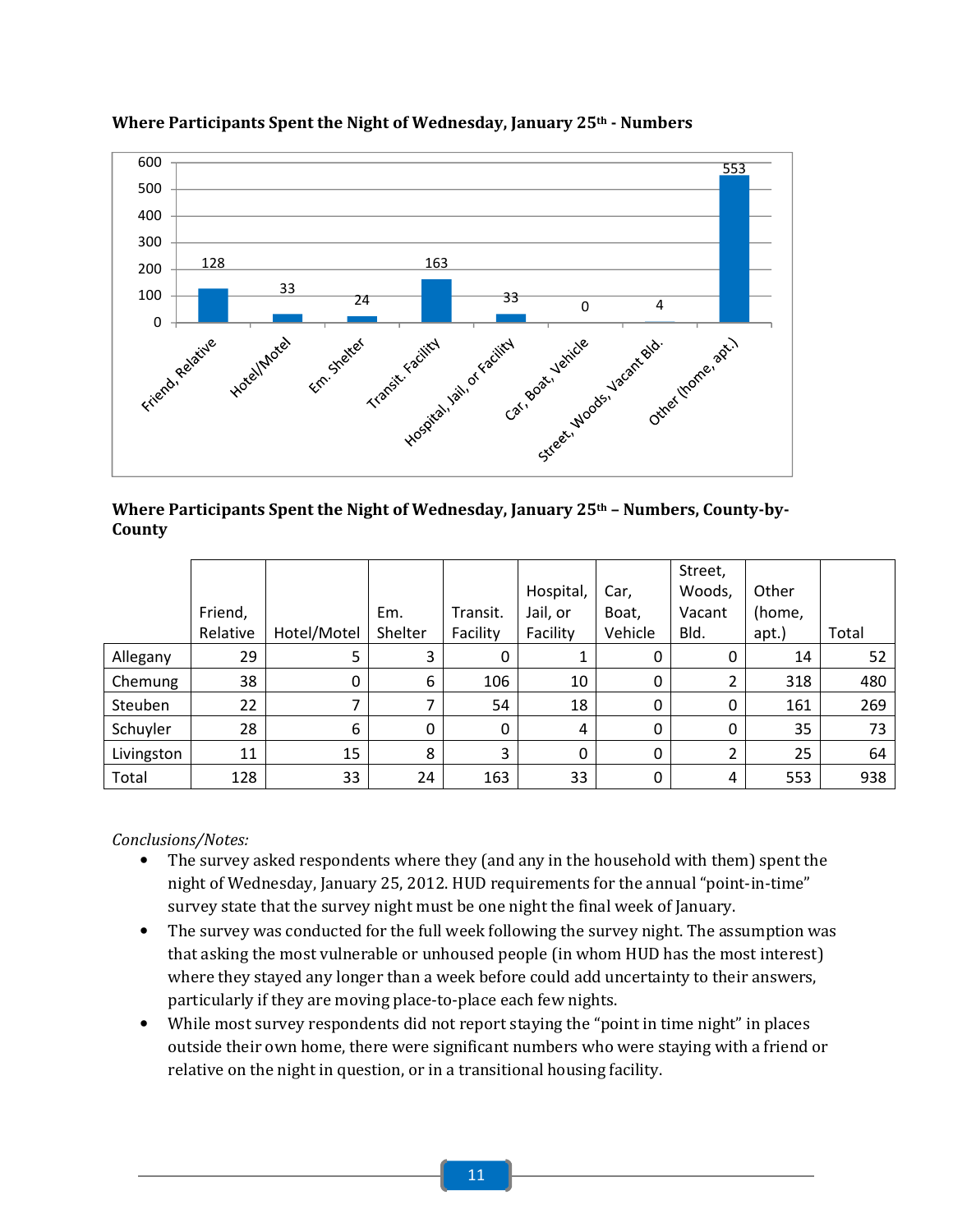

# Where Participants Spent the Night on Previous Survey Nights – Trend Analysis

|      |          |             |         |          |           |         | Street, |        |
|------|----------|-------------|---------|----------|-----------|---------|---------|--------|
|      |          |             |         |          | Hospital, | Car,    | Woods,  | Other  |
|      | Friend,  |             | Em.     | Transit. | Jail, or  | Boat,   | Vacant  | (home, |
|      | Relative | Hotel/Motel | Shelter | Facility | Facility  | Vehicle | Bld.    | apt.)  |
| 2008 | 20.5%    | 0.5%        | 2.6%    | 22.6%    | 9.9%      | 0.0%    | 0.2%    | 43.8%  |
| 2009 | 14.3%    | 0.6%        | 1.7%    | 15.6%    | 2.9%      | 0.1%    | 0.2%    | 64.6%  |
| 2010 | 13.4%    | 1.7%        | 1.7%    | 12.8%    | 2.1%      | 0.2%    | 0.3%    | 67.2%  |
| 2011 | 12.9%    | 3.2%        | 1.0%    | 9.5%     | 7.7%      | 0.3%    | 0.1%    | 65.1%  |
| 2012 | 13.6%    | 3.5%        | 2.6%    | 17.4%    | 3.5%      | 0.0%    | 0.4%    | 59.0%  |

- See also notes on survey methodology in the introduction and on page 10.
- There is a growing trend of survey respondents being in a hotel or motel on the survey night in question.
- After a three-year declining trend, the percentage of survey respondents who reported staying in a transitional facility on the survey night nearly doubled from 2011 to 2012.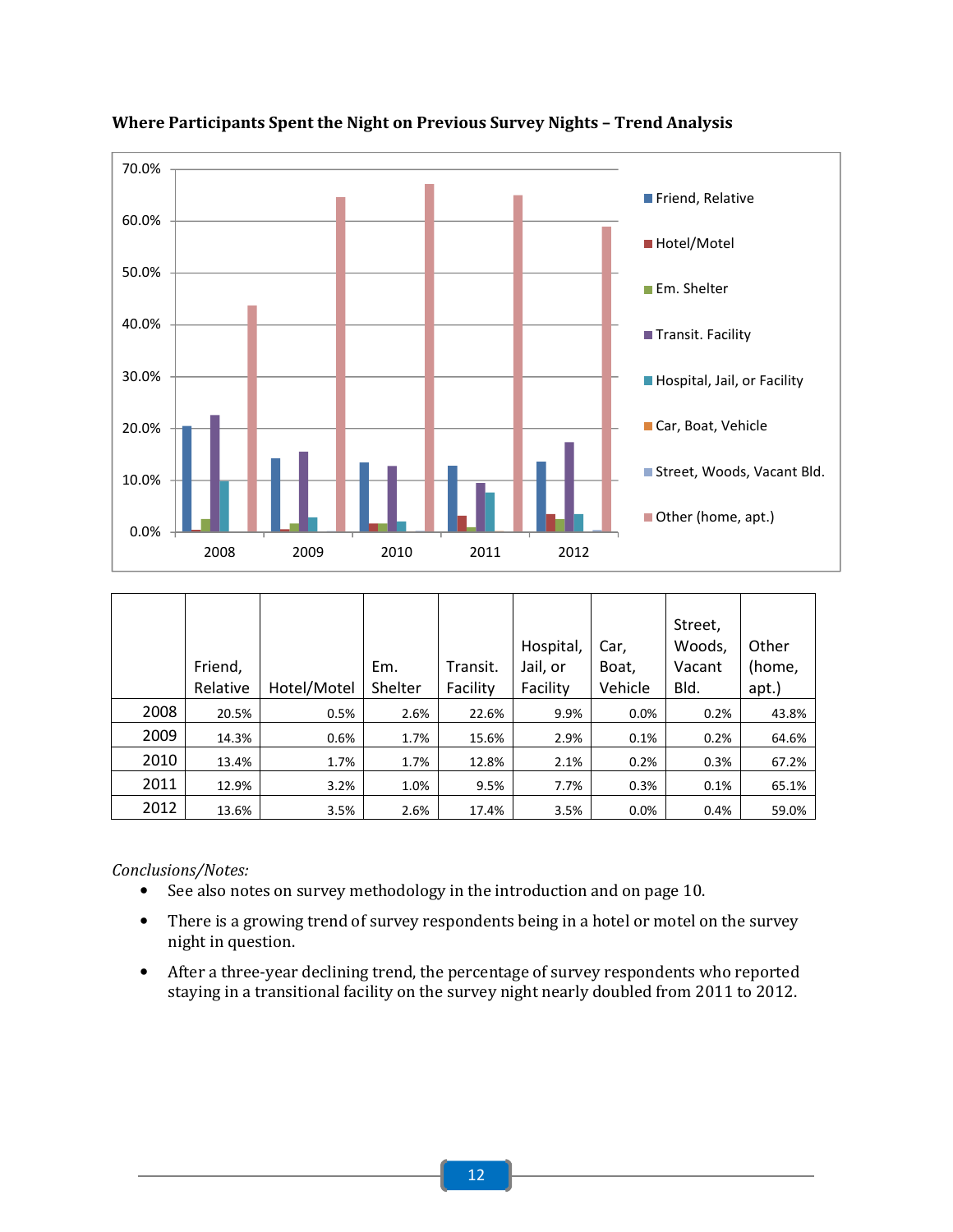# Results by County

# Allegany County

Total Surveys Completed - Allegany



# Individuals and Families - Allegany



- See notes on the general survey, page 4. The decrease in the number of completed surveys in 2012 is not reflective of a decrease in need.
- There is a two-year trend of individuals outnumbering families in the population of those surveyed in Allegany County, a reverse of the previous reports.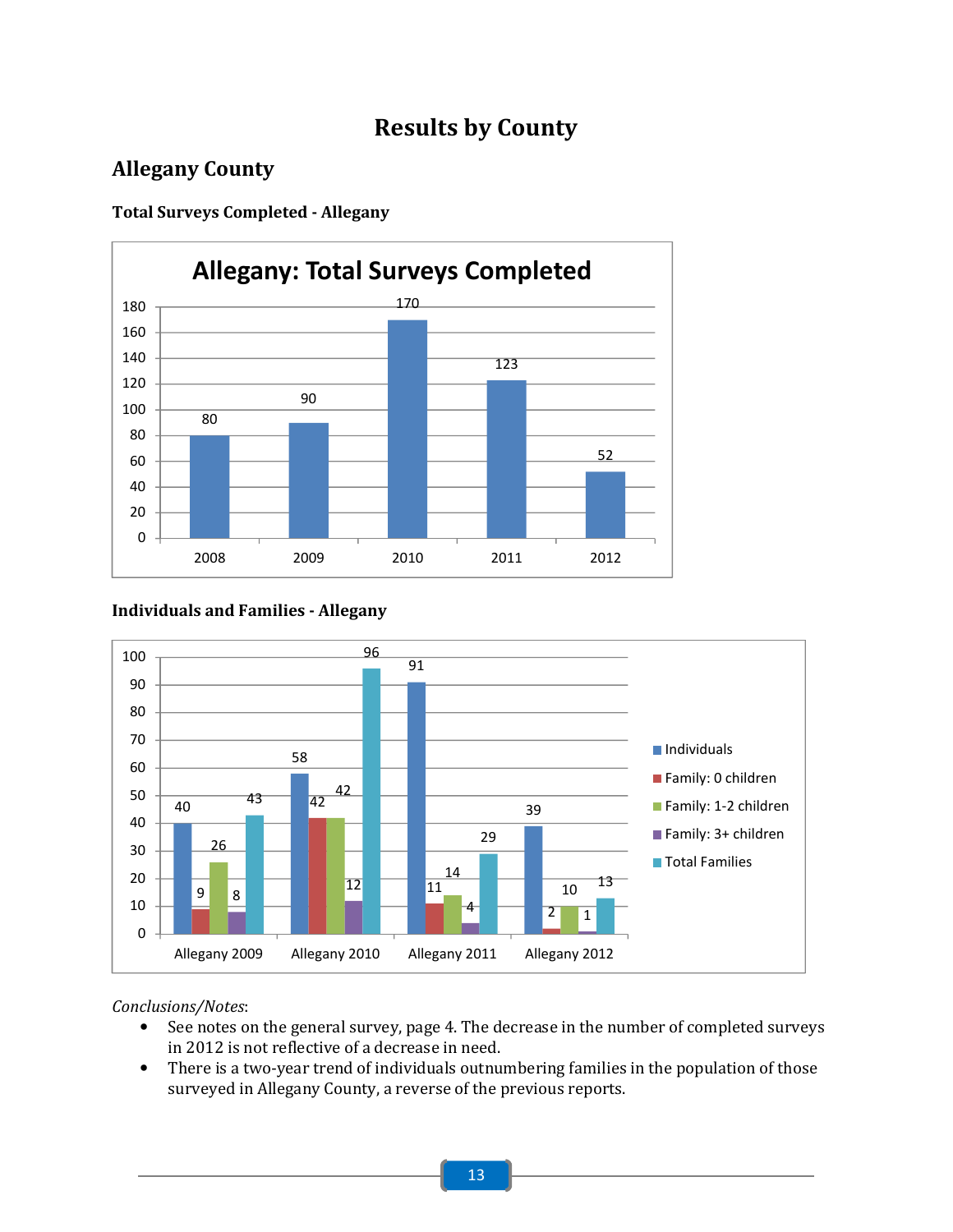# Demographics - Allegany





|           |        |          |       |                |       | American       | <b>Native</b>    |       |
|-----------|--------|----------|-------|----------------|-------|----------------|------------------|-------|
|           |        | No       |       | Black/African- |       | Indian/Alaskan | Hawai'ian/Other  |       |
|           | Latino | response | Asian | American       | White | Native         | Pacific Islander | Other |
| Census-   |        |          |       |                |       |                |                  |       |
| Allegany  | 1.4%   | 0.0%     | 0.9%  | 1.1%           | 96.2% | 0.2%           | 0.0%             | 0.4%  |
| Census-   |        |          |       |                |       |                |                  |       |
| 501 CoC   | 2.0%   | 0.0%     | 1.1%  | 3.0%           | 93.4% | 0.3%           | 0.0%             | 0.5%  |
| Allegany- |        |          |       |                |       |                |                  |       |
| PIT       | 1.9%   | 1.9%     | 0.0%  | 1.9%           | 92.5% | 1.9%           | 0.0%             | 0.0%  |
| survey    |        |          |       |                |       |                |                  |       |

Conclusions/Notes:

• General minority representation in the Allegany population surveyed exceeds, even slightly, the percentage of minorities in the general population.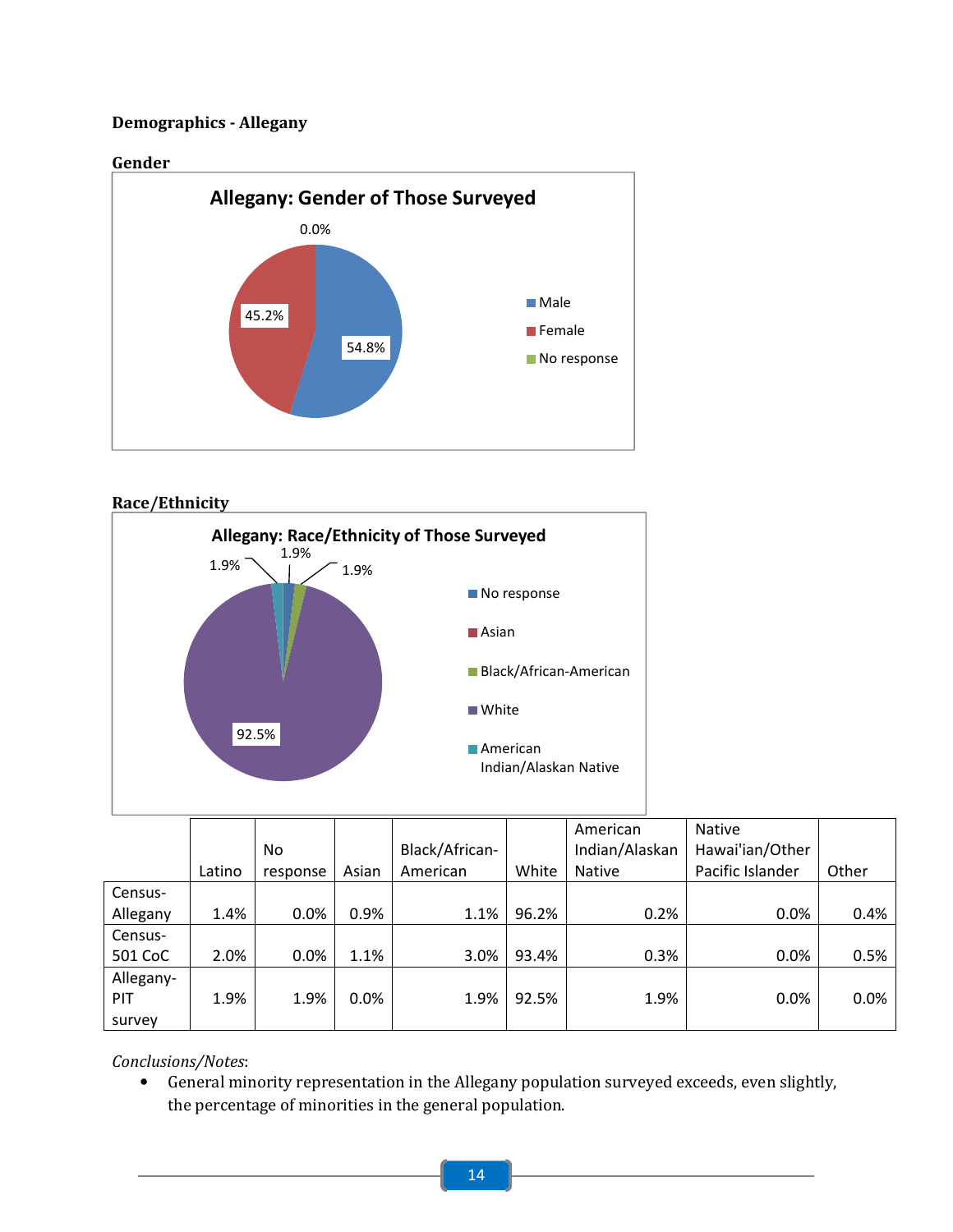# Educational Attainment



# Conclusions/Notes:

• Over a quarter of the Allegany population surveyed – those reaching out for help from services during the survey week – had not completed high school or a GED program.

Veteran Status: 8.1% of those surveyed or in the households of those surveyed, in Allegany, were veterans.

| Rank | 2009                 | 2010            | 2011                    | 2012                           |
|------|----------------------|-----------------|-------------------------|--------------------------------|
| #1   | Financial Asst.      | Medical         | Food/Meals              | Edu. or Job Training (13.5%)   |
| #2   | Food/Meals           | Financial Asst. | Transportation          | Financial Asst. (13.5%)        |
| #3   | <b>Mental Health</b> | Dental          | Trans. or Perm. Housing | Trans. or Perm. Housing (9.6%) |
| #4   | Transportation       | Transportation  | Transportation          | Dental Services (9.6%)         |

# Conditions of Survey Respondents – Allegany County

# Conclusions/Notes:

• The top four reported needs of those surveyed in Allegany have changed, year to year. Categories that are frequently present (at least 3 of the four years) include "Financial Assistance" and "Transportation."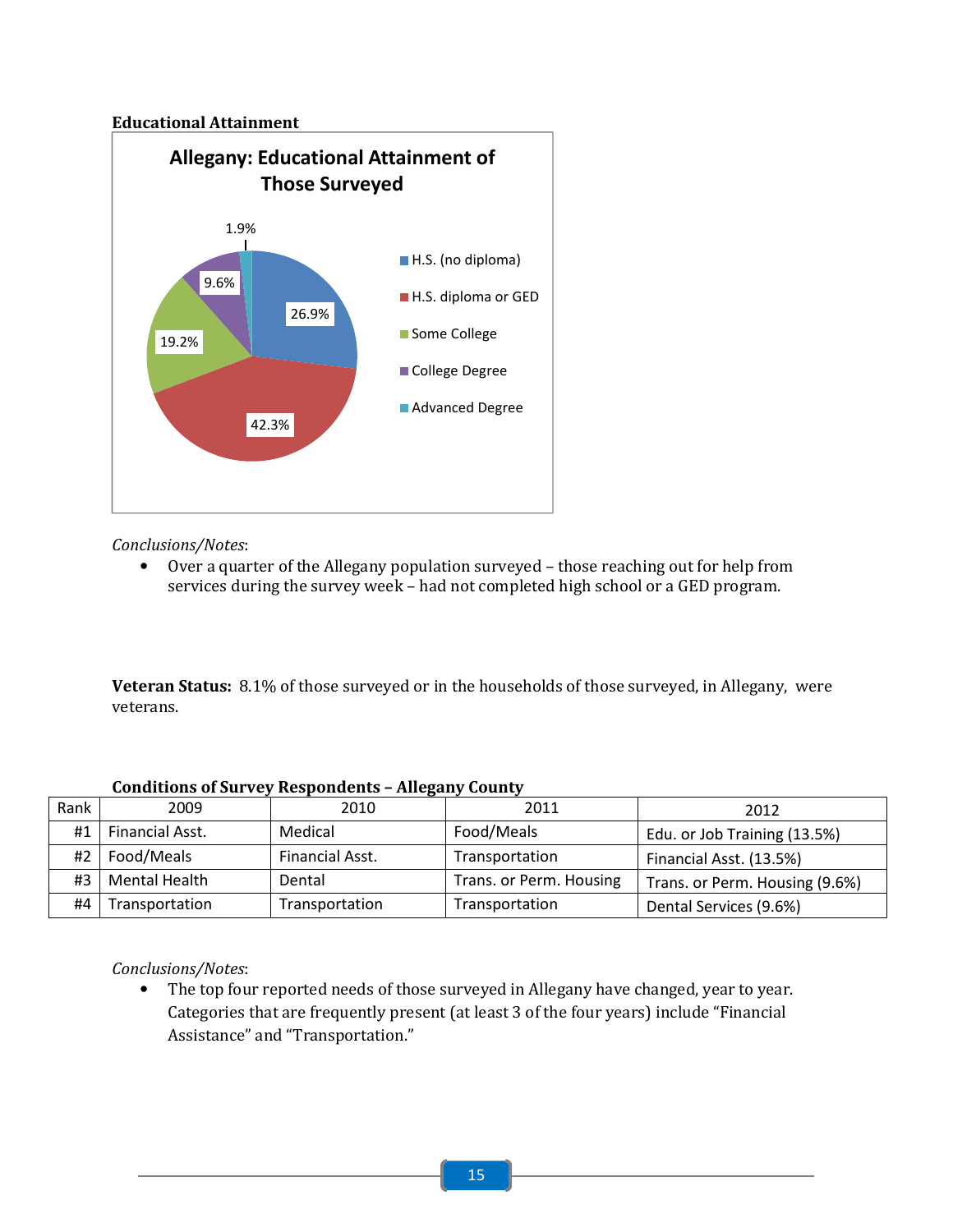|          |          |             |         |          |           |         | Street, |        |       |
|----------|----------|-------------|---------|----------|-----------|---------|---------|--------|-------|
|          |          |             |         |          | Hospital, | Car,    | Woods,  | Other  |       |
|          | Friend,  |             | Em.     | Transit. | Jail, or  | Boat,   | Vacant  | (home, |       |
|          | Relative | Hotel/Motel | Shelter | Facility | Facility  | Vehicle | Bld.    | apt.)  | Total |
| Allegany | 29       |             |         | 0        |           | 0       |         | 14     | 52    |
| Total    |          |             |         |          |           |         |         |        |       |
| (CoC)    | 128      | 33          | 24      | 163      | 33        | 0       | 4       | 553    | 938   |

# Where Participants Spent the Night of Wednesday, January 25<sup>th</sup> - Allegany Numbers

# Where Participants Spent the Night – Percentage Trend Analysis for Allegany Co.



|      |          |             |         |          | Hospital, | Car,    | Street,<br>Woods, | Other  |
|------|----------|-------------|---------|----------|-----------|---------|-------------------|--------|
|      | Friend,  |             | Em.     | Transit. | Jail, or  | Boat,   | Vacant            | (home, |
|      | Relative | Hotel/Motel | Shelter | Facility | Facility  | Vehicle | Bld.              | apt.)  |
| 2008 | 30.0%    | 0.0%        | $0.0\%$ | 10.0%    | 2.5%      | $0.0\%$ | 0.0%              | 57.5%  |
| 2009 | 22.2%    | $0.0\%$     | 1.1%    | 4.4%     | 1.1%      | $0.0\%$ | 0.0%              | 71.1%  |
| 2010 | 10.0%    | 4.7%        | 0.0%    | 2.4%     | 1.8%      | 0.0%    | 0.6%              | 80.6%  |
| 2011 | 26.8%    | 6.5%        | 0.0%    | 4.1%     | 3.3%      | 0.0%    | 0.0%              | 59.3%  |
| 2012 | 55.8%    | 9.6%        | 5.8%    | 0.0%     | 1.9%      | $0.0\%$ | 0.0%              | 26.9%  |

Conclusions/Notes:

• In 2012, for the first time, there were more people surveyed in Allegany who were staying in places other than their own home or apartment on the point-in-time survey night in question. This included double the percentage staying with a friend or relative, and sharp increases in those staying in a hotel/motel or emergency shelter.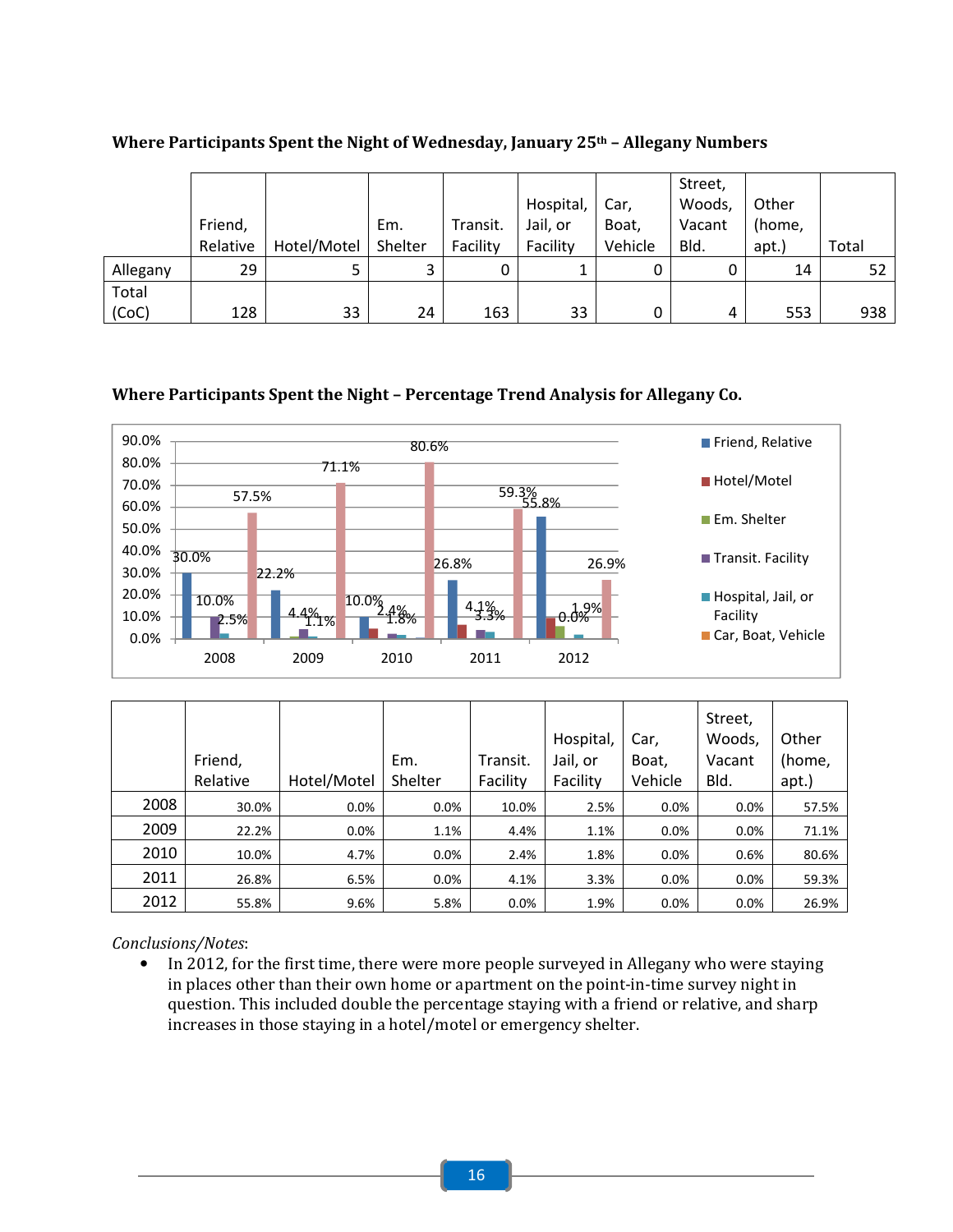# Chemung County



# Total Surveys Completed - Chemung

# Individuals and Families - Chemung



- See notes on the general survey, page 4. The decrease in the number of completed surveys in 2012 is not reflective of a decrease in need.
- The trend of the increasing proportion of individuals completing the survey, versus those in families, has continued in each survey year.
- The proportion of large-sized families (families with at least one adult and 3 or more children) is on a generally increasing trend.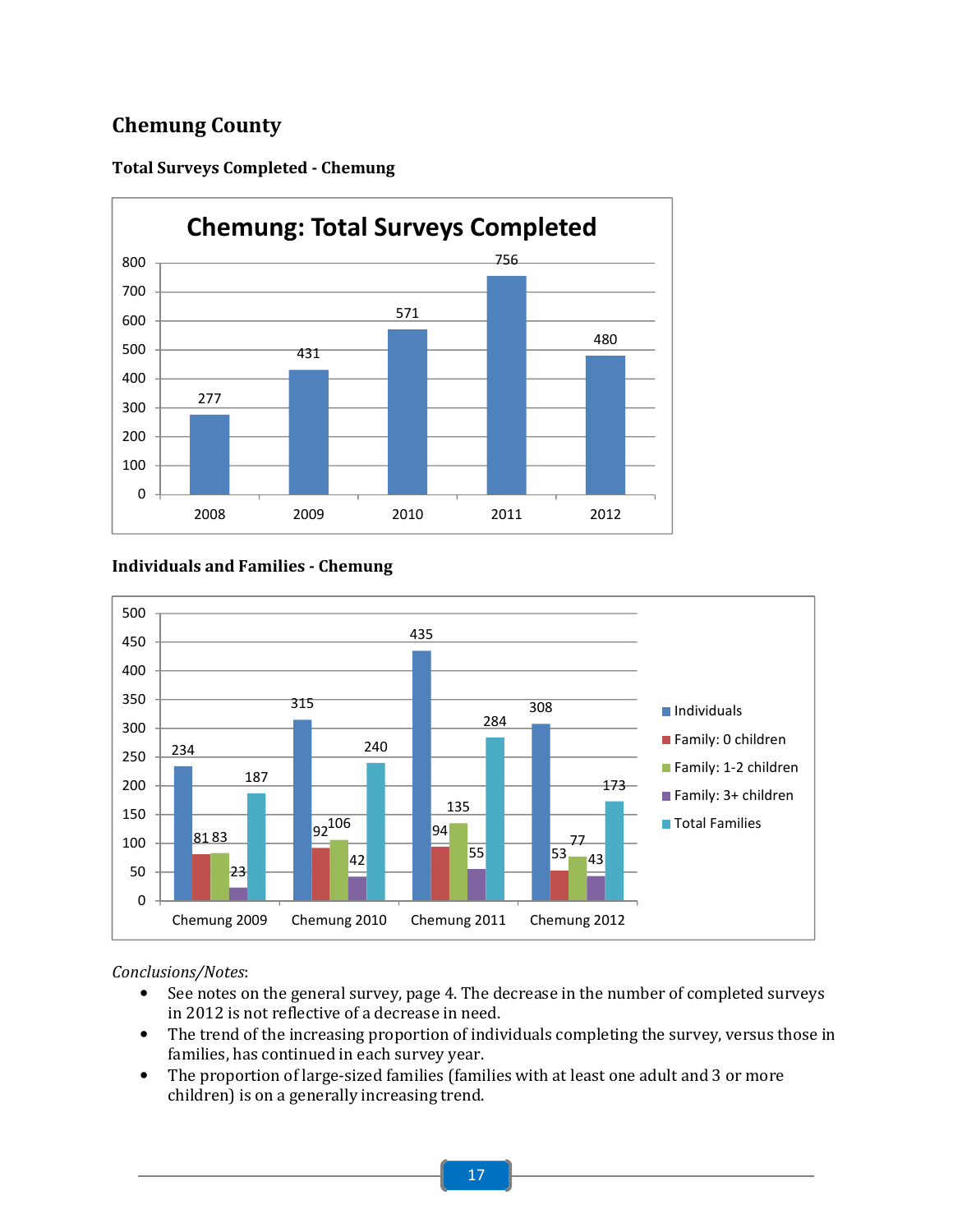# Demographics – Chemung



# Race/Ethnicity



|            |        |          |       |                |       | American       | <b>Native</b>    |       |
|------------|--------|----------|-------|----------------|-------|----------------|------------------|-------|
|            |        | No       |       | Black/African- |       | Indian/Alaskan | Hawai'ian/Other  |       |
|            | Latino | response | Asian | American       | White | <b>Native</b>  | Pacific Islander | Other |
| Census-    |        |          |       |                |       |                |                  |       |
| Chemung    | 2.5%   | 0.0%     | 1.2%  | 6.6%           | 88.7% | 0.3%           | 0.0%             | 0.6%  |
| Census-501 |        |          |       |                |       |                |                  |       |
| CoC        | 2.0%   | $0.0\%$  | 1.1%  | 3.0%           | 93.4% | 0.3%           | 0.0%             | 0.5%  |
| Chemung-   |        |          |       |                |       |                |                  |       |
| PIT survey | 4.2%   | 2.3%     | 0.6%  | 14.9%          | 72.7% | 1.9%           | 0.4%             | 3.1%  |

# Conclusions/Notes:

• General minority representation in the Chemung population surveyed exceeds, by almost double, for some categories, the percentage in the general population.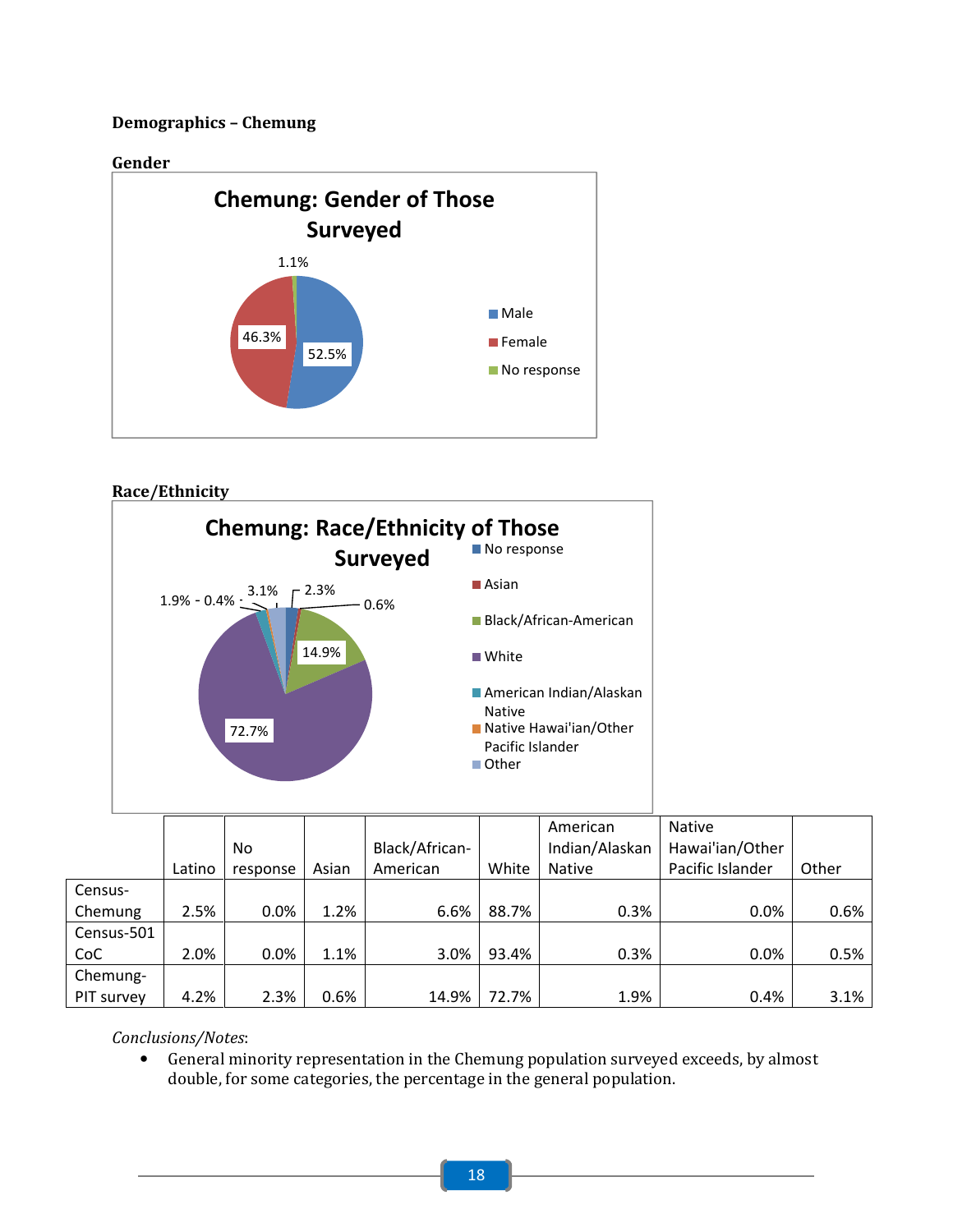# Educational Attainment



# Conclusions/Notes:

• A fifth of the Chemung population surveyed – those reaching out for help from services during the survey week – had not completed high school or a GED program.

Veteran Status: 10.2% of those surveyed or in the households of those surveyed, in Chemung, were veterans.

# Conditions of Survey Respondents – Chemung County

| Rank | 2009             | 2010                        | 2011                    | 2012                         |
|------|------------------|-----------------------------|-------------------------|------------------------------|
| #1   | Medical services | Dental services             | Food/Meals              | Financial Assistance (17.5%) |
| #2   | Food/Meals       | Transportation              | Clothing                | Food/Meals (14.8%)           |
|      | $#3$   Clothing  | <b>Medical services</b>     | Transportation          | Transportation (12.3%)       |
| #4   | Dental services  | <b>Financial Assistance</b> | <b>Medical services</b> | Dental services (11.0%)      |

- The top four reported needs of those surveyed in Allegany have changed slightly, year to year. Categories that are frequently present (at least 3 of the four years) include "Medical services," "Food/Meals," "Dental services," and "Transportation."
- The top reported need in 2012 "Financial Assistance" had not been previously seen in the top four identified needs since 2010, when it was fourth.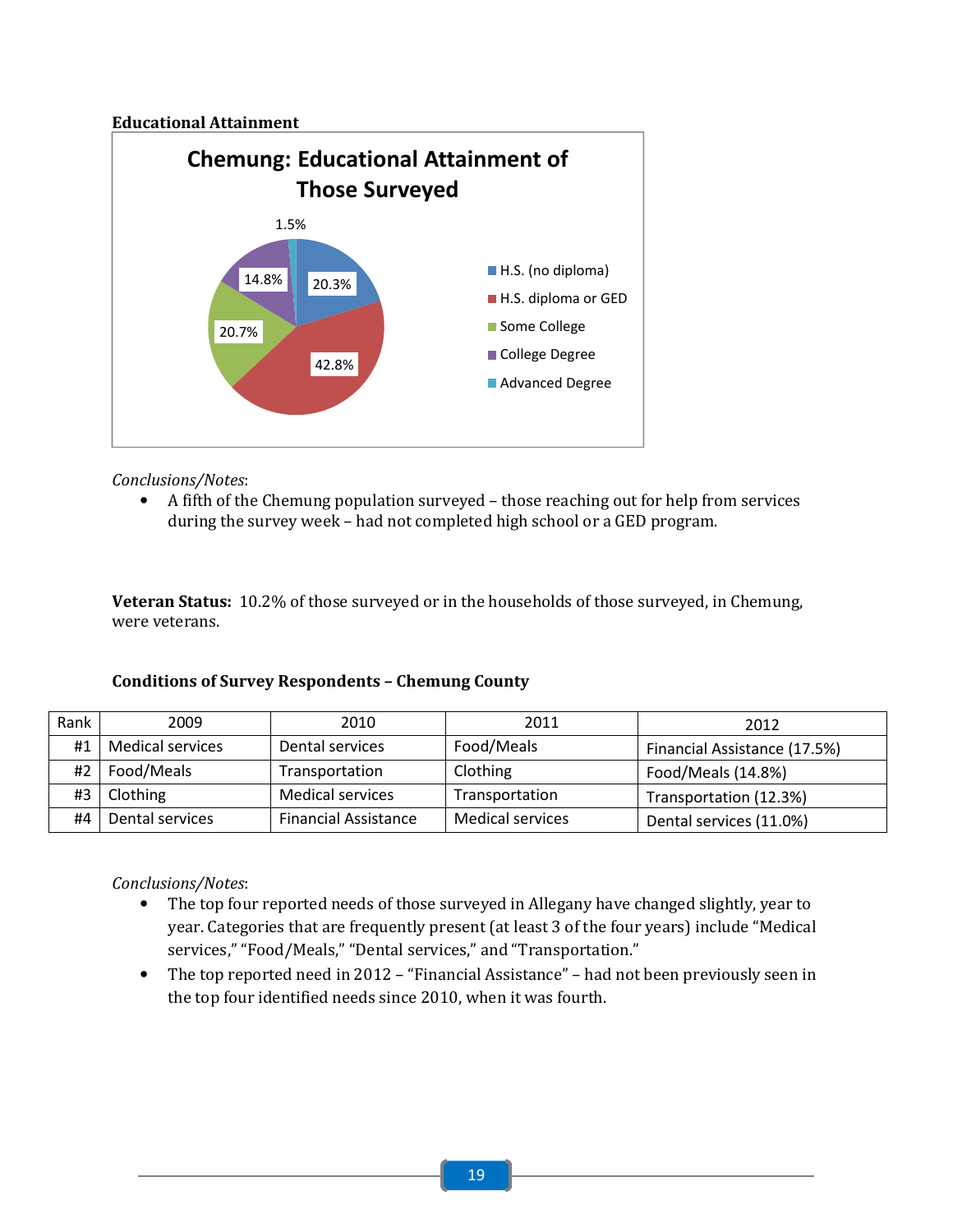|                  |          |             |         |          |           |         | Street, |        |       |
|------------------|----------|-------------|---------|----------|-----------|---------|---------|--------|-------|
|                  |          |             |         |          | Hospital, | Car,    | Woods,  | Other  |       |
|                  | Friend,  |             | Em.     | Transit. | Jail, or  | Boat,   | Vacant  | (home, |       |
|                  | Relative | Hotel/Motel | Shelter | Facility | Facility  | Vehicle | Bld.    | apt.)  | Total |
| Chemung          | 38       |             | 6       | 106      | 10        | 0       |         | 318    | 480   |
| <b>Total CoC</b> | 128      | 33          | 24      | 163      | 33        | 0       | 4       | 553    | 938   |

Where Participants Spent the Night of Wednesday, January 25<sup>th</sup> - Chemung Numbers

# Where Participants Spent the Night – Percentage Trend Analysis for Chemung Co.



|      | Friend,<br>Relative | Hotel/Motel | Em.<br>Shelter | Transit.<br>Facility | Hospital,<br>Jail, or<br>Facility | Car,<br>Boat,<br>Vehicle | Street,<br>Woods,<br>Vacant Bld. | Other<br>(home,<br>apt.) |
|------|---------------------|-------------|----------------|----------------------|-----------------------------------|--------------------------|----------------------------------|--------------------------|
| 2008 | 22.4%               | 0.0%        | 1.1%           | 25.6%                | 19.9%                             | 0.0%                     | 0.0%                             | 31.0%                    |
| 2009 | 15.1%               | 0.0%        | 1.4%           | 13.2%                | 5.1%                              | 0.0%                     | 0.2%                             | 65.0%                    |
| 2010 | 17.7%               | 0.2%        | 2.5%           | 18.4%                | 3.2%                              | 0.0%                     | 0.4%                             | 57.8%                    |
| 2011 | 8.9%                | 0.5%        | 0.9%           | 7.7%                 | 3.6%                              | 0.1%                     | 0.1%                             | 78.2%                    |
| 2012 | 7.9%                | 0.0%        | 1.3%           | 22.1%                | 2.1%                              | 0.0%                     | 0.4%                             | 66.3%                    |

Conclusions/Notes:

• Unlike other counties in the continuum, Chemung has seen a consistently decreasing trend of those responding to the survey who are not staying in their own home or apartment. The exceptions include respondents staying in transitional housing, and an overall small number, but significant rise, in those staying in the street, vacant buildings, or other places not meant for habitation.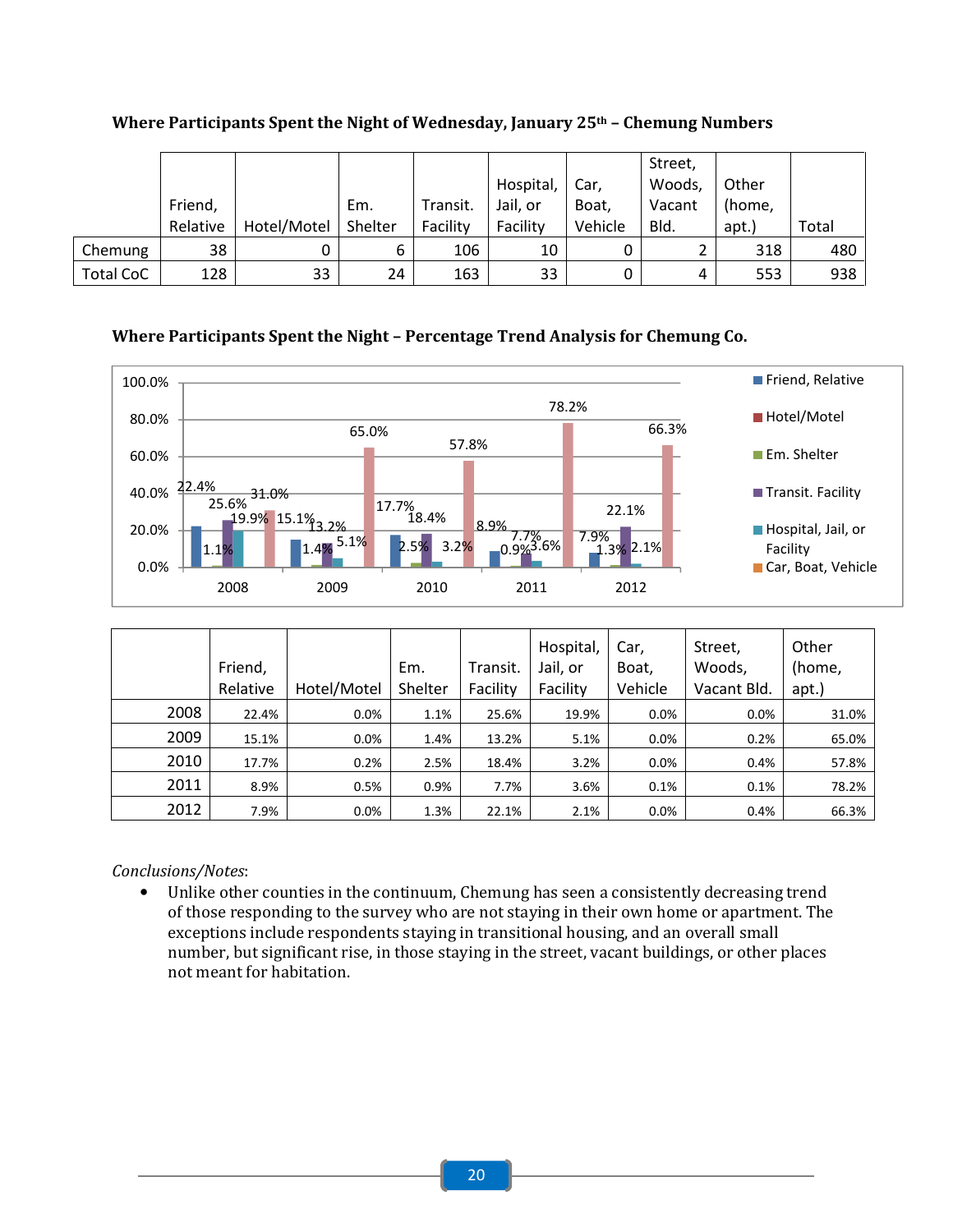# Livingston County



# Total Surveys Completed - Livingston

# Individuals and Families - Livingston



- See notes on the general survey, page 4. The decrease in the number of completed surveys in 2012 is not reflective of a decrease in need.
- Livingston County first started to take part in the Point in Time surveys in 2011.
- As with other counties in the continuum, individuals reaching out for help in Livingston County, and responding to the survey, outnumber those in families by almost two to one.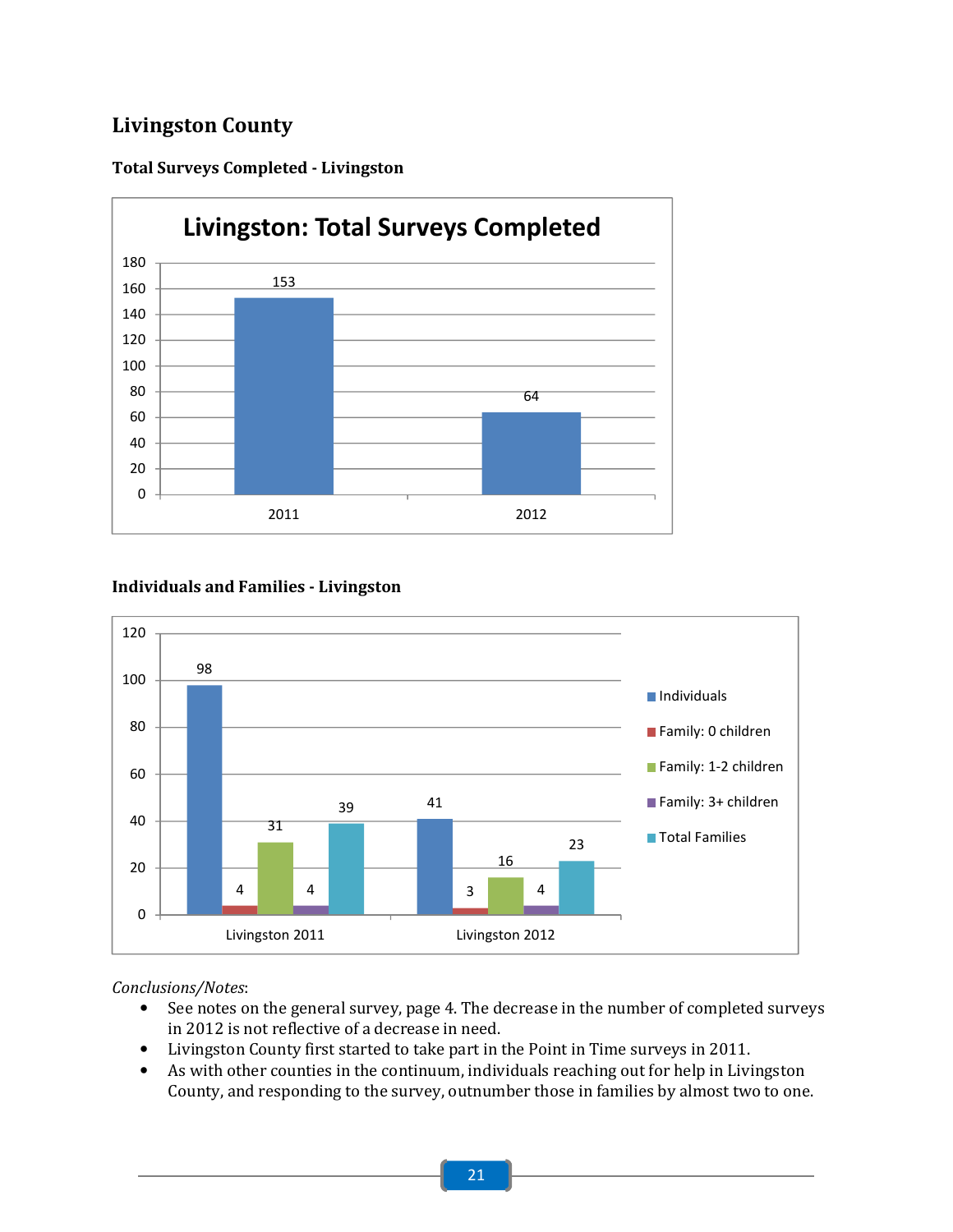# Demographics – Livingston





# Race/Ethnicity



|             |        |          |       |                |       | American       | <b>Native</b>    |         |
|-------------|--------|----------|-------|----------------|-------|----------------|------------------|---------|
|             |        | No       |       | Black/African- |       | Indian/Alaskan | Hawai'ian/Other  |         |
|             | Latino | response | Asian | American       | White | <b>Native</b>  | Pacific Islander | Other   |
| Census-     |        |          |       |                |       |                |                  |         |
| Livingston  | 2.8%   | 0.0%     | 1.2%  | 2.4%           | 93.8% | 0.3%           | $0.0\%$          | 0.8%    |
| Census-501  |        |          |       |                |       |                |                  |         |
| CoC         | 2.0%   | 0.0%     | 1.1%  | 3.0%           | 93.4% | 0.3%           | $0.0\%$          | 0.5%    |
| Livingston- |        |          |       |                |       |                |                  |         |
| PIT survey  | 9.7%   | 1.4%     | 0.0%  | 8.3%           | 68.1% | 2.8%           | 0.0%             | $9.7\%$ |

# Conclusions/Notes:

• General minority representation in the Livingston population surveyed far exceeds the percentage in the general population for every ethnicity category except the Asian population.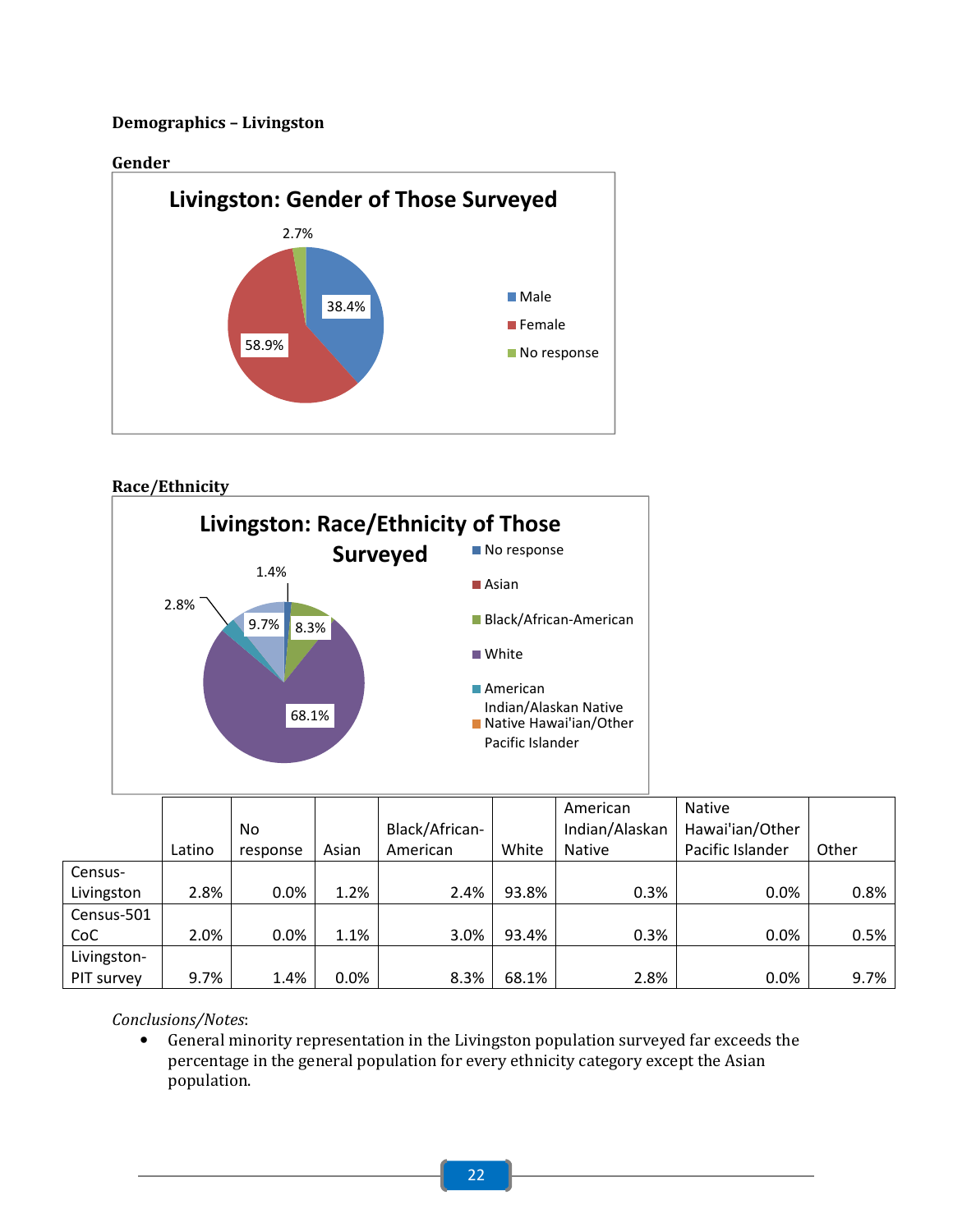# Educational Attainment



Veteran Status: 4.1% of those surveyed or in the households of those surveyed, in Livingston, were veterans.

# Conditions of Survey Respondents – Livingston County

| Rank | 2011                           | 2012                             |
|------|--------------------------------|----------------------------------|
| #1   | <b>Temp./Permanent Housing</b> | Temp./Permanent Housing (53.1%)  |
| #2 I | <b>Financial Assistance</b>    | Financial Assistance (35.9%)     |
| #3   | Dental services                | Transportation (28.1%)           |
| #4   | Transportation                 | Dental services // Food or Meals |
|      |                                | (tie for fourth $-14.1%$ each)   |

- See notes on the general survey, page 4. The decrease in the number of completed surveys in 2012 is not reflective of a decrease in need.
- The top four reported needs of those surveyed in Livingston County was virtually unchanged from 2011 to 2012.
- Over half of those surveyed reported needs for assistance with housing.
- Over a third of those surveyed reported needs for financial assistance.
- Over a quarter of those surveyed reported transportation as a high need.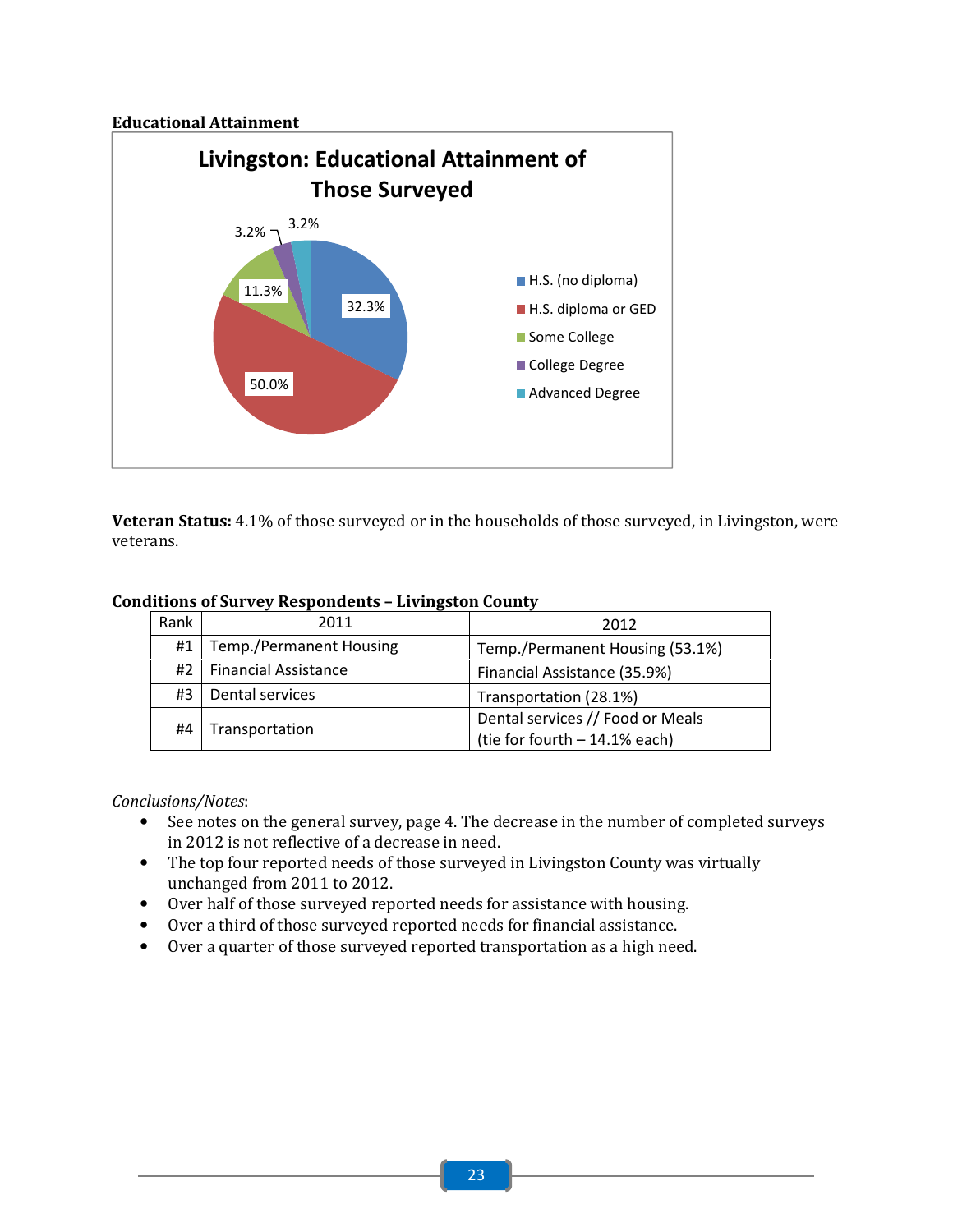|            |          |             |         |          |           |         | Street, |        |       |
|------------|----------|-------------|---------|----------|-----------|---------|---------|--------|-------|
|            |          |             |         |          | Hospital, | Car,    | Woods,  | Other  |       |
|            | Friend,  |             | Em.     | Transit. | Jail, or  | Boat,   | Vacant  | (home, |       |
|            | Relative | Hotel/Motel | Shelter | Facility | Facility  | Vehicle | Bld.    | apt.)  | Total |
| Livingston | 11       | 15          |         |          |           |         |         | 25     | 64    |
| Total      | 128      | 33          | 24      | 163      | 33        | 0       | 4       | 553    | 938   |

Where Participants Spent the Night of Wednesday, January 25<sup>th</sup> - Livingston Numbers

# Where Participants Spent the Night – Percentage Trend Analysis for Livingston Co.



|      |          |             |         |          | Hospital, | Car,    | Street,     | Other  |
|------|----------|-------------|---------|----------|-----------|---------|-------------|--------|
|      | Friend,  |             | Em.     | Transit. | Jail, or  | Boat,   | Woods,      | (home, |
|      | Relative | Hotel/Motel | Shelter | Facility | Facility  | Vehicle | Vacant Bld. | apt.)  |
| 2011 | 31.4%    | 17.6%       | 2.0%    | 1.3%     | 16.3%     | 1.3%    | $0.0\%$     | 30.1%  |
| 2012 | 17.2%    | 23.4%       | 12.5%   | 4.7%     | 0.0%      | 0.0%    | 3.1%        | 39.1%  |

Conclusions/Notes:

• While the percentage of those responding to the survey who are in their own home or apartment increased from 2011 to 2012, so did the percentage of those staying in a hotel or motel, an emergency shelter, a transitional facility, or in the street, the woods, a vacant building, or another place not meant for human habitation.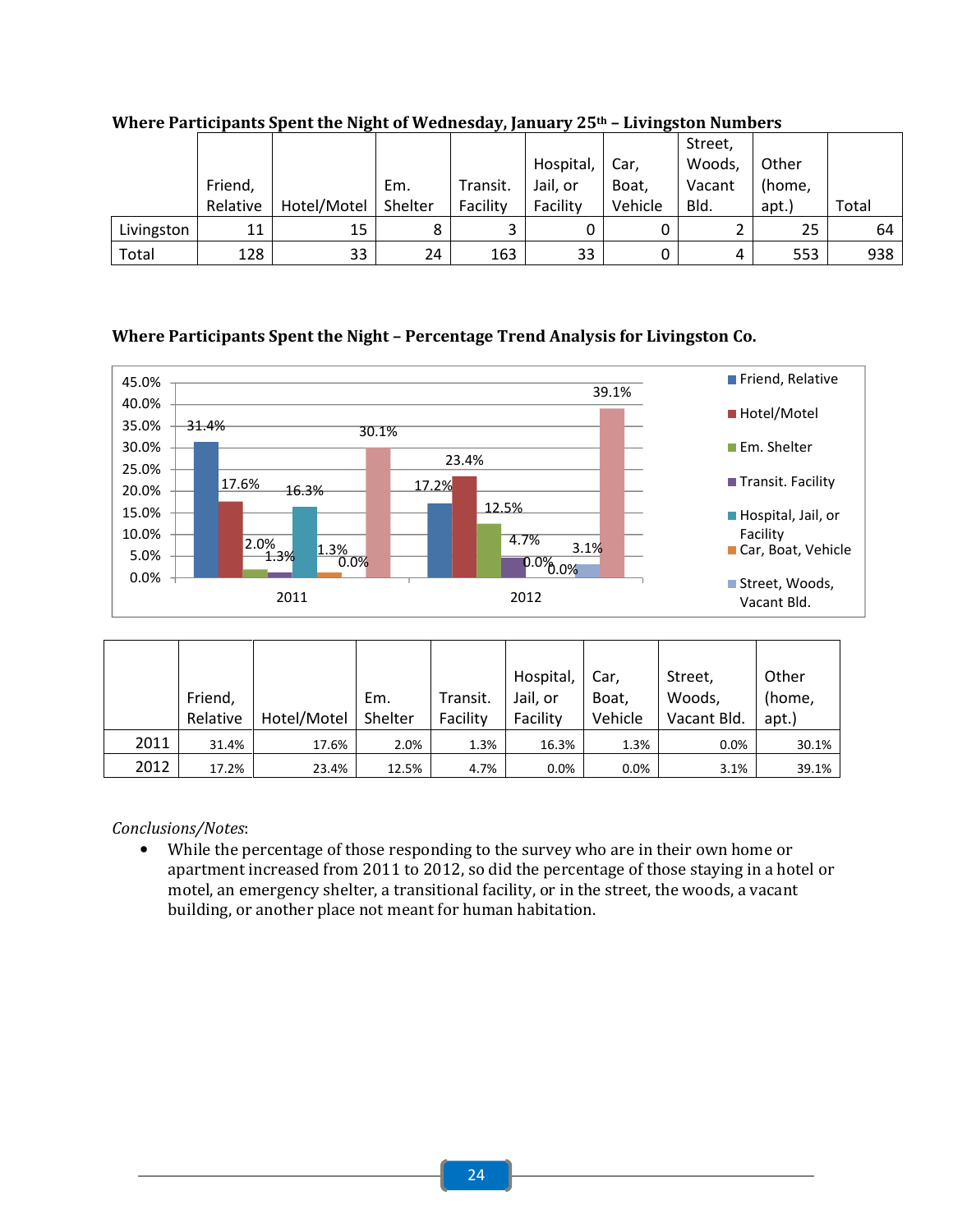# Schuyler County

# Total Surveys Completed



#### $\overline{21}$  22 Schuyler 2010 Schuyler 2011 Schuyler 2012 Individuals Family: 0 children Family: 1-2 children Family: 3+ children **Total Families**

# Individuals and Families

- Schuyler County first started to take part in the Point in Time surveys in 2010.
- See notes on the general survey, page 4. The decrease in the number of completed surveys in 2012 is not reflective of a decrease in need.
- As with other counties in the continuum, individuals reaching out for help in Schuyler County has, over time, overtaken the number of those in families.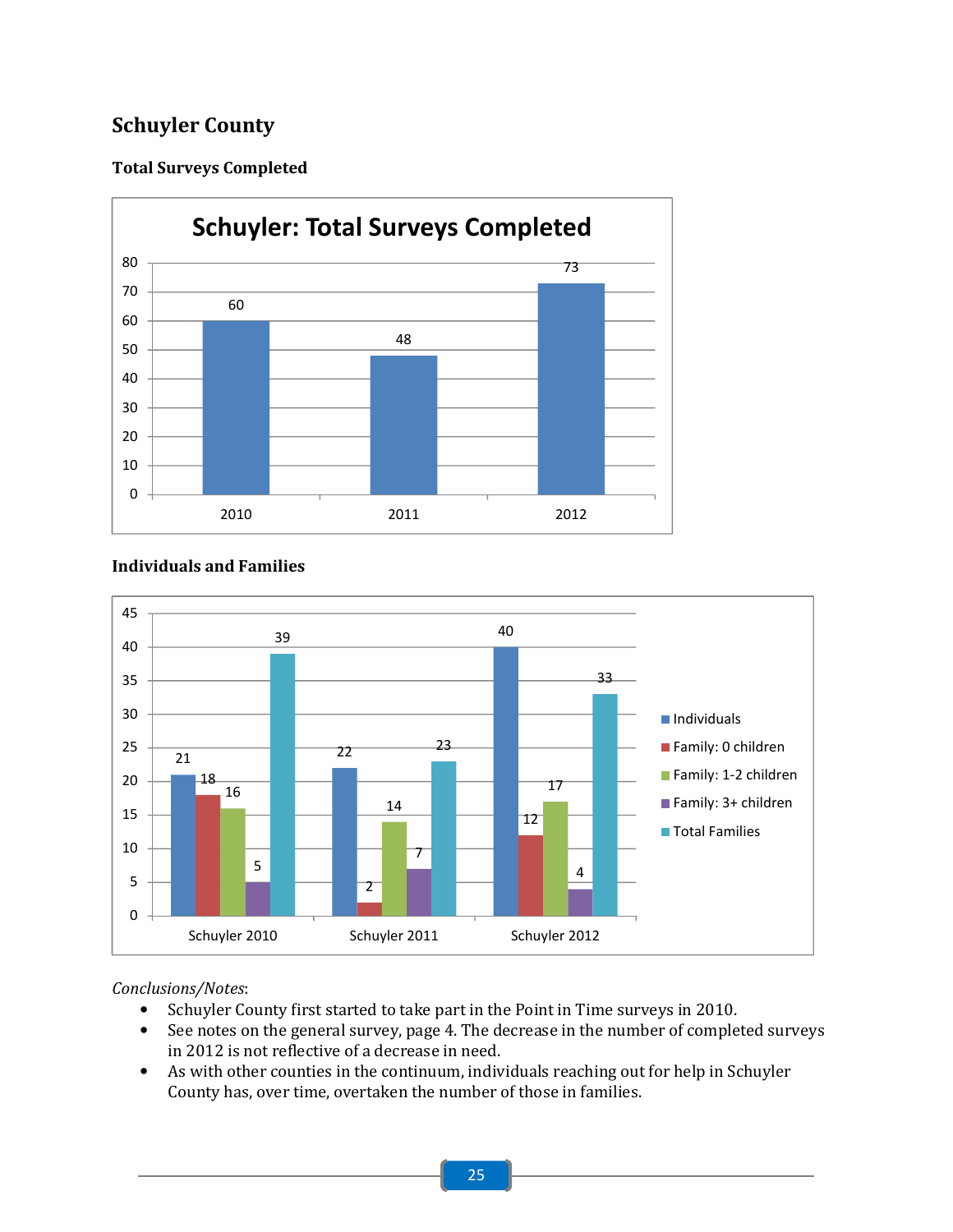# Demographics – Schuyler







|              |        |          |       |                |       | American       | <b>Native</b>    |       |
|--------------|--------|----------|-------|----------------|-------|----------------|------------------|-------|
|              |        | No       |       | Black/African- |       | Indian/Alaskan | Hawai'ian/Other  |       |
|              | Latino | response | Asian | American       | White | <b>Native</b>  | Pacific Islander | Other |
| Census-      |        |          |       |                |       |                |                  |       |
| Schuyler     | 1.3%   | 0.0%     | 0.3%  | 0.9%           | 97.1% | 0.3%           | $0.0\%$          | 0.2%  |
| Census-501   |        |          |       |                |       |                |                  |       |
| CoC          | 2.0%   | 0.0%     | 1.1%  | 3.0%           | 93.4% | 0.3%           | $0.0\%$          | 0.5%  |
| Schuyler-PIT |        |          |       |                |       |                |                  |       |
| survey       | 2.7%   | 2.7%     | 0.0%  | 5.4%           | 83.8% | 4.1%           | 0.0%             | 1.4%  |

Conclusions/Notes:

• General minority representation in the Schuyler population surveyed exceeds the percentage in the general population for every ethnicity category reporting except the Asian population.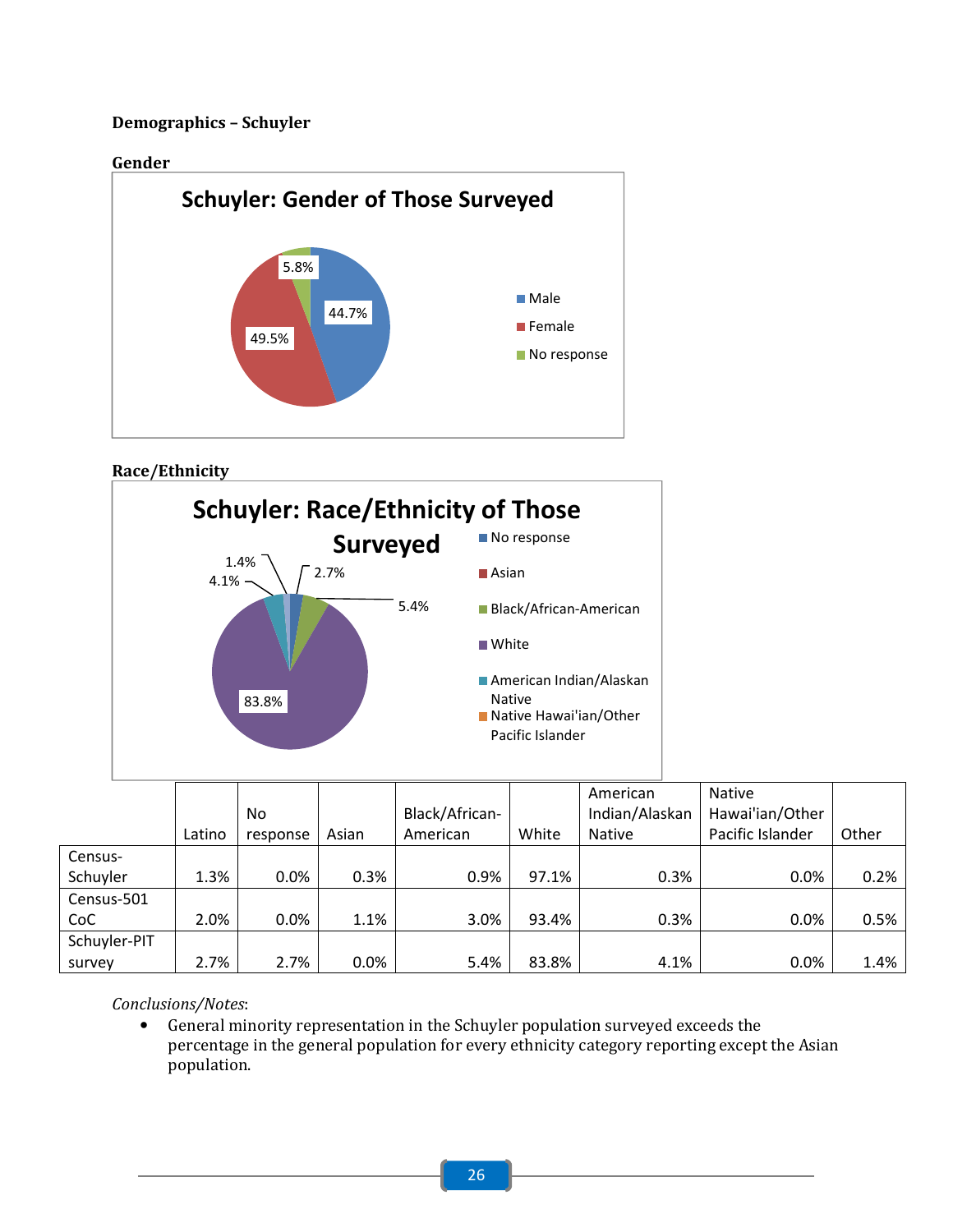# Educational Attainment



Conclusions/Notes:

- A fifth of those surveyed had not completed high school or a GED program.
- The majority of those surveyed (54.2%) had completion of high school as their highest educational attainment.

Veteran Status: 10.6% of those surveyed or in the households of those surveyed, in Schuyler, were veterans.

| Rank | 2010                        | 2011                          | 2012                              |
|------|-----------------------------|-------------------------------|-----------------------------------|
| #1   | Dental services             | Temp./Permanent Housing       | Transportation (20.5%)            |
| #2 I | Transportation              | Dental services               | Clothing (11.0%)                  |
|      | #3   Education and training | <b>Education and training</b> | Dental services (8.2%)            |
| #4   | <b>Medical services</b>     | Transportation                | Temp. or Permanent Housing (5.5%) |

# Conditions of Survey Respondents – Schuyler County

- The top four reported needs of those surveyed in Schuyler have changed, year to year. Categories that are frequently present (in all 3 years) include "Dental services" and "Transportation."
- Over a fifth of those surveyed reported transportation as a high need.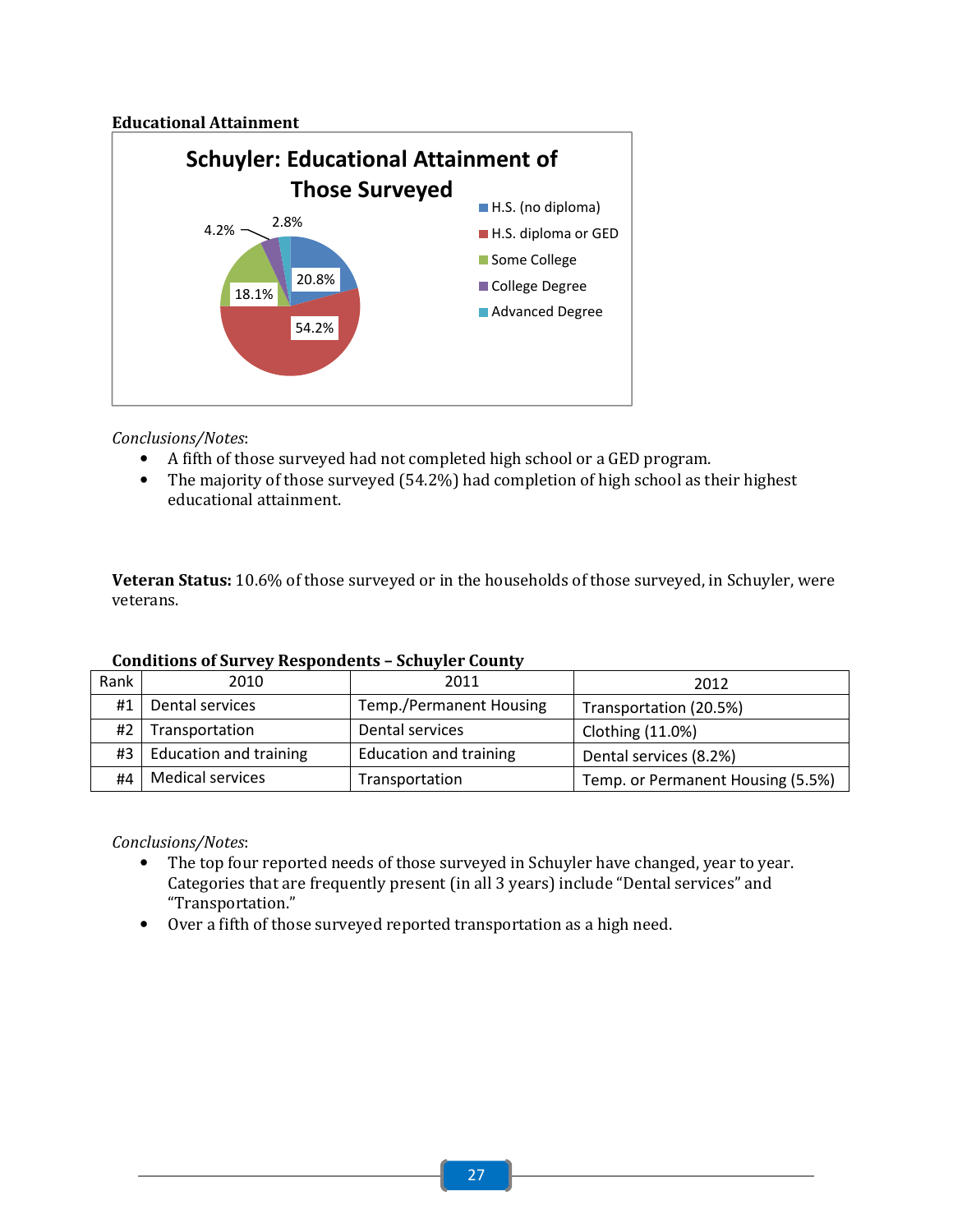|                  |          |             |         |          |           |         | Street, |        |       |
|------------------|----------|-------------|---------|----------|-----------|---------|---------|--------|-------|
|                  |          |             |         |          | Hospital, | Car,    | Woods,  | Other  |       |
|                  | Friend,  |             | Em.     | Transit. | Jail, or  | Boat,   | Vacant  | (home, |       |
|                  | Relative | Hotel/Motel | Shelter | Facility | Facility  | Vehicle | Bld.    | apt.)  | Total |
| Schuyler         | 28       |             |         |          |           | 0       |         | 35     | 73    |
| <b>Total CoC</b> | 128      | 33          | 24      | 163      | 33        | 0       | 4       | 553    | 938   |

Where Participants Spent the Night of Wednesday, January 25<sup>th</sup> - Schuyler Numbers

# Where Participants Spent the Night – Percentage Trend Analysis for Schuyler Co.



|      |          |             |         |          | Hospital, |            | Street,     | Other  |
|------|----------|-------------|---------|----------|-----------|------------|-------------|--------|
|      | Friend,  |             | Em.     | Transit. | Jail, or  | Car, Boat, | Woods,      | (home, |
|      | Relative | Hotel/Motel | Shelter | Facility | Facility  | Vehicle    | Vacant Bld. | apt.)  |
| 2010 | 25.0%    | 5.0%        | 0.0%    | 0.0%     | 1.7%      | 3.3%       | 1.7%        | 63.3%  |
| 2011 | 20.8%    | 8.3%        | 0.0%    | 0.0%     | 2.1%      | 0.0%       | 0.0%        | 68.8%  |
| 2012 | 38.4%    | 8.2%        | 0.0%    | 0.0%     | 5.5%      | 0.0%       | 0.0%        | 47.9%  |

Conclusions/Notes:

• The percentage of those responding to the survey who stayed the point-in-time night in their own home or apartment decreased from 2011 to 2012. Increasing were the percentages of those who spent the indicated night in a hospital, jail, or facility, and those staying in a hotel or motel or with friends or relatives.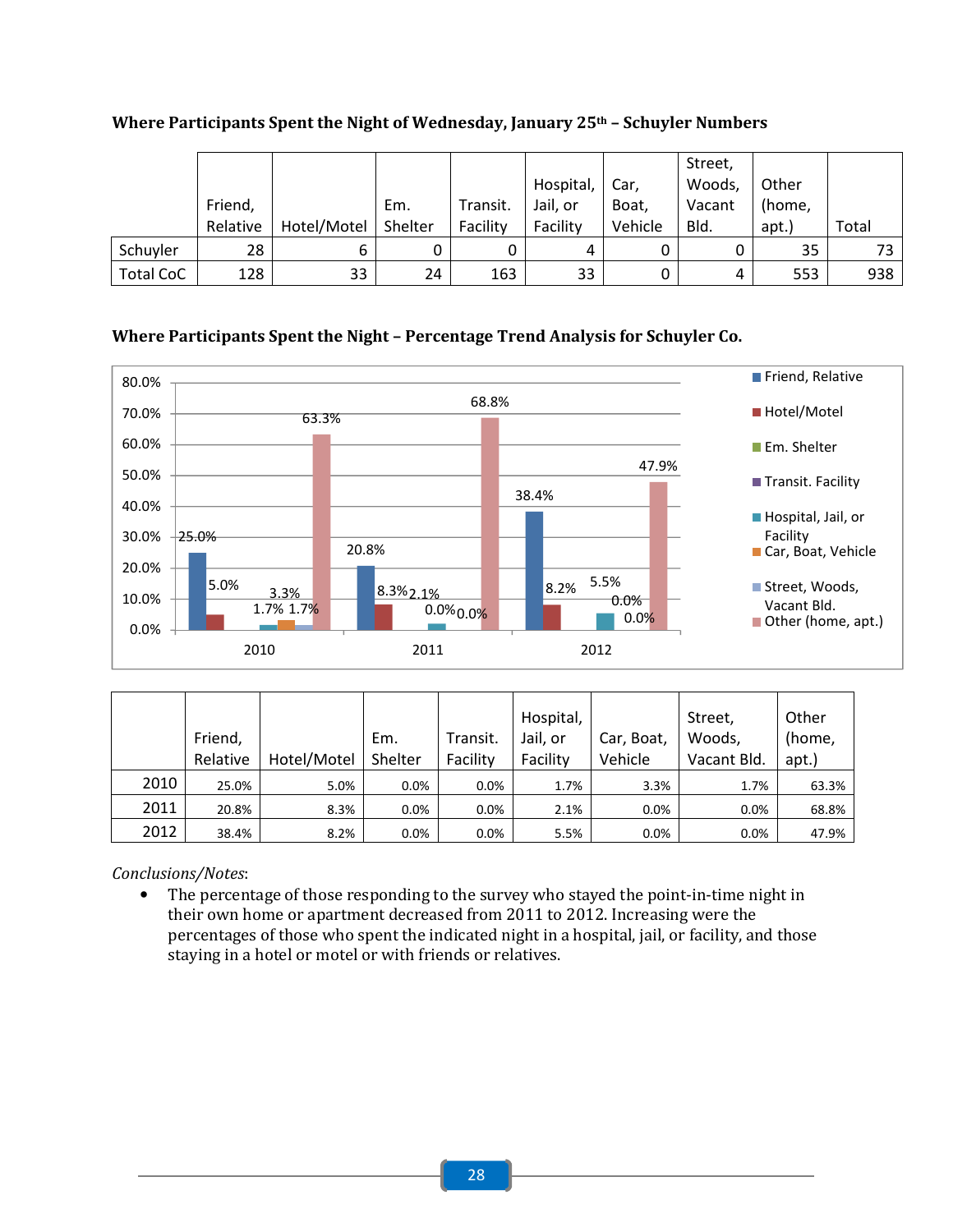# Steuben County

# Total Surveys Completed



# Individuals and Families – Steuben



- See notes on the general survey, page 4. The decrease in the number of completed surveys in 2012 is not reflective of a decrease in need.
- There is a two-year trend of individuals outnumbering families in the population of those surveyed in Steuben County, a reverse of the previous reports.
- Larger-sized families (an adult plus 3 or more children) represent a greater proportion of those completing surveys in 2012.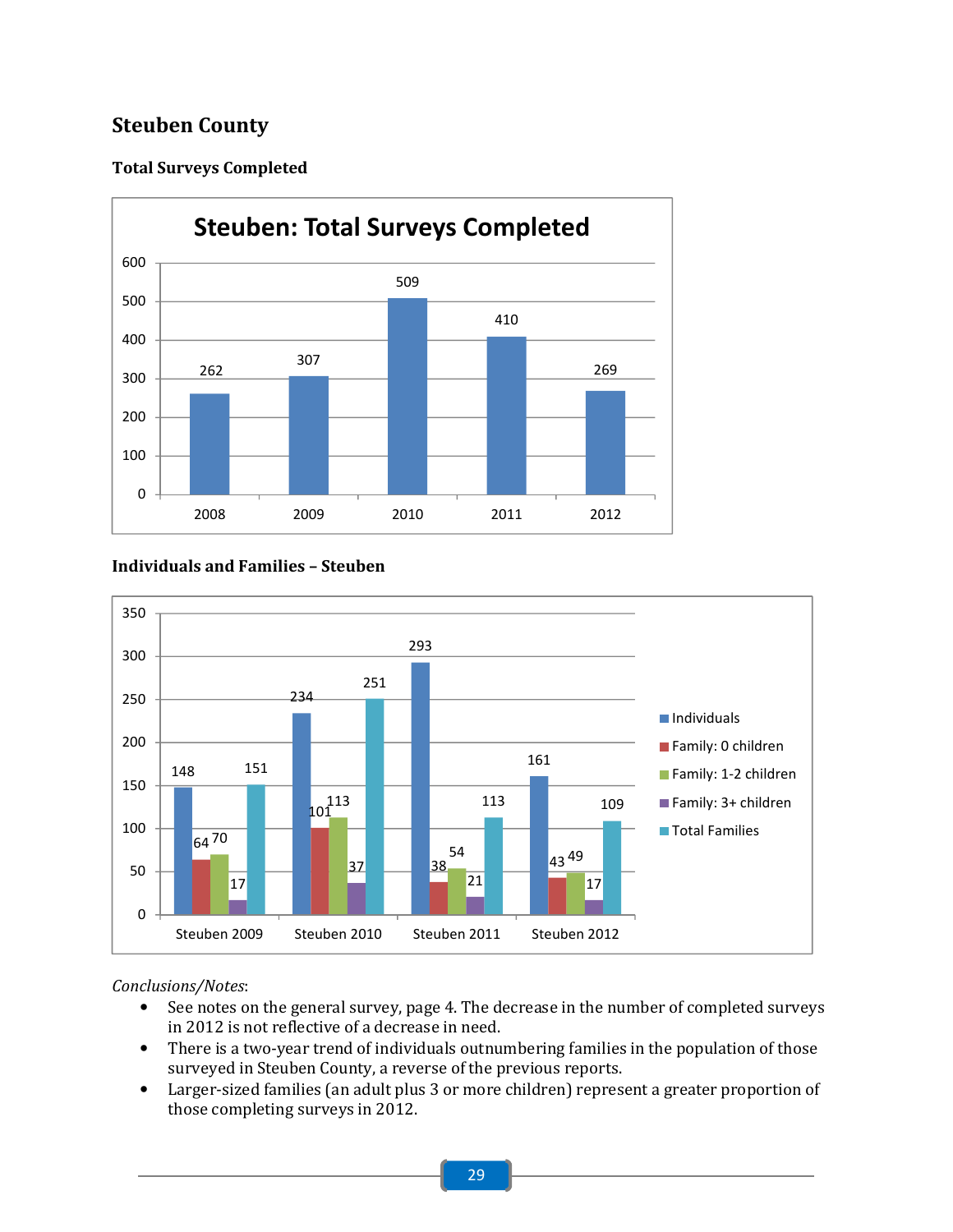# Demographics – Steuben



Race/Ethnicity



|            |        |          |       |                |       | American       | <b>Native</b>    |       |
|------------|--------|----------|-------|----------------|-------|----------------|------------------|-------|
|            |        | No       |       | Black/African- |       | Indian/Alaskan | Hawai'ian/Other  |       |
|            | Latino | response | Asian | American       | White | <b>Native</b>  | Pacific Islander | Other |
| Census-    |        |          |       |                |       |                |                  |       |
| Steuben    | 1.4%   | 0.0%     | 1.2%  | 1.6%           | 95.3% | 0.2%           | 0.0%             | 0.3%  |
| Census-    |        |          |       |                |       |                |                  |       |
| 501 CoC    | 2.0%   | 0.0%     | 1.1%  | 3.0%           | 93.4% | 0.3%           | 0.0%             | 0.5%  |
| Steuben-   |        |          |       |                |       |                |                  |       |
| PIT survey | 2.1%   | 3.4%     | 0.0%  | 6.6%           | 83.4% | 3.1%           | 0.0%             | 1.4%  |

Conclusions/Notes:

• General minority representation in the Steuben population surveyed exceeds the percentage in the general population for every ethnicity category reporting except the Asian population.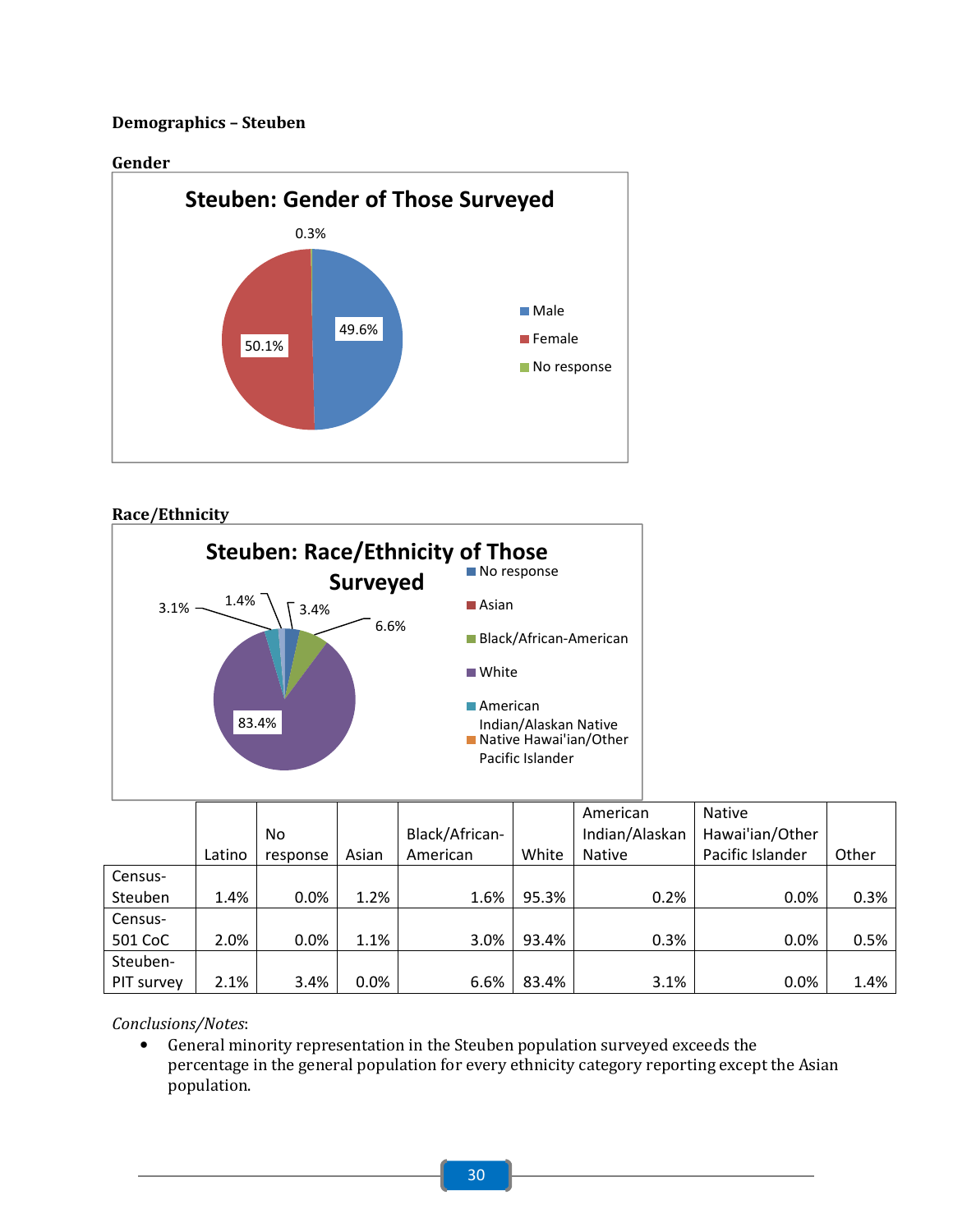# Educational Attainment



Veteran Status: 17.2% of those surveyed or in the households of those surveyed, in Steuben, were veterans. This was the highest percentage reported in the NY-501 CoC, and is most likely attributable to the presence in central Steuben County of the Bath VA Medical Center, with specialized services for veterans across the northeast region.

# Conditions of Survey Respondents – Steuben County

| Rank | 2009            | 2010            | 2011                         | 2012                         |
|------|-----------------|-----------------|------------------------------|------------------------------|
| #1   | Food or Meals   | Food or Meals   | <b>Education or training</b> | Food or Meals (30.1%)        |
| #2   | Transportation  | Transportation  | Temp. or permanent           |                              |
|      |                 |                 | housing                      | Transportation (17.5%)       |
| #3   | Dental services | Dental services | Transportation               |                              |
|      |                 |                 |                              | Financial Assistance (10.4%) |

# Conclusions/Notes:

• The top four reported needs of those surveyed in Steuben have only slightly changed, year to year. Categories that are frequently present (at least 3 of the four years) include "Food or Meals" (appearing all four years, and topping the list 3 of the 4 years), and "Transportation" (present all four years). Almost a third of those surveyed reported a need for assistance with food or meals.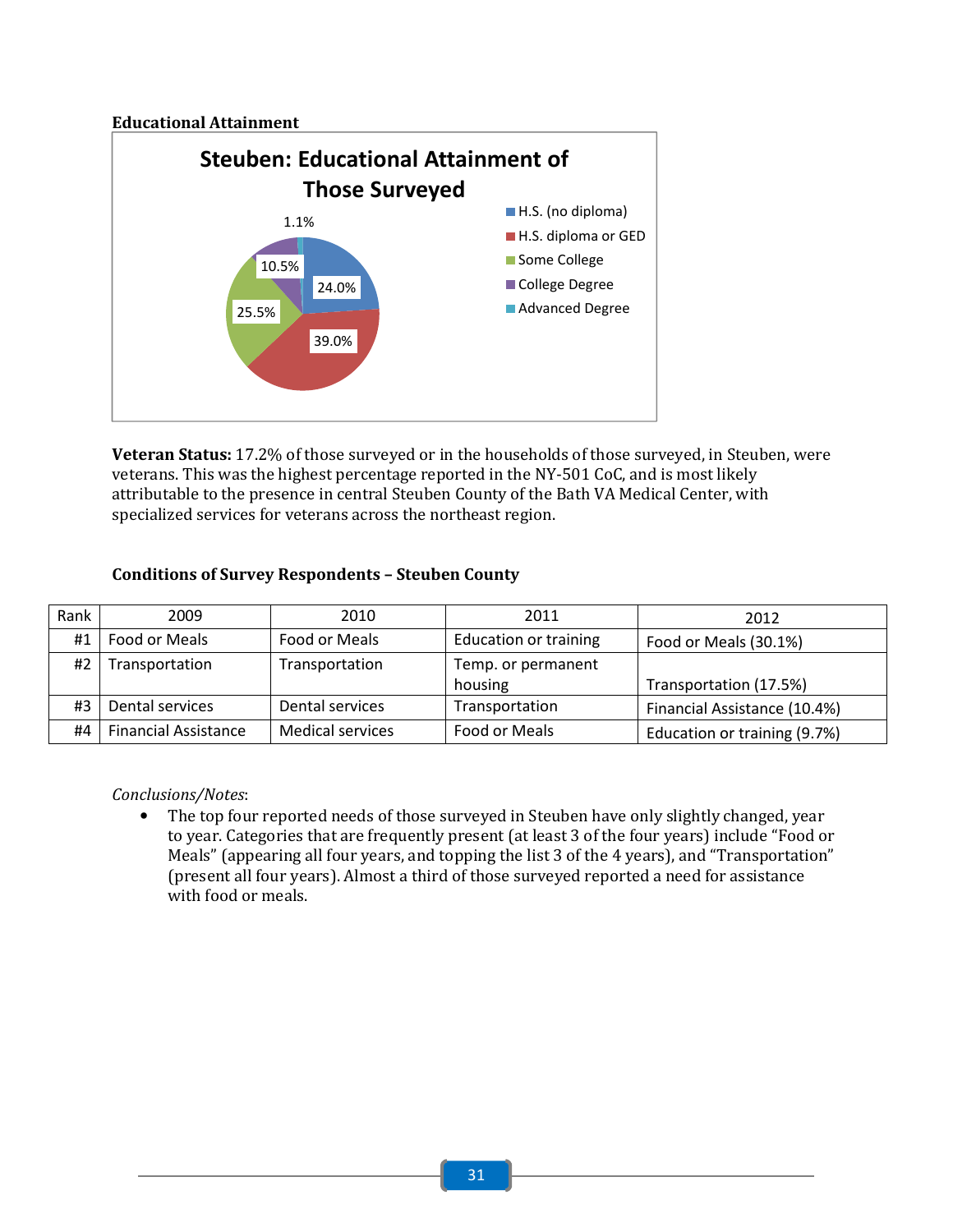|                  |          |             |         |          |           |         | Street, |        |       |
|------------------|----------|-------------|---------|----------|-----------|---------|---------|--------|-------|
|                  |          |             |         |          | Hospital, | Car,    | Woods,  | Other  |       |
|                  | Friend,  |             | Em.     | Transit. | Jail, or  | Boat,   | Vacant  | (home, |       |
|                  | Relative | Hotel/Motel | Shelter | Facility | Facility  | Vehicle | Bld.    | apt.)  | Total |
| <b>Steuben</b>   | 22       |             |         | 54       | 18        | 0       |         | 161    | 269   |
| <b>Total CoC</b> | 128      | 33          | 24      | 163      | 33        | 0       | 4       | 553    | 938   |

Where Participants Spent the Night of Wednesday, January  $25<sup>th</sup>$  – Steuben Numbers

# Where Participants Spent the Night – Percentage Trend Analysis for Steuben Co.



# Conclusions/Notes:

• The percentage of those responding to the survey who stayed the point-in-time night in their own home or apartment slightly increased in 2012. Increasing were the percentages of those who spent the indicated night in a hotel or motel or put up in emergency shelter.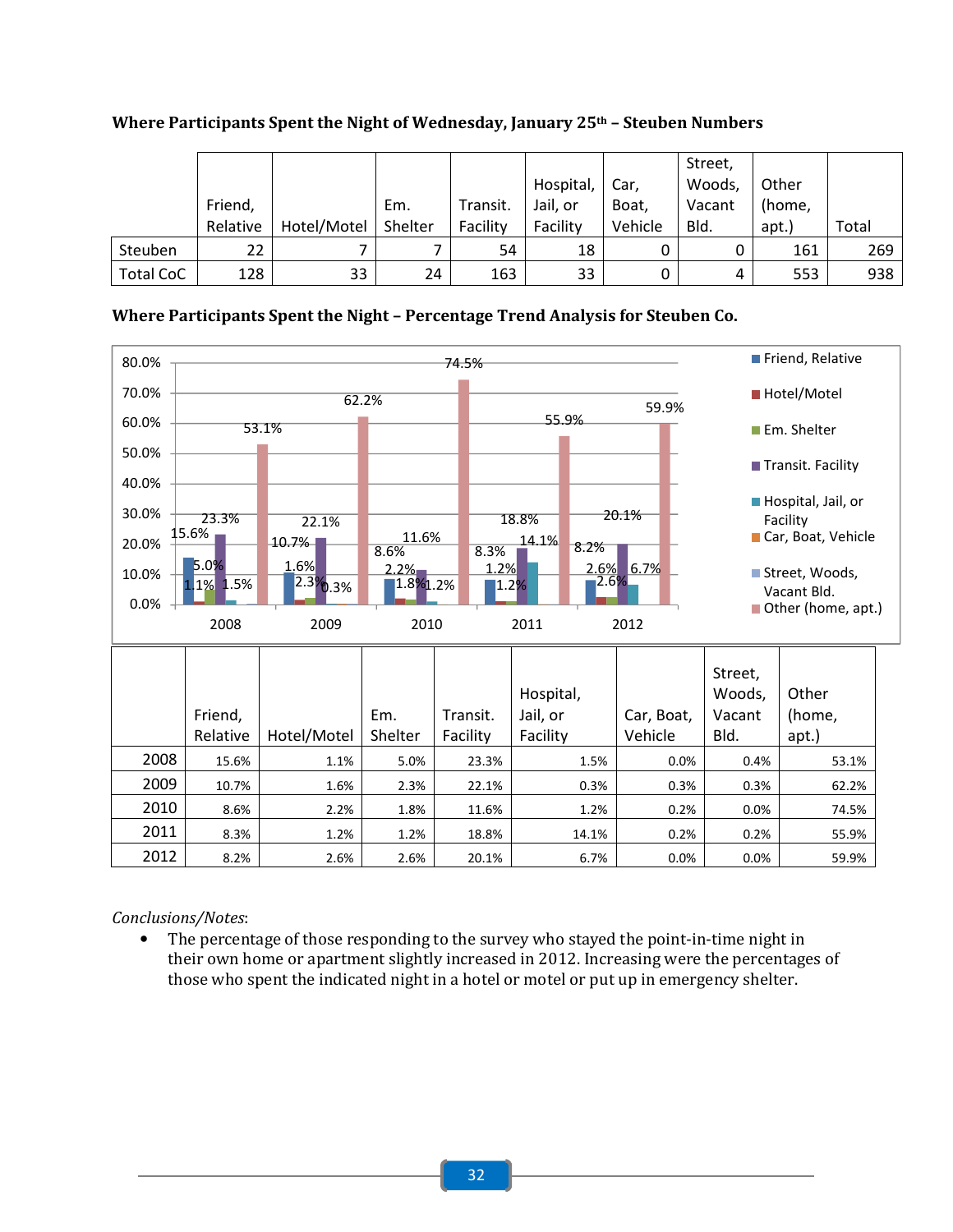# HUD Reporting – Homeless and Chronically Homeless

The category of reporting of homeless numbers to HUD follows certain specific definitions and criteria. These include (from the Point in Time instructions):

- Persons counted in permanent supportive housing should not be included in the PIT count of homeless persons reported to HUD.
- Persons counted in any location not listed on the Housing Inventory should not be included in the PIT count of homeless persons reported to HUD (e.g. residential treatment facilities, doubled-up with family or friends).
- PIT counts of homeless persons should not include persons residing in beds/units funded by HPRP as part of a Rapid Re-housing or Homelessness Prevention Program.
- Persons in HPRP funded hotel/motel vouchers should be counted under Emergency Shelter.
- Persons in families who are housed in programs funded with 2008 Rapid Re-Housing Demonstration (RRHD) grants should be counted in the Sheltered Transitional Housing category.

Furthermore, we were instructed:

- "Chronically homeless" is defined as: an unaccompanied homeless adult individual (persons 18 years or older) with a disabling condition who has either been continuously homeless for a year or more OR has had at least four (4) episodes of homelessness in the past three (3) years. To be considered chronically homeless, persons must have been sleeping in a place not meant for human habitation (e.g., living on the streets) and/or in an emergency shelter/safe haven during that time. Disabling condition is defined as "a diagnosable substance use disorder, serious mental illness, developmental disability, or chronic physical illness or disability, including the co-occurrence of two or more of these conditions."
- Do not count persons residing in transitional housing as chronically homeless.
- Persons under the age of 18 are not counted as chronically homeless individuals.
- Count persons in emergency shelters, transitional housing and safe havens in the sheltered count.

Filtering our survey answers through these definitions, we have reported the following tables of information to HUD for our NY-501 Continuum of Care. Note, for comparison purposes, that Schuyler County joined the continuum in 2010, and Livingston in 2011.

Survey nights:

- Jan. 28, 2009
- Jan. 27, 2010
- Jan. 26, 2011
- Jan. 25, 2012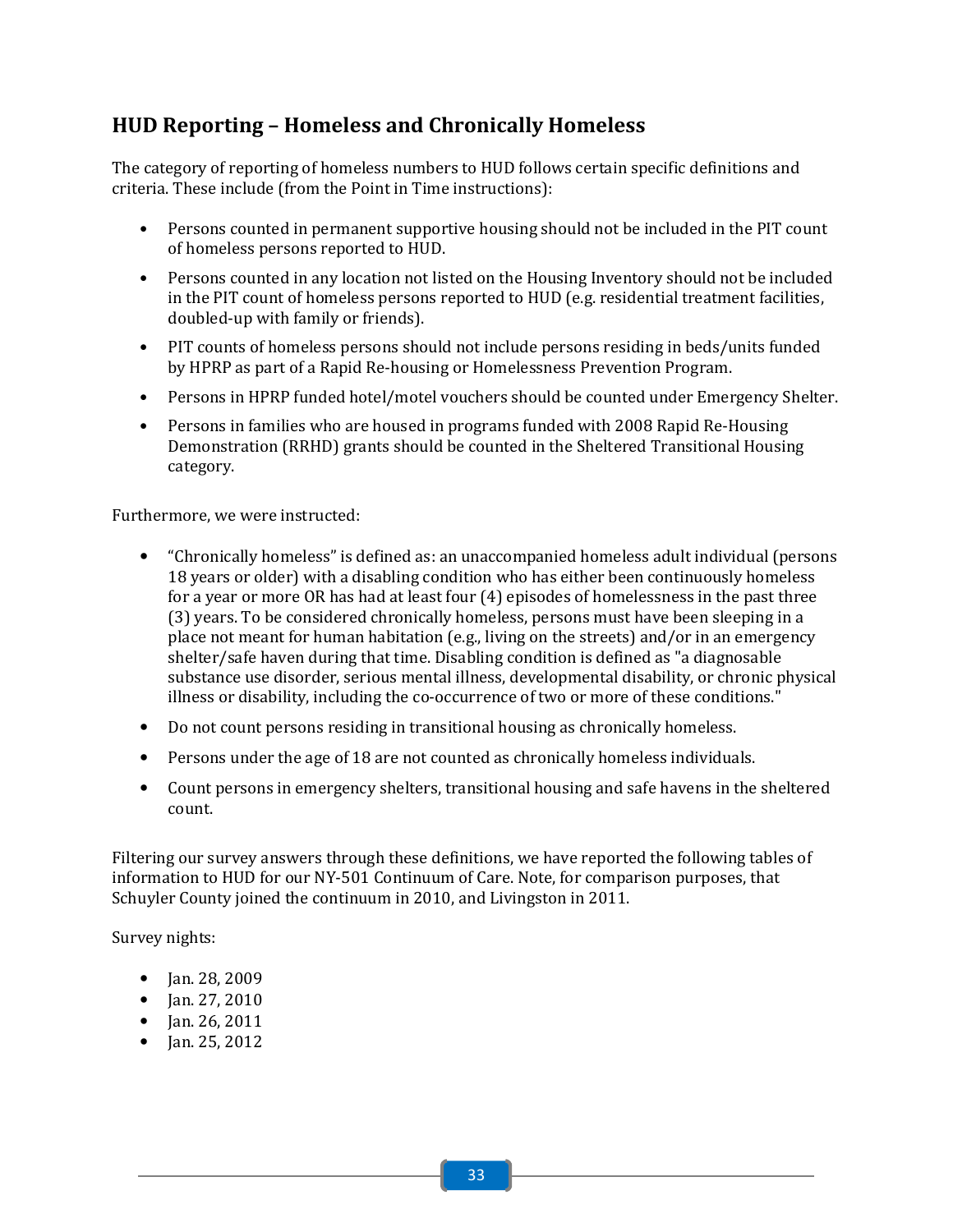# Persons in Household with at least one Adult and one Child

|                            |         | 2009    |         |         | 2010    |         |         | 2011    |         |         | 2012    |                 |
|----------------------------|---------|---------|---------|---------|---------|---------|---------|---------|---------|---------|---------|-----------------|
| NY-501                     | Em.     | Trans-  | Unshel- | Em.     | Trans-  | Unshel- | Em.     | Trans-  | Unshel- | Em.     | Trans-  | Unshel-         |
| CoC                        | Shelter | itional | tered   | Shelter | itional | tered   | Shelter | itional | tered   | Shelter | itional | tered           |
| #<br>households            | 6       |         |         |         | 11      |         | 16      |         |         | 11      | 13      |                 |
| # persons<br>$(adu + ch.)$ | 18      | 18      | ົ       | 19      | 31      | 4       | 44      | 28      |         | 43      | 40      | ີ<br>$\epsilon$ |

# Persons in Households with only children

(Note: There were none in this category in any survey year.)

# Persons in Households without children

|                            |         | 2009    |         |         | 2010    |         |         | 2011    |         |         | 2012    |         |
|----------------------------|---------|---------|---------|---------|---------|---------|---------|---------|---------|---------|---------|---------|
| NY-501                     | Em.     | Trans-  | Unshel- | Em.     | Trans-  | Unshel- | Em.     | Trans-  | Unshel- | Em.     | Trans-  | Unshel- |
| CoC                        | Shelter | itional | tered   | Shelter | itional | tered   | Shelter | itional | tered   | Shelter | itional | tered   |
| #<br>households            | 13      | 122     | n<br>∼  | 33      | 154     | b       | 70      | 132     | 15      | 48      | 149     | 17      |
| # persons<br>$(adu + ch.)$ | 14      | 128     | ົ       | 34      | 161     |         | 74      | 135     | 16      | 53      | 150     | 17      |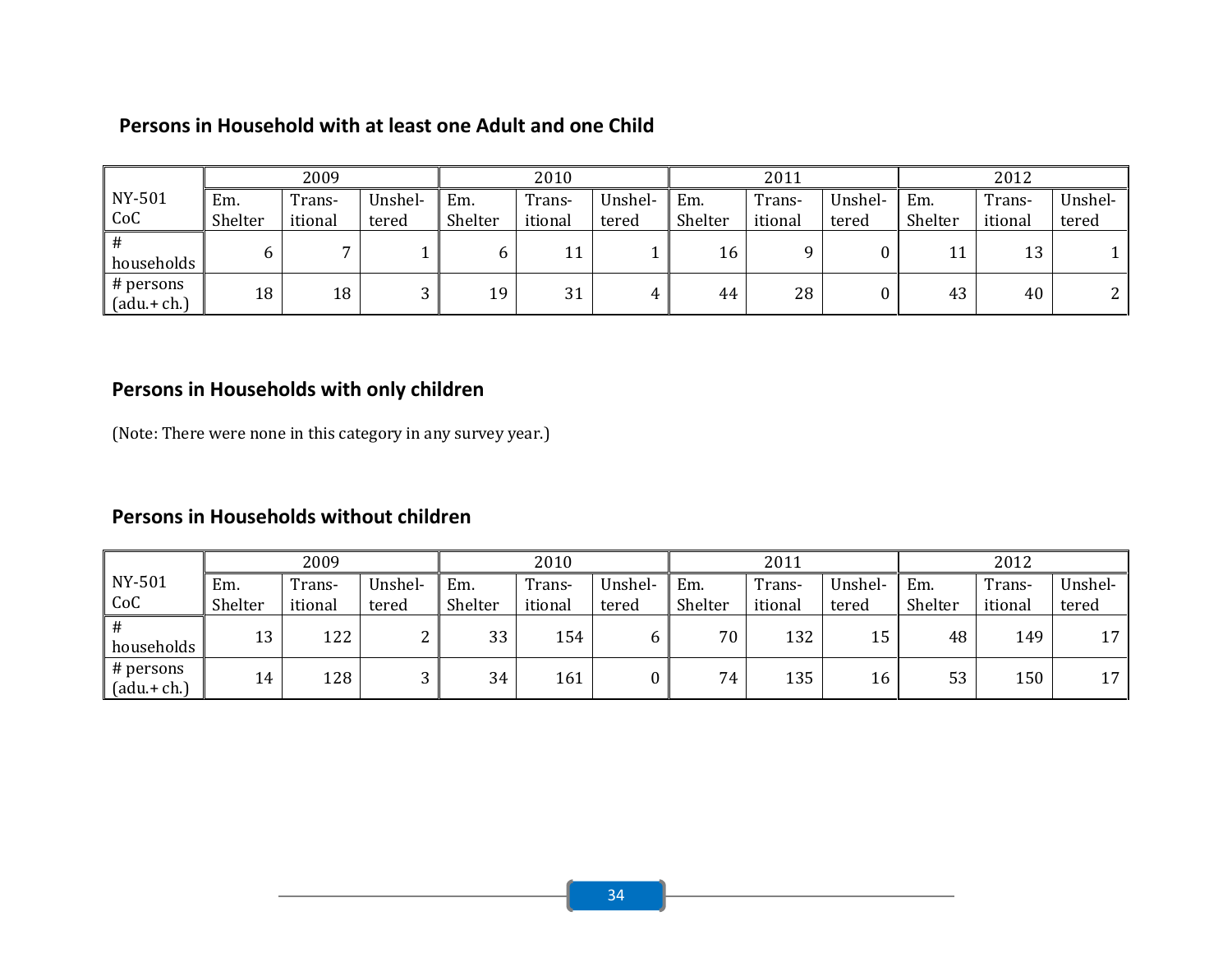|                                                           |                | 2009     | 2010    |          | 2011     |         | 2012     |                  |
|-----------------------------------------------------------|----------------|----------|---------|----------|----------|---------|----------|------------------|
| NY-501                                                    | Em.            | Unshel-  | Em.     | Unshel-  | Em.      | Unshel- | Em.      | Unshel-          |
| CoC                                                       | Shelter        | tered    | Shelter | tered    | Shelter  | tered   | Shelter  | tered            |
| Chronically<br>homeless<br>indiv.                         | $\overline{2}$ | $\Omega$ | 5       | $\Omega$ | 4        | 16      | 22       | 12               |
| Chronically<br>homeless<br>families<br>$(tot.$ in $h-h$ ) | $\Omega$       | $\Omega$ | 0       | 0        | $\Omega$ | 0       | $\theta$ | $\boldsymbol{0}$ |
| Veterans                                                  | 11             | $\theta$ | 14      | $\Omega$ | 40       | 4       | 10       | 13               |

# Chronically Homeless and Veteran subpopulations

# Other homeless subpopulations

|                                |                | 2009           |          | 2010         | 2011           |          | 2012     |                  |
|--------------------------------|----------------|----------------|----------|--------------|----------------|----------|----------|------------------|
| NY-501                         | Em.            | Unshel-        | Em.      | Unshel-      | Em.            | Unshel-  | Em.      | Unshel-          |
| CoC                            | Shelter        | tered          | Shelter  | tered        | Shelter        | tered    | Shelter  | tered            |
| Severely<br>mentally ill       | 123            |                | 191      | $\mathbf 1$  | 169            | 3        | 177      | 10               |
| Chron. sub.<br>abu.            | 51             | $\overline{0}$ | 93       | $\mathbf{1}$ | 113            | 11       | 89       | 18               |
| HIV/<br><b>AIDS</b>            | $\overline{2}$ | $\overline{0}$ | 1        | $\theta$     | $\overline{0}$ |          | 1        | $\boldsymbol{0}$ |
| Victims of<br>Dom. Viol.       | 15             | $\overline{0}$ | 33       | $\theta$     | 42             | 5        | 66       | 4                |
| Unaccom-<br>panied<br>children | $\theta$       | $\theta$       | $\Omega$ | $\Omega$     | $\Omega$       | $\Omega$ | $\Omega$ | $\boldsymbol{0}$ |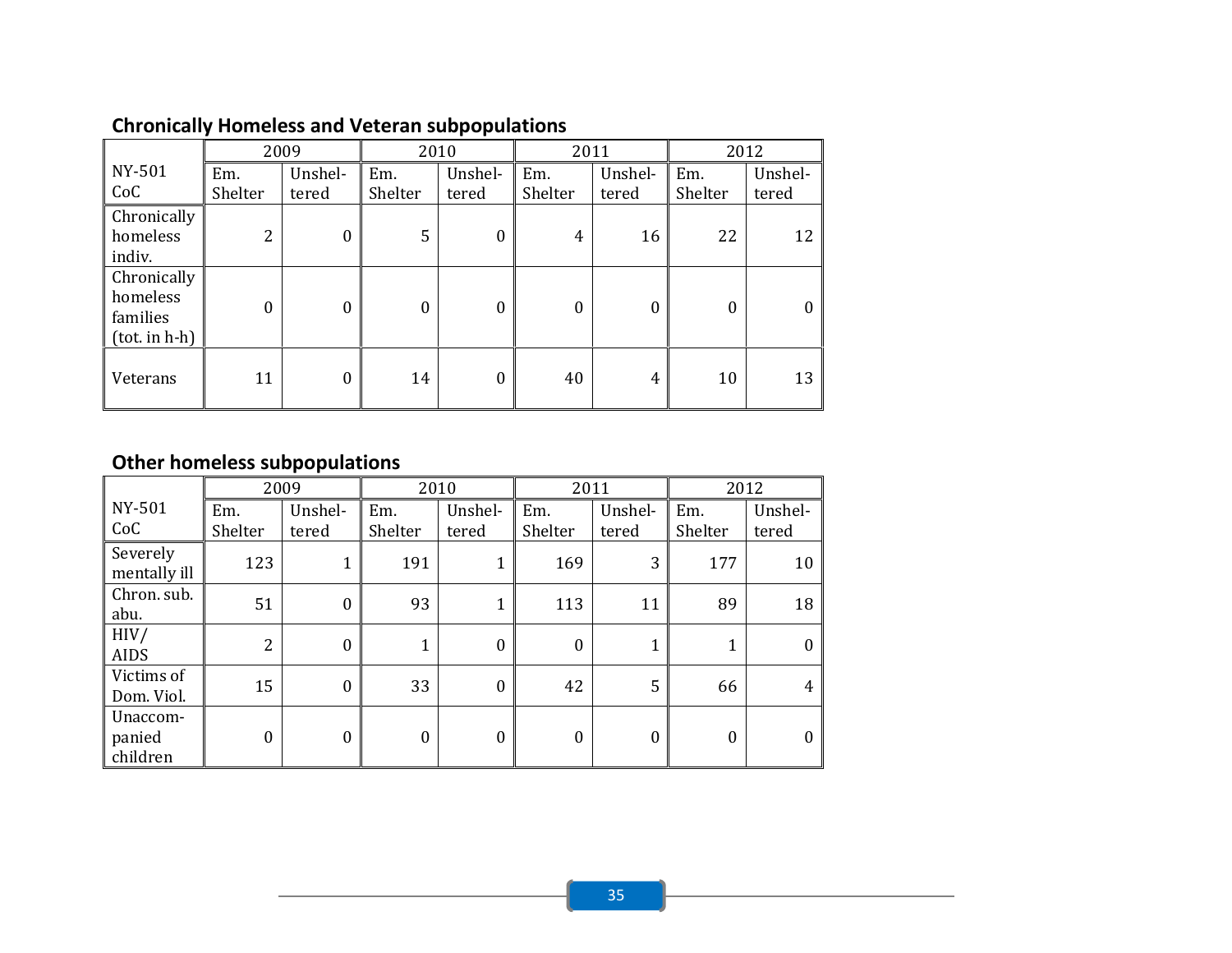# Attachments:

• Point in Time Survey Form, 2012

(Note: the form is normally printed on 8 ½" x 14" paper. It is altered here to fit standardsized sheets. The form was also available online for volunteers to enter information directly, if they were near an internet-connected computer at the time of the survey.)

• Point in Time Volunteer Training Packet, 2012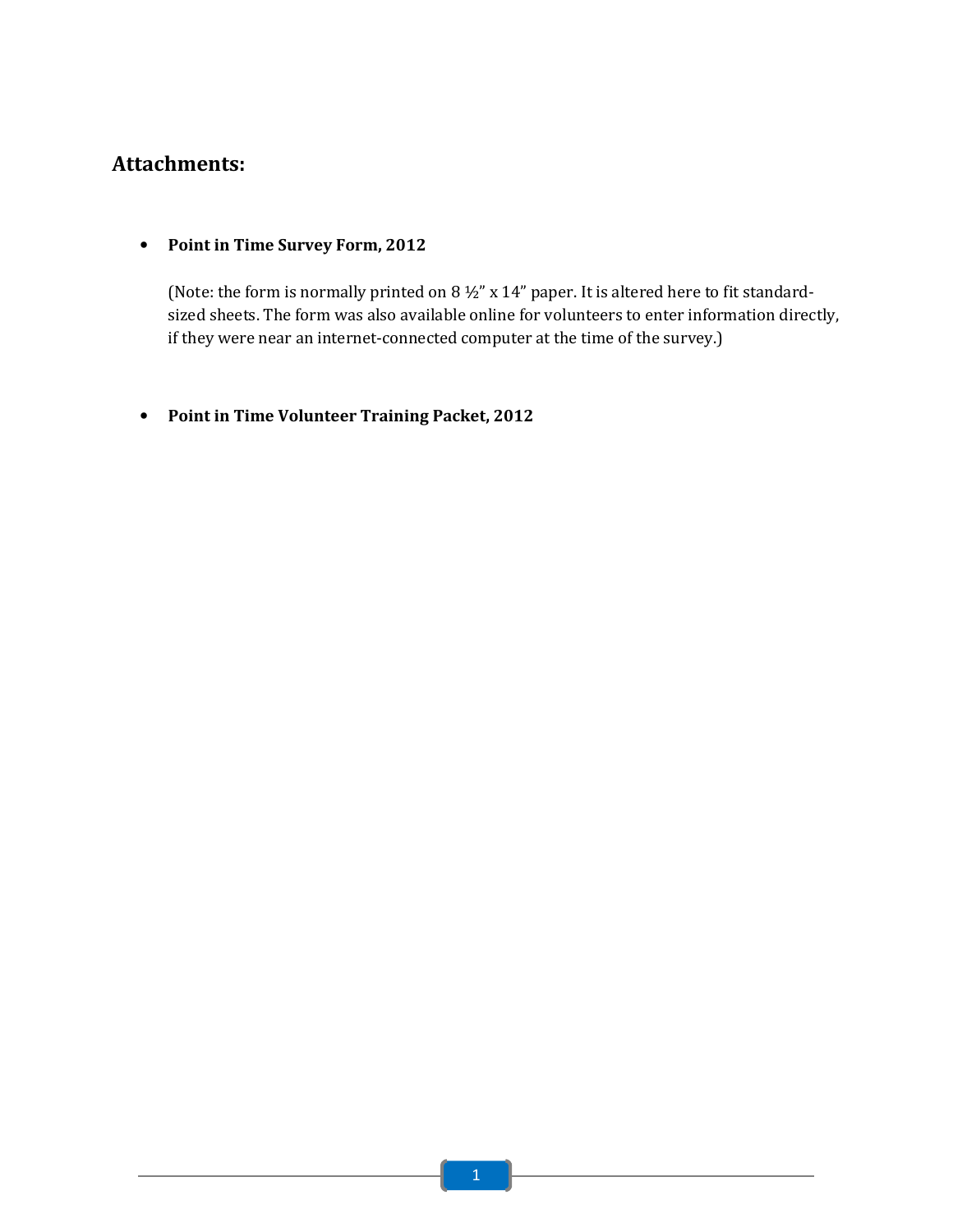# Elmira/Steuben, Allegany, Livingston, Chemung, Schuyler Counties Continuum of Care 2012 Point-In-Time Survey

| Person conducting survey:                            |         |          |         |            |         | Date completed: |  |
|------------------------------------------------------|---------|----------|---------|------------|---------|-----------------|--|
| Agency or Community Location where survey completed: |         |          |         |            |         |                 |  |
|                                                      | County: | Allegany | Chemung | Livingston | Steuben | Schuyler        |  |

# Please read to person being surveyed:

*"I am assisting with a survey that is being conducted by local agencies to better understand the services that are needed in our communities. Your answers will help to better provide services that are needed. This survey is voluntary. You may choose not to answer some questions. Your answers will not affect the services available to you or your family. Would you take a few minutes to answer some important questions?"* 

# Please ask/enter the following information for the person you are interviewing/reporting:

| First Name:                                                                                                                  | Last Initial: | Birth Month: | Birth Year: |
|------------------------------------------------------------------------------------------------------------------------------|---------------|--------------|-------------|
| <b>NOTE: This information is important.</b> You may explain to the individual that the survey is confidential, and that this |               |              |             |

*information insures that the same person is not surveyed more than one time. Their full name is not needed.* 

Person Being Interviewed/Other Adults: This section deals only with the person being interviewed and any other ADULTS who live in the household, and who are related. An adult is defined as anyone who is 18 years of age or older, even if they are the son or daughter of the person being interviewed.

\*\*Note, the person being interviewed should be considered "Adult A" – even if they are under 18 years of age.\*\* *Adult "A" is the person being interviewed. Use B-F for other adults if needed* **Adult** 

|    | Addit A is the person being therviewed. Ose D-T for other damis if heeded |        |   |   | Auuns |   |   |   |
|----|---------------------------------------------------------------------------|--------|---|---|-------|---|---|---|
|    | A dult                                                                    | Sample | A | B |       | D | Е | F |
|    | a. Age                                                                    | 24     |   |   |       |   |   |   |
|    | <b>b.</b> Gender: Male $(M)$ or Female $(F)$                              | M      |   |   |       |   |   |   |
|    | Put an "X" in the column for each of the adults who meet any of the       |        |   |   |       |   |   |   |
|    | following descriptions:                                                   |        |   |   |       |   |   |   |
|    | c. Served in the U.S. Armed Forces, or were called into active duty as    | X      |   |   |       |   |   |   |
|    | a member of the National Guard or Reserve.                                |        |   |   |       |   |   |   |
| d. | Is or has been a victim of domestic violence                              |        |   |   |       |   |   |   |
| e. | Have been diagnosed with a mental illness                                 |        |   |   |       |   |   |   |
| f. | Have been diagnosed with an alcohol or substance abuse addiction          |        |   |   |       |   |   |   |
| g. | Have been diagnosed with HIV/AIDS                                         |        |   |   |       |   |   |   |
| h. | Have been diagnosed with a disabling condition                            |        |   |   |       |   |   |   |
| ı. | Have been homeless at any time in the past year?                          | Χ      |   |   |       |   |   |   |
| ı. | Have been continuously homeless for the past 12 months or more            |        |   |   |       |   |   |   |
| k. | Have been homeless at least four separate times in the past 3 years       | $\chi$ |   |   |       |   |   |   |
|    |                                                                           |        |   |   |       |   |   |   |

**2.** How many **CHILDREN under the age of 18** live with you?  $\parallel$  #

| On the night of <b>Wednesday, January 25, 2012</b> , did you/your family spend the night in any of the following? |     |           |
|-------------------------------------------------------------------------------------------------------------------|-----|-----------|
| A friend or relative's home, apartment, or other residence?                                                       | Yes | <b>No</b> |
|                                                                                                                   |     |           |
| A Hotel/Motel paid for by an agency? (If yes, what agency:<br>ii.                                                 | Yes | <b>No</b> |
| An Emergency Shelter operated by an agency? (If yes, what agency:<br>iii.                                         | Yes | <b>No</b> |
| iv. A Transitional Housing Facility operated by an agency? (If yes, what agency:                                  | Yes | <b>No</b> |
| v. A Hospital, jail or treatment facility that you have been in for less than 91 days?                            | Yes | <b>No</b> |
| (If yes, were you homeless just prior to intake/arrest? Yes<br>No.                                                |     |           |
| A car, boat, or other vehicle?<br>vi.                                                                             | Yes | No        |
| A Street, Woods, Unheated Cabin or Vacant Building?<br>lvii.                                                      | Yes | <b>No</b> |
| الاقتصاد والمقام والمستحدث والمستحقق والمتحارث والمستحدث والمستحدث والمستحدث والمتحدث والمستحدث                   |     |           |

If you said yes to any of these, in what town was it located?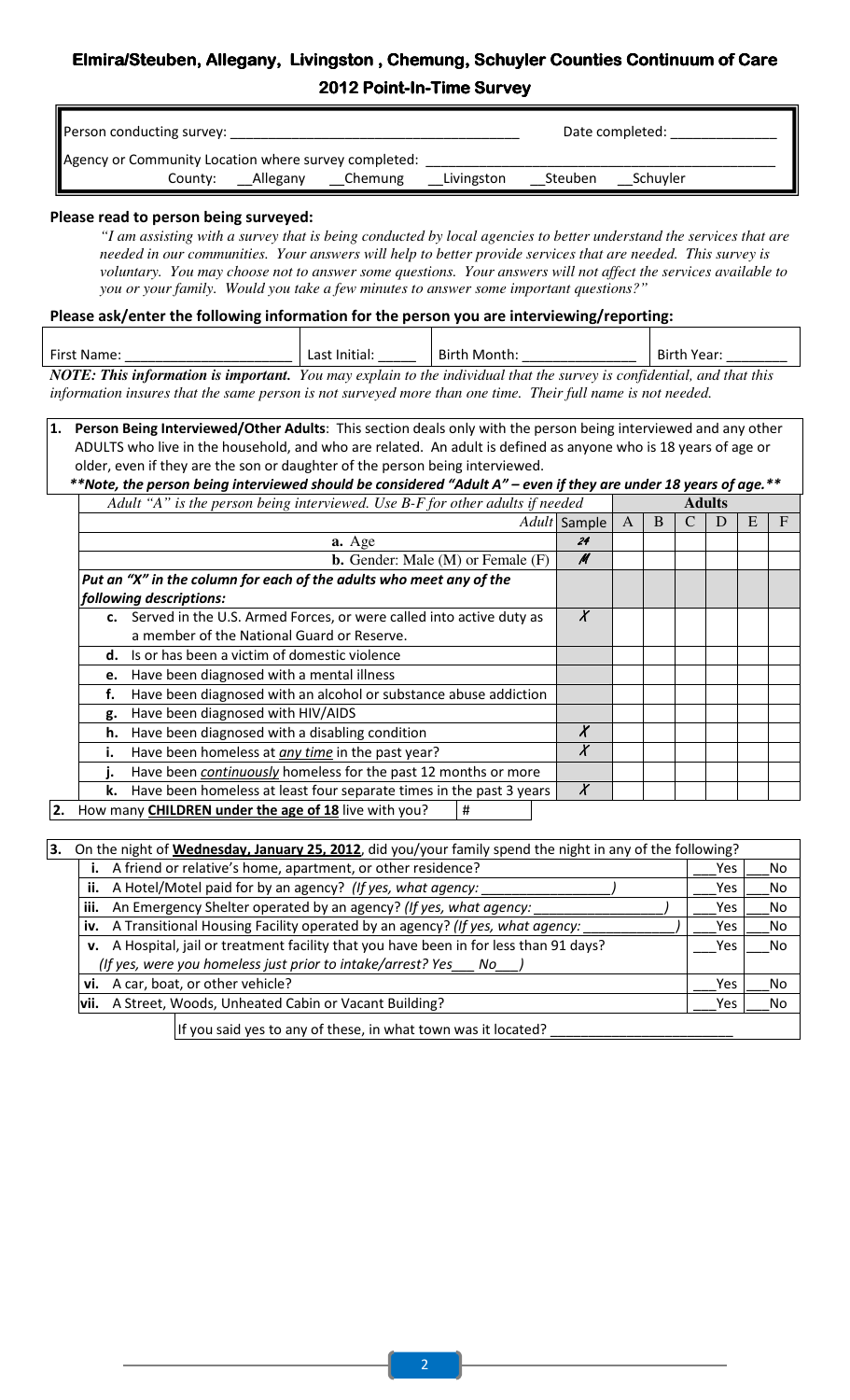| Ι4. | Do you consider yourself to be Latino or Hispanic?                                                        | No.<br>Yes.                               |                |  |  |
|-----|-----------------------------------------------------------------------------------------------------------|-------------------------------------------|----------------|--|--|
| 5.  | Which of the following do you consider yourself? (check all that apply)                                   |                                           |                |  |  |
|     | Asian                                                                                                     | <b>Black/African American</b>             | White          |  |  |
|     | American Indian/Alaskan Native                                                                            | Native Hawaiian/Other Pacific Islander    | Other          |  |  |
| 6.  | What is your highest level of education completed? (check one)                                            |                                           |                |  |  |
|     | Highest Grade (if no diploma)                                                                             | High School Diploma or GED                | Some College   |  |  |
|     | <b>College Degree</b>                                                                                     | <b>Advanced Degree</b>                    |                |  |  |
|     | Do you need any of the following services that are not currently available to you? (check all that apply) |                                           |                |  |  |
|     | <b>Emergency Shelter</b>                                                                                  | <b>Medical Services</b>                   | Transportation |  |  |
|     | <b>Transitional or Permanent Housing</b>                                                                  | <b>Dental Services</b>                    | Day Care       |  |  |
|     | <b>Veterans' Services</b>                                                                                 | <b>Mental Health Services</b>             | Clothing       |  |  |
|     | <b>Education or Job Training</b>                                                                          | <b>Alcohol or Drug Treatment Services</b> | Food or Meals  |  |  |
|     | Legal Services                                                                                            | <b>Medication Assistance</b>              | Identification |  |  |
|     | Drop-In Center (shower, phone, etc)                                                                       | Financial Assistance (purpose?):          |                |  |  |
|     | For CoC Staff Only: Unsheltered; Emergency;                                                               | <b>Transitional;</b>                      | <b>Chronic</b> |  |  |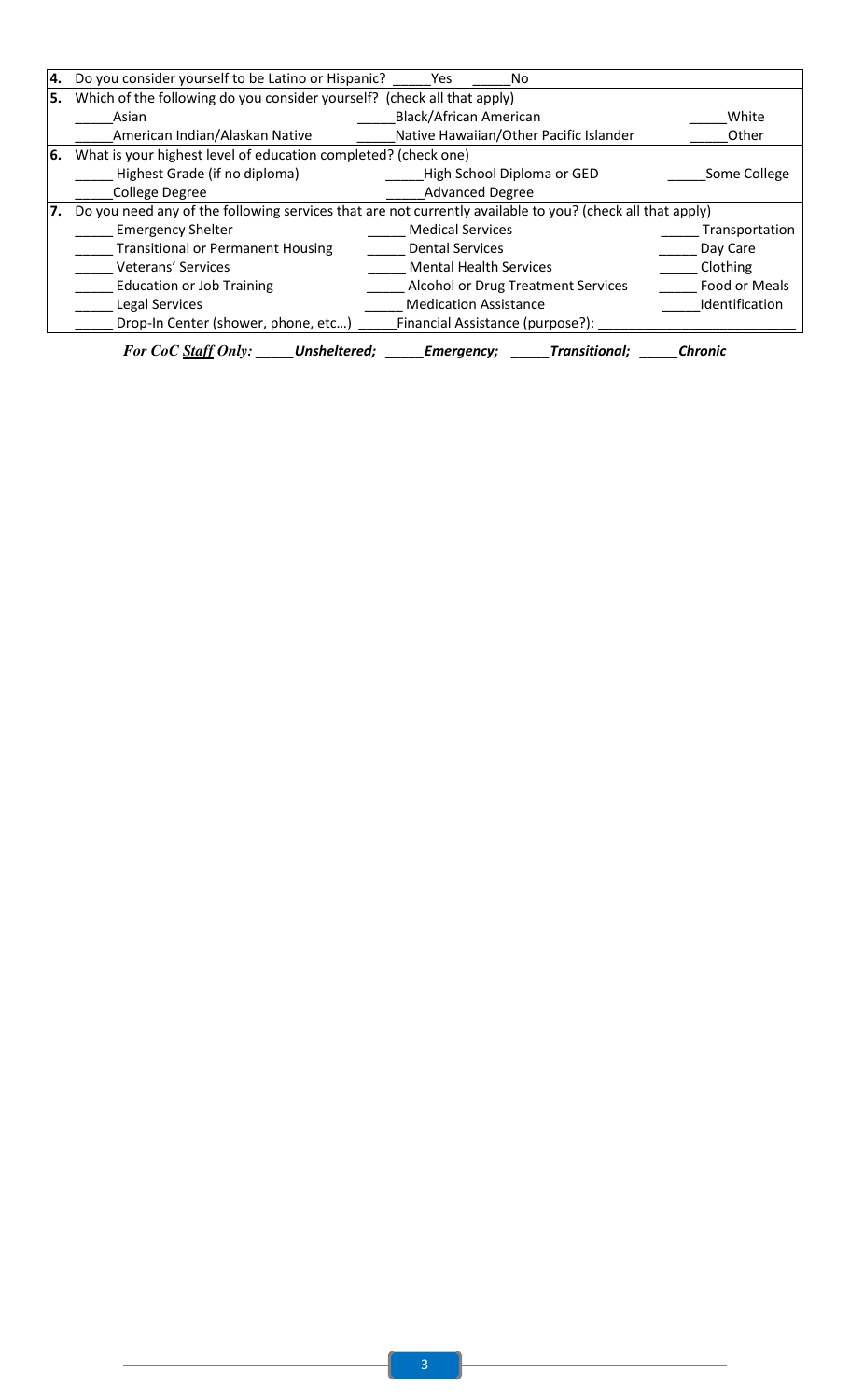### Elmira/Steuben, Allegany, Livingston, Chemung, Schuyler Counties Continuum of Care 2012 Point-In-Time Survey VOLUNTEER TRAINING PACKET

#### Dear Volunteer

Thank you! You have volunteered to participate in a very important project. Human Service agencies throughout Allegany, Chemung, Livingston, Schuyler, and Steuben Counties, are conducting an annual study to assess the status of homelessness in the region, and you will be a very important part of this process. We truly appreciate your concern and willingness to help in this project.

You are reading the Volunteer Training Packet, which will prepare you to take part in the study. It is very important that you understand why and how the study is being conducted, and this training packet is designed to help you do so.

\*\*Please continue reading this packet, even if you have participated in the study before.\*\* After reading through the packet, if you have additional questions, please do not hesitate to contact Kevin Williams at the Institute for Human Services at (607) 776-9467, ext. 227. Or you may email him at williamsk@ihsnet.org.

After you have read and understand the information, please sign the Training Roster below and follow the directions provided. Again thank you for helping with this important study.

> Sincerely, PIT Study Committee

#### TRAINING ROSTER:

Directions:

- 1. Read the attached Training Packet: to clarify any information, contact Kevin Williams at the Institute for Human Services at (607) 776-9467, ext. 227.
- 2. Sign this Training Roster: by signing below, you are indicating that you understand the information presented in the Training Packet. (make additional copies as needed)
- 3. Call with Questions: If you have specific questions while administering the survey between January  $25<sup>th</sup>$  and February 1<sup>st</sup>, and between 8:30 a.m. and 5:00 p.m., you may call an operator at 2-1-1 Helpline.
- 4. Send this Training Roster: to IHS, Attn: P.I.T. Study, 6666 County Route 11, Bath, NY 14810.

Survey Site: \_\_\_\_\_\_\_\_\_\_\_\_\_\_\_\_\_\_\_\_\_\_\_\_\_\_\_\_\_\_\_\_\_\_\_\_\_\_\_\_\_ County: \_\_\_\_\_\_\_\_\_\_\_\_\_\_\_\_\_\_\_\_\_\_\_\_\_

| Name (printed) | <b>Signature</b> | <b>Address or E-mail address</b><br>(not required, complete if you would like to receive the PIT<br>Study results or to volunteer with other homeless initiatives) |
|----------------|------------------|--------------------------------------------------------------------------------------------------------------------------------------------------------------------|
|                |                  |                                                                                                                                                                    |
|                |                  |                                                                                                                                                                    |
|                |                  |                                                                                                                                                                    |
|                |                  |                                                                                                                                                                    |
|                |                  |                                                                                                                                                                    |
|                |                  |                                                                                                                                                                    |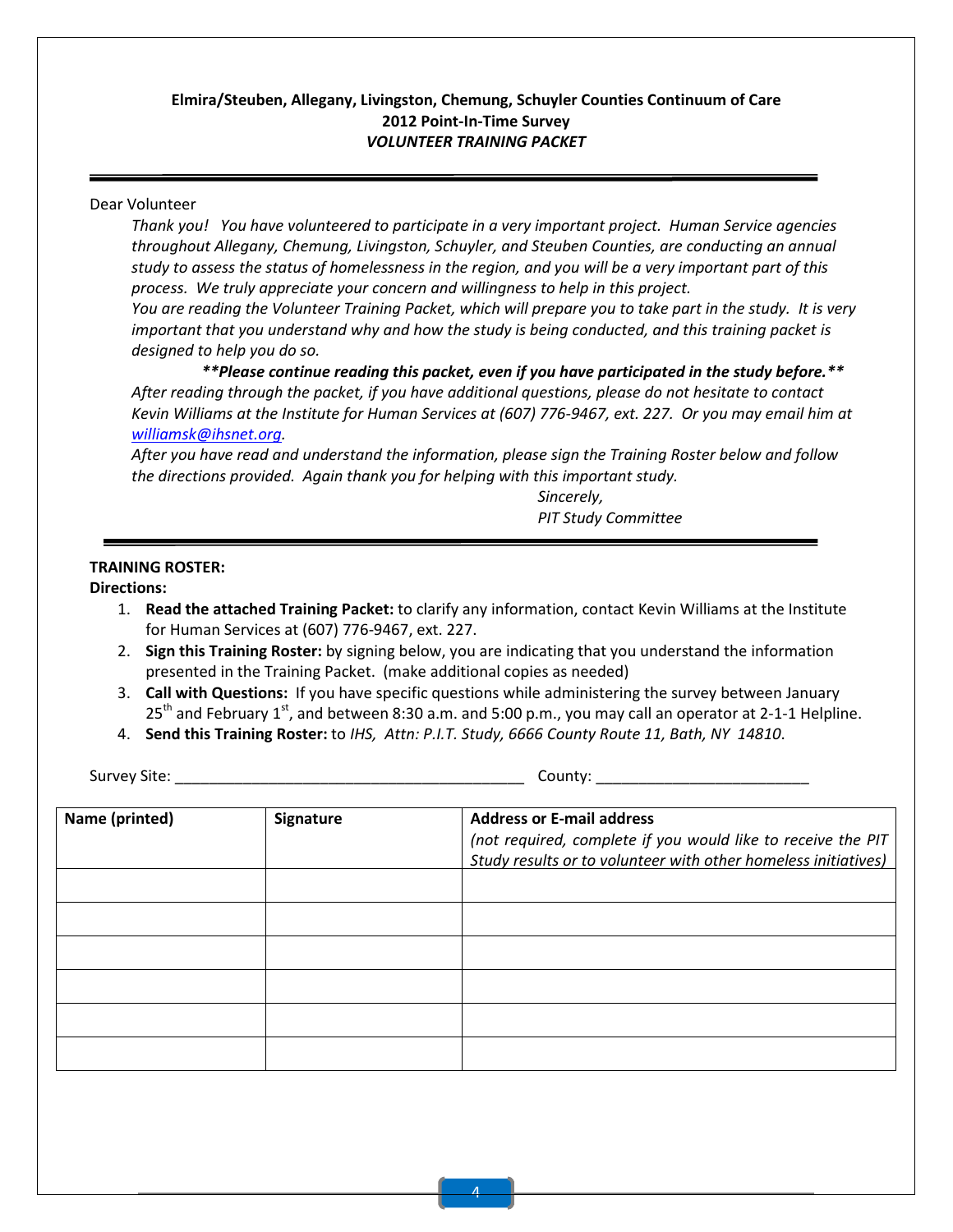# 2012 POINT-IN-TIME VOLUNTEER TRAINING PACKET

Directions: Please read the following information thoroughly. As a volunteer, it is important that you fully understand the purpose and procedures for interviewing survey participants and recording the information accurately. If you have questions after reading the packet, please do not hesitate to contact Kevin Williams at the Institute for Human Services at (607) 776-9467, ext. 227. Or you may email him at williamsk@ihsnet.org. After you fully understand the information, please sign the Training Roster on the front page and follow the directions provided. Thank you for helping with this important study!

If you have specific questions <u>while administering the survey</u> between January 26 $^{\rm th}$  and February 1 $^{\rm st}$ , and between 8:30 a.m. and 5:00 p.m., you may call an operator at 2-1-1 Helpline for assistance.

# I. What is a Point-In-Time Study?

A "Point-In-Time" study, commonly referred to as a PIT Study, is a coordinated effort within a specific region to count the number of homeless persons during a specific one-day point in time. The current study will focus on Allegany, Chemung, Livingston, Schuyler, and Steuben Counties in New York, on the night of Wednesday, January 25, 2012. Literally, we want to know how many people are "homeless" in those five counties on that date.

It is important to understand that the results of this PIT Study will be reported to the U.S. Department of Housing and Urban Development (HUD), and will also be used to help identify services that are needed within our region, and to plan future services as appropriate. It is therefore critical that our efforts and count are:

- Unduplicated we must count each person or family only one time; and
- Valid and Reliable the information that we gain is accurate, and the procedures for gaining the information are the same at all survey sites.

Your reading of this Training Packet will help to insure that our study is unduplicated, valid, and reliable. You will be asked to sign a Training Roster, which indicates that you have read, and that you understand, this information.

# II. Who is Organizing and Participating in this PIT Study?

A regional network, known as the *Elmira/Steuben, Allegany, Livingston, Chemung, and Schuyler Counties* Continuum of Care (CoC) is coordinating this PIT study. The CoC consists of private and public agencies in all five counties with the goal of reducing homelessness throughout the region. The CoC process is facilitated by the Institute for Human Services, Inc., located in Bath, New York.

# III. Who are the "Homeless" that are being surveyed?

Part of the difficulty of this kind of study is that everyone's definition of who is "homeless" is different. For HUD's requirements, our study will attempt to identify two categories of people, sheltered homeless and unsheltered homeless. As a volunteer, you do not need to decide if a person is homeless or in what category they should be included. The staff who compile the results of the study will make these determinations. Your role will be to politely approach individuals who come into your assigned survey site seeking services and, if they agree to participate, to read through a brief list of questions and record their answers.

# IV. When is the PIT Study being conducted?

The PIT Study will be conducted over the course of a week, from the night of Wednesday, January 25, 2012 through Wednesday, February 1, 2012. However, the objective is to determine where those who are interviewed spent the night of Wednesday, January 25, 2012. If you are conducting interviews on Tuesday, January 31 $^{st}$ , for example, you will still be asking people where they stayed on the night of Wednesday, the 25<sup>th</sup>. This will give us our "single point in time" number that is needed.

At each survey site, we hope to have staff or volunteers conduct interviews the next available day that the site is open after Wednesday, the 25<sup>th</sup>. Many locations, in particular the larger agencies, will be conducting surveys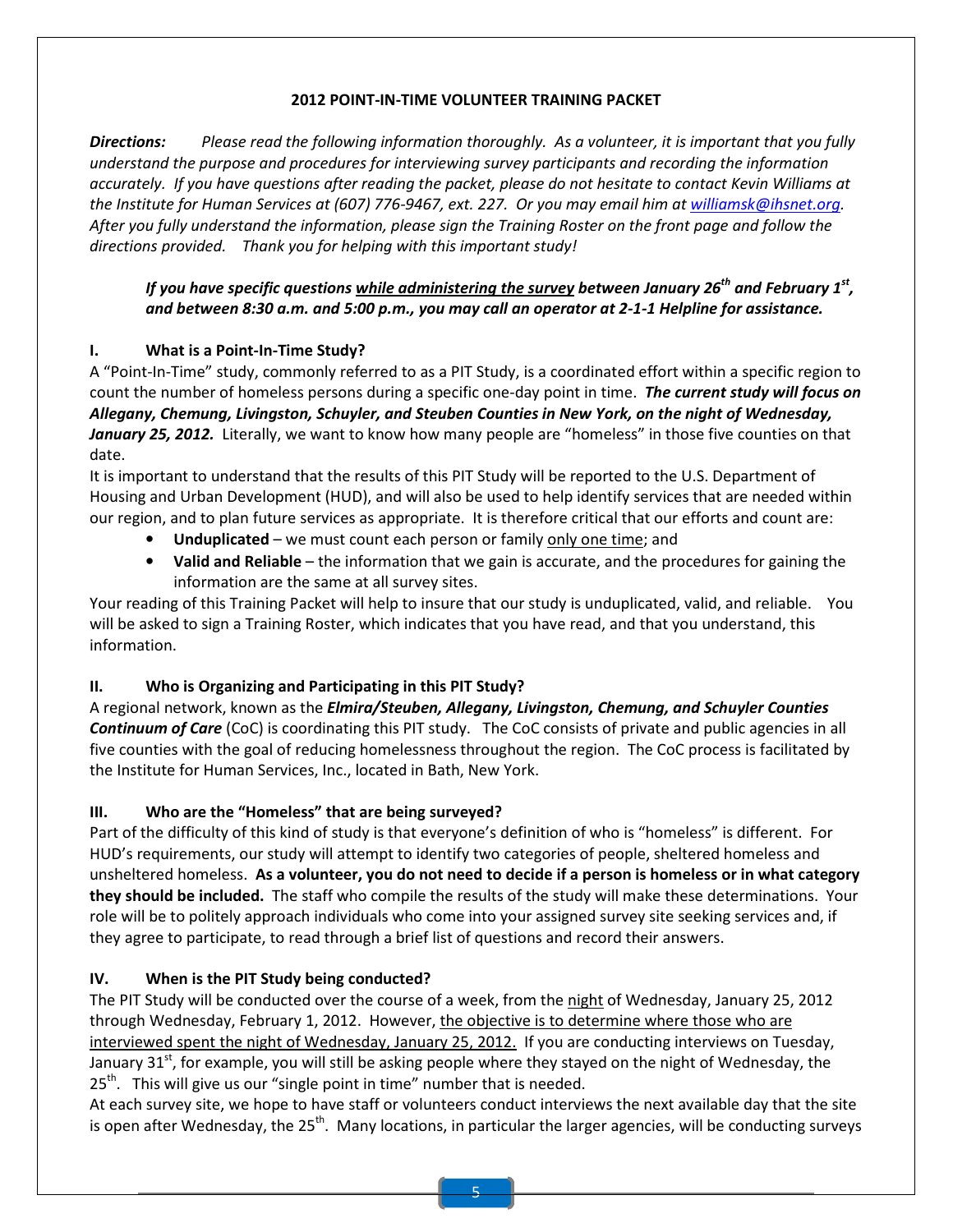on Thursday, Jan. 26<sup>th</sup>. Other locations, such as many food pantries, are only open one or two times each week, such as every Saturday afternoon or Monday morning. At these locations, the goal is to conduct surveys during the first time that they are regularly open after January  $25<sup>th</sup>$ . Some programs may elect to conduct surveys during multiple days, but the survey must always refer back to the night of Wednesday, January 25, 2012.

Note for Shelter or housing programs and other human service providers: Please complete a survey form for every individual or family for whom you provide housing services for the night of Wednesday, January 25, 2012. This is the only way to ensure that your residents are not counted twice if they should happen to seek additional services during the day, such as at a food pantry, etc… There will also be a separate form that will allow you to capture the number of your beds/units that are occupied on the night of the survey.

# V. Where is the PIT Study being conducted?

The PIT Study surveys will be conducted at dozens of locations throughout Allegany, Chemung, Livingston, Schuyler, and Steuben Counties that are likely to be visited by someone who is homeless, or who is at risk of becoming homeless. These sites include food pantries, community or "soup" kitchens, and agencies that regularly provide services to homeless individuals. We know that it is not likely to reach every person or family who is homeless with this study. We have tried to reach as many people as possible, given the number of volunteers that are expected to be available.

# VI. What will happen after the PIT Study?

The PIT Study will provide information that will be useful to many people and agencies. The data from the study will help local government and not-for-profit agencies understand the needs of the homeless in our region and provide services that fill those needs. This PIT study is being conducted at a "grassroots" level, by residents of our communities who are concerned about their neighbors.

Information gained from the PIT Study will also be reported as part of a national initiative to the U.S. Department of Housing and Urban Development (HUD). HUD requests this information in an effort to better understand and address homelessness at a national level. As a result of this PIT Study, federal funds could be used to address homeless issues specifically within our region.

# VII. How can I help?

We're glad you asked! Please continue reading this packet, including section IX - "PIT STUDY: INTERVIEW PROCEDURES." Once you have read these procedures, please sign the Training Roster included on the front of this packet. You will then be prepared to conduct survey interviews at your assigned survey site. If you have questions at any time, please contact Kevin Williams, whose contact information should appear on the front page. Also note that *if you have specific questions while administering the survey* between January 25<sup>th</sup> and February 1<sup>st</sup>, and between 8:30 a.m. and 5:00 p.m., you may call an operator at 2-1-1 Helpline for technical assistance. It is critical that you understand and are comfortable with your role in this study. After you have finished your volunteer assignment, please arrange with Kevin Williams or the person who provided the surveys to you to forward your completed surveys to them. Even if you conducted no interviews, please contact him/her to let them know.

# VIII. What if I feel unsafe conducting an interview?

At no point should you put yourself in a situation where you do not feel safe. If you do not feel safe interviewing an individual, please do not approach that individual. Take what precautions you need in order to ensure your safety. Once you do feel safe, please consider if there is someone else who is present, and who has read this Training Packet, who could conduct the interview with the individual. If this is not possible or advisable, the individual will simply not be included in the PIT Study.

# IX. PIT STUDY INTERVIEW PROCEDURES

(At this point, please locate a copy of the "2012 Point-In-Time Survey" form and become familiar with it as you read through this section.)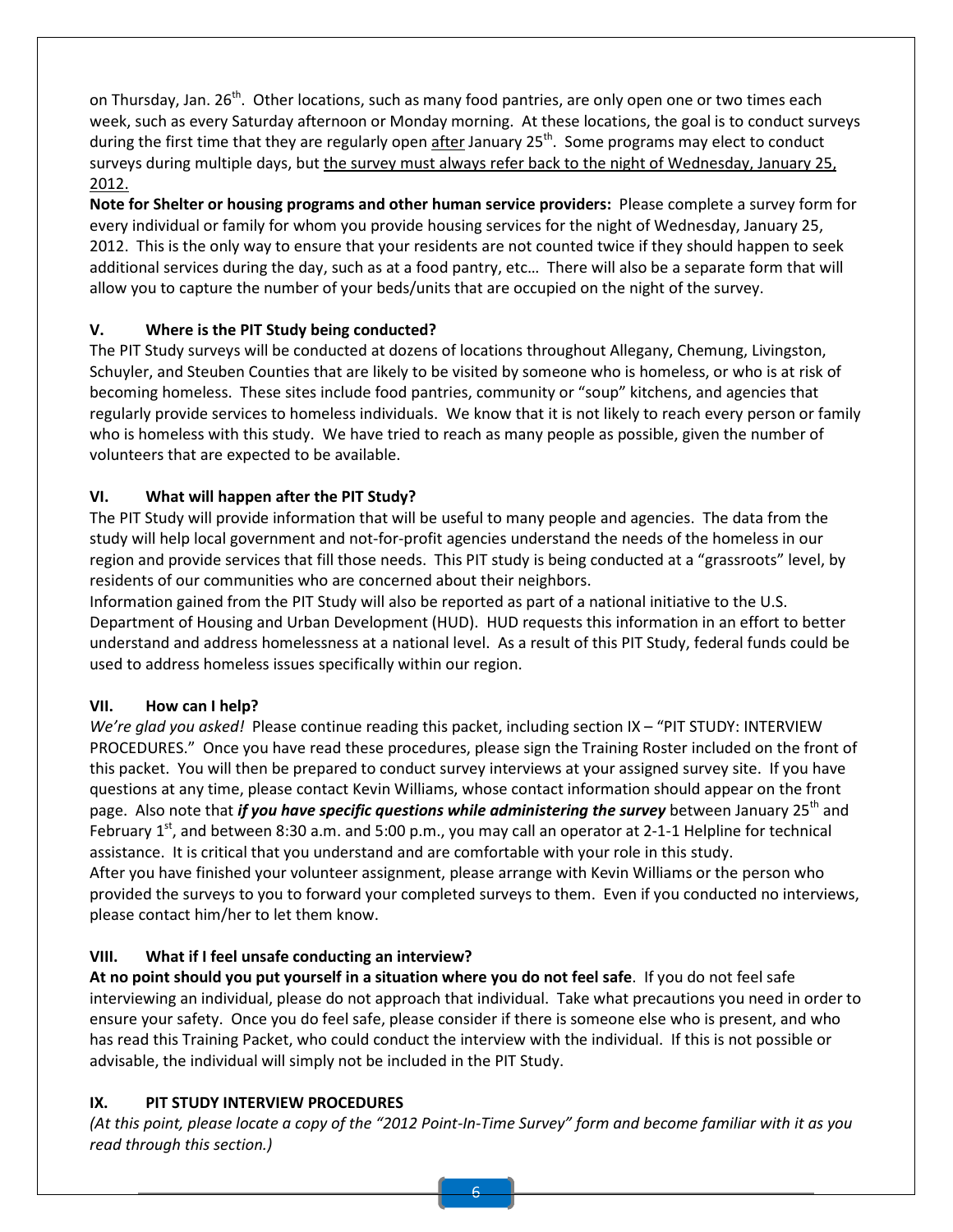# IMPORTANT: The PIT Study survey is to be conducted by a trained staff member or volunteer. Please do not hand the survey to a participant and ask them to "fill it out" themselves.

The PIT Study Survey form is designed to both provide information to the participant about the survey, and to gather information from the participants regarding their status on the night of Wednesday, January 25, 2012. As you will see, the survey form includes several sections, including:

#### A. Volunteer/Interviewer Information

In the heavy box at the top of the survey form are four questions which help the survey organizers to improve the effectiveness of the study's procedures, and ensure the reliability of the survey. In this section, please complete the following information:

- Your name (Person conducting survey);
- Date you surveyed the participant;
- Location where the survey was completed. This could be either an agency, such as DSS or a specific shelter, or it could be a community site, such as a food pantry, library, or other service provider; and
- Check the county where the survey was completed.

#### B. Information Section

This section is designed to explain to the person you are interviewing why you are approaching them, and what kind of information they can be expected to provide. This section should be read to the participant directly as it is written. This will insure that all participants receive the same information.

#### C. Participant Coding Information

It is important to understand that the PIT Study is completely confidential. The form does not ask for the participant's last name, address, or other identifying information.

While we must maintain confidentiality in the study, we must also eliminate the chance of counting the same person twice. The survey form asks for some very basic information about the participant, including their first name, last initial, and month and year of birth. This information is not sufficient to identify the person answering the questions, but will be combined to create a unique "code" for that person's responses. Collectively, these codes will ensure that each person is counted only once in our survey, even if he or she completes the survey at multiple locations across the region.

Obtaining the coding information in this section is critical to the success of the survey. If someone is unwilling to provide this information, assure them that the survey is confidential and that there is not enough information requested to "identify" them. If they still refuse to provide their first name, last initial, and month/year of birth, their information may not be included in the final analysis of the service needs for the region.

#### D. The Questions

There are a total of 7 questions on the PIT Study survey, which are written in a combination of fill-inthe-box and check-off formats. In a very few situations, a question may ask for a brief written response. In all surveys that you complete, please improve the accuracy of the study by remembering the following guidelines:

• If you are asked to write information (such as a name), please do so as neatly as possible, so that the information can be read easily;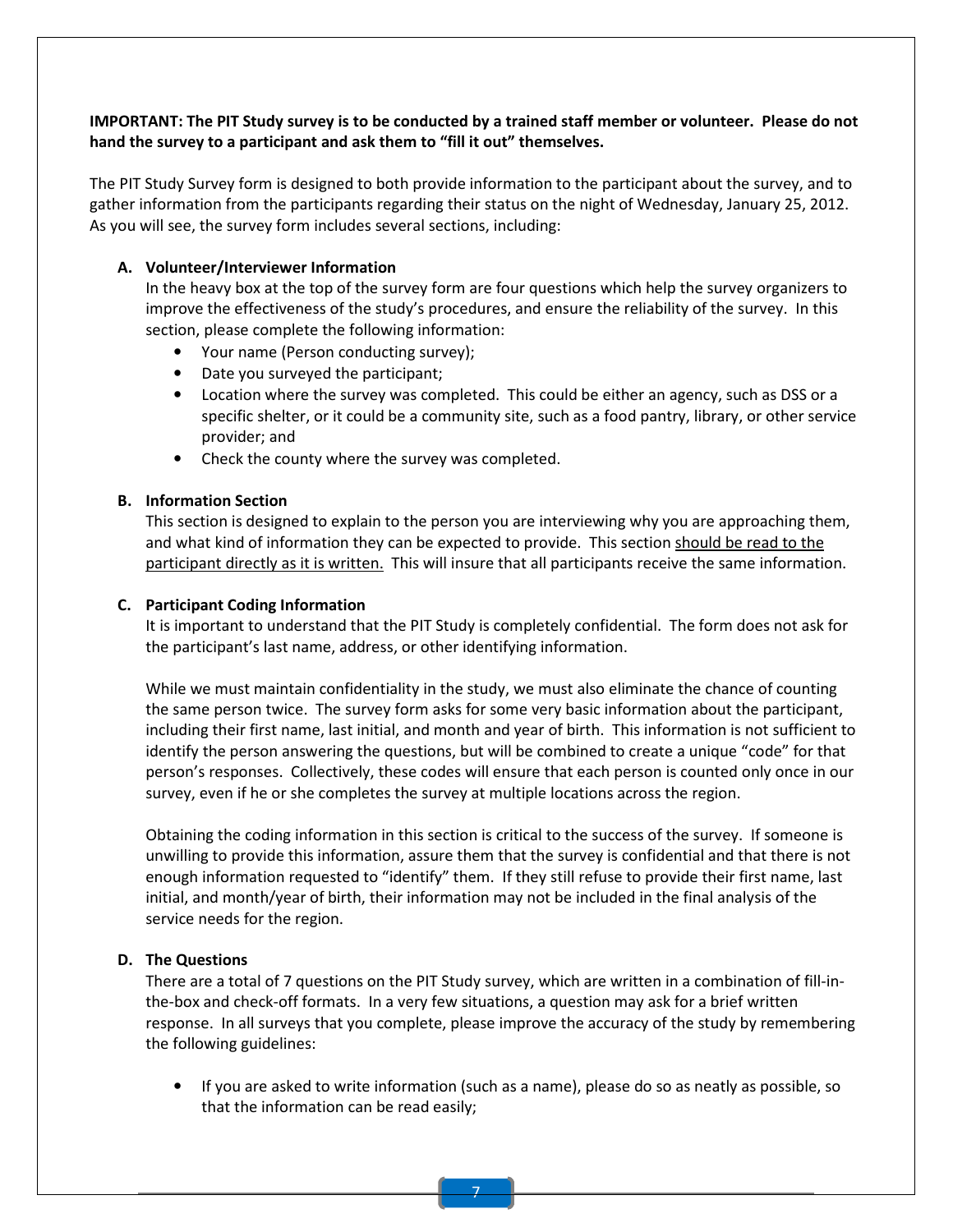- If a question has several possible answers and you are unsure which answer "fits" the answer the person gave you, you may read the options aloud to the individual and ask them to decide which is most accurate.
- We simply ask that you do your best to capture the person's information. The survey can not predict every person's situation. If you have any questions, ask another interviewer or contact your county coordinator.

# Question 1: ADULTS

When surveying an individual who lives as part of a family, the form asks you to report the specific circumstances of each adult in the family individually. Up to six adults in one family can be recorded on one survey form. HUD has asked us to identify Chronically Homeless Families, and the definition requires us to obtain information on each adult within the family.

The form contains six columns, labeled as Adult A, B, C, D, E, and F. Please follow these guidelines when including the information on the adults:

- The Person being interviewed: In all cases, the person you are interviewing should be considered "Adult A", regardless of if the person lives alone or with a family.
- **Other Adults:** If there are any other adults in the household, each person should be identified as a different adult. The form can contain up to six total adults, including the person you are interviewing. Definition: an "Adult" is anyone who is 18 years of age or older. A son or daughter who is 18 or older is considered an adult, and should be identified in one of the columns. Also:
	- $\circ$  Do not count adults who are not related to the person you are interviewing this survey is about family members only, not friends who live together;
	- $\circ$  Do not count adults who do not live with the person being interviewed they must reside in the same household to be counted
- If the participant indicates that there are more than 6 adults in the family, please attach a second form to the first, and write "Form Continued for Number of Adults" at the top of the form. (Note: All of the adults included must be related and must reside in the same household.)

For each Adult identified in the family, also please ask and record the following information.

- **Line a.** Age: For each adult in the family, ask the age of that person and record it in a separate column under A, B, C, D, E, or F. The age of the person being interviewed should be included on line a: "Age", under Adult A. The ages of other adults should be recorded similarly, with each adult having their own column.
- **Line b.** Gender: For each adult in the family, please ask if that person is a Male (M) or a Female (Female), and record either an "M" or an "F" under their age in the appropriate column. The gender of the person being interviewed should be included on Line b: "Gender", under Adult A. The genders of other adults should be recorded similarly, with each adult having their own column, and their gender being recorded under their age.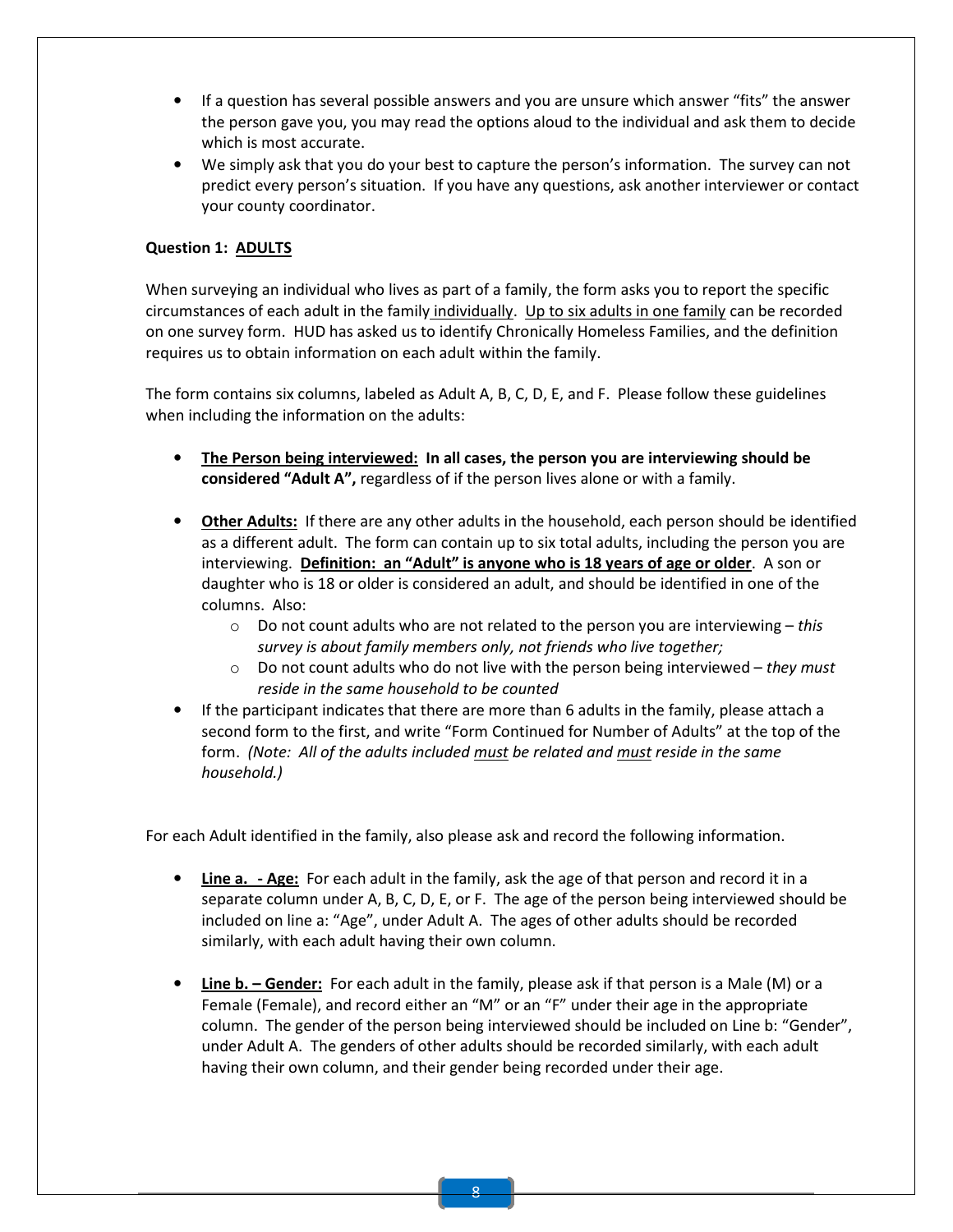- Line c. veteran: For each adult in the family, ask if that person served in the U.S. Armed Forces, or was called into active duty as a member of the National Guard or Reserve. For each qualifying Adult, place a check in the box in the appropriate column, on Line c.
- **Line d. victim of domestic violence:** For each adult in the family, ask if that person is, or has been, a victim of domestic violence. For each qualifying Adult, place a check in the box in the appropriate column, on Line d.
- **Line e.** mental illness: For each adult in the family, ask if that person has been diagnosed with a mental illness. For each qualifying Adult, place a check in the box in the appropriate column, on Line e.
- Line f. alcohol/substance abuse addiction: For each adult in the family, ask if that person has been diagnosed with an alcohol or substance abuse addiction. For each qualifying Adult, place a check in the box in the appropriate column, on Line f.
- **Line g. HIV/AIDS:** For each adult in the family, ask if that person has been diagnosed with HIV/AIDS. For each qualifying Adult, place a check in the box in the appropriate column, on Line g.
- Line h. disabling condition: For each adult in the family, ask if that person has been diagnosed with a disabling condition. For each qualifying Adult, place a check in the box in the appropriate column, on Line h. (A disabling condition is defined as: 1) a disability as defined in Section 223 of the Social Security Act; 2) a physical, mental, or emotional impairment which is expected to be of long-continued and indefinite duration, substantially impedes an individual's ability to live independently, and of such a nature that the disability could be improved by more suitable conditions; or 3)a developmental disability as defined in Section 102 of the Developmental disabilities Assistance and Bill of Rights Act.)
- Line i. homeless anytime: For each adult in the family, ask if that person has been homeless at any time in the past year. For each qualifying Adult, place a check in the box in the appropriate column, on Line i.
- Line j. continuous homeless: For each adult in the family, ask if that person has been continuously homeless for the past 12 months. For each qualifying Adult, place a check in the box in the appropriate column, on Line j.
- **Line k.** frequently homeless: For each adult in the family, ask if that person has been homeless at least four separate times in the past three years. For each qualifying Adult, place a check in the box in the appropriate column, on Line k.

Note: On any individual Adult, it is most likely that some of the responses to Lines "c" through "k" will be left blank. For some Adults, and possibly all Adults listed on one survey form, all of the lines "c" through "k" will be blank if they do not meet any of the descriptors.

#### Question 2: CHILDREN

In the box provided, write in the number of children under 18 years of age that the participant indicates live in the family. If there are no children in the family, enter a zero in the box.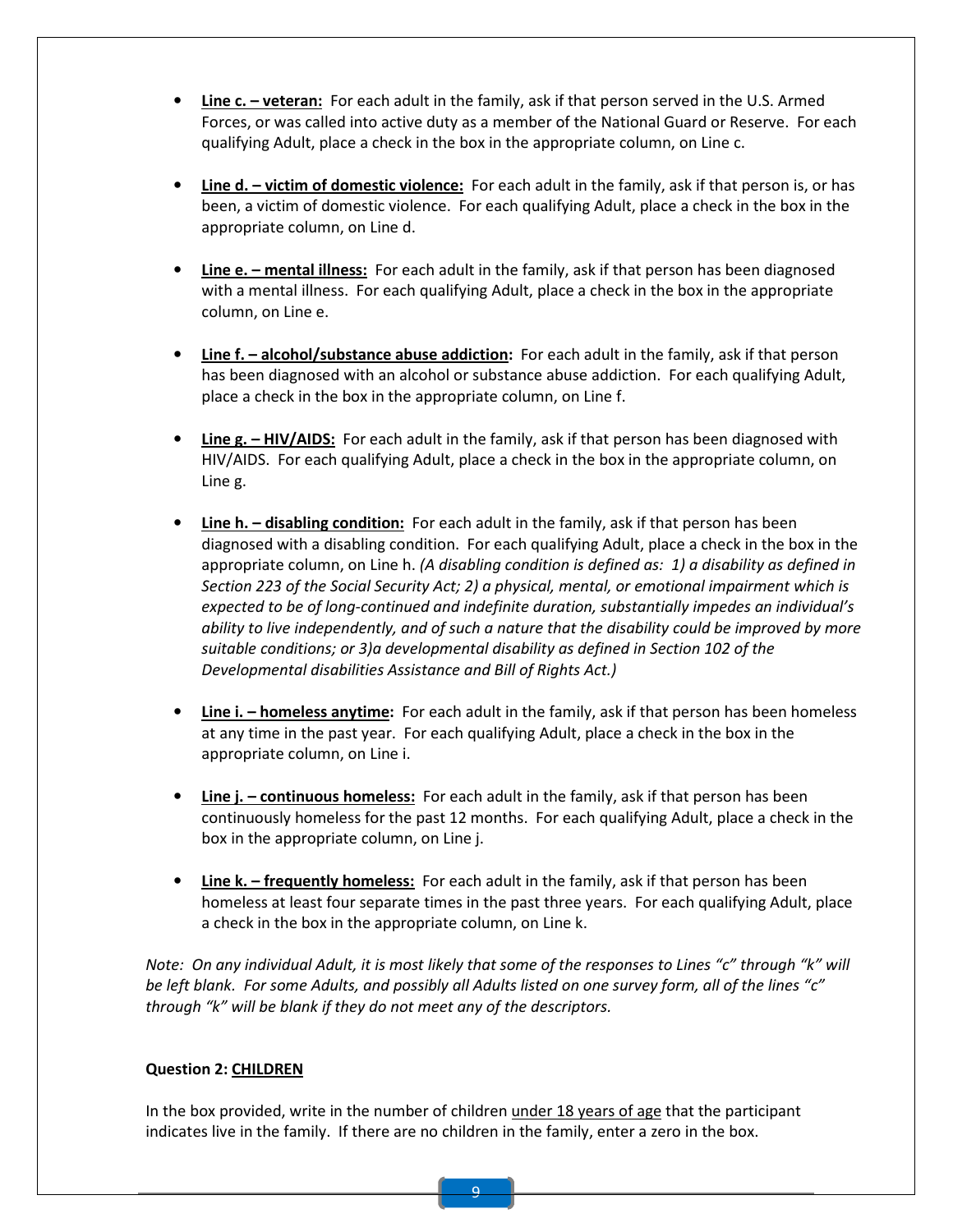Note: If the participant claims to have children living with them who are 18 years of age or older, they should have been included as "Other Adults" in Question #1, and should not be included here.

#### EXAMPLE SCENARIO

At a local food pantry, Elizabeth interviews a woman who indicates that she lives with her husband and three children. She provides the following information:

- o The woman is 49 years old, and her husband is 51.
- $\circ$  Her three children include a daughter age 19, a son, 17, and another daughter13.
- o Her husband is unable to work due to a disability; she has struggled to maintain steady employment.
- o The husband served in the U.S. Army, and has also had an alcohol addiction.
- $\circ$  The two oldest children have both been diagnosed with a mental illness.
- o The family has been homeless five times in the past two years.

This family's information would be recorded on the survey form as follows:

8. Person Being Interviewed/Other Adults: This section deals only with the person being interviewed and any other ADULTS who live in the household, and who are related. An adult is defined as anyone who is 18 years of age or older, even if they are the son or daughter of the person being interviewed.

|                                      | note, the person being interviewed should be considered "Addit A" – even if they are under 16 years of dye. " |        |    |    |    |   |   |  |
|--------------------------------------|---------------------------------------------------------------------------------------------------------------|--------|----|----|----|---|---|--|
|                                      | Adult "A" is the person being interviewed. Use B-F for other adults if needed<br><b>Adults</b>                |        |    |    |    |   |   |  |
|                                      | Adult                                                                                                         | Sample | A  | B  |    | D | F |  |
|                                      | Age<br>а.                                                                                                     | 24     | 49 | 51 | 19 |   |   |  |
| Gender: Male (M) or Female (F)<br>b. |                                                                                                               |        |    | м  | F  |   |   |  |
|                                      | Put an "X" in the column for each of the adults who meet any of the following                                 |        |    |    |    |   |   |  |
| descriptions:                        |                                                                                                               |        |    |    |    |   |   |  |
| c.                                   | Served in the U.S. Armed Forces, or were called into active duty as a                                         | $\chi$ |    | x  |    |   |   |  |
|                                      | member of the National Guard or Reserve.                                                                      |        |    |    |    |   |   |  |
| d.                                   | Is or has been a victim of domestic violence                                                                  |        |    |    |    |   |   |  |
| e.                                   | Have been diagnosed with a mental illness                                                                     |        |    |    | x  |   |   |  |
| f.                                   | Have been diagnosed with an alcohol or substance abuse addiction                                              |        |    | x  |    |   |   |  |
| g.                                   | Have been diagnosed with HIV/AIDS                                                                             |        |    |    |    |   |   |  |
| h.                                   | X<br>Have been diagnosed with a disabling condition                                                           |        |    | x  |    |   |   |  |
| i.                                   | Have been homeless at any time in the past year?                                                              | X      | X  | x  | x  |   |   |  |
| ı.                                   | Have been <i>continuously</i> homeless for the past 12 months or more                                         |        |    |    |    |   |   |  |
| k.                                   | Have been homeless at least four separate times in the past 3 years                                           | Λ      | x  | х  | х  |   |   |  |
|                                      | How many <b>CHILDREN under the age of 18</b> live with you?<br># $2$                                          |        |    |    |    |   |   |  |

\*\*Note, the person being interviewed should be considered "Adult A" – even if they are under 18 years of age.\*\*

Note: In completing the above scenario, note that one of the three children was considered an adult because she was over 18 years old. Thus, the person being interviewed was considered Adult A, her husband was considered Adult B, and the oldest daughter was considered Adult C. There were only two children under 18 years old to enter for question #2. Also, the mental illness of the middle child is not recorded as he is not counted as an Adult.

#### Questions 3: NIGHT OF THE STUDY

This is a critical question for the Point-In-Time Study because it will assess if the person/family might be homeless. Please ask the participant if he/she spent the night of Wednesday, January 25, 2012, in